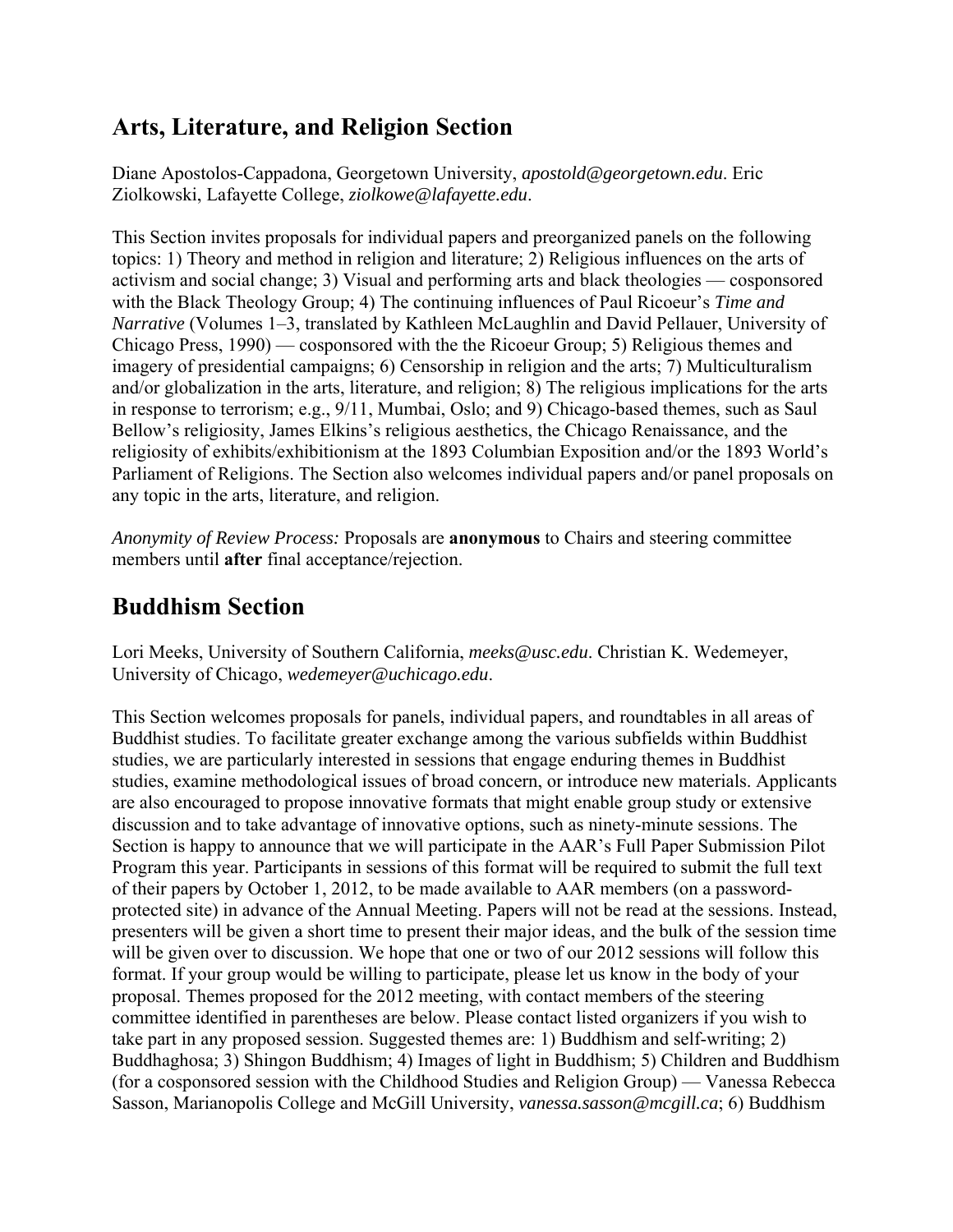in contemporary China — Brian J. Nichols, Central Michigan University, *nicho2bj@cmich.edu*; 7) Buddhism and religious tourism — Ivette Vargas-O'Bryan, Austin College, *ivargas@austincollege.edu*; 8) Buddhist canons — Jiang Wu, University of Arizona, *jiangwu@email.arizona.edu*; 9) Buddhism and new media; 10) Buddhist education; 11) New research on the perfections; pāramitās, pāramī, etc. — Bradley S. Clough, University of Montana, *bradley.clough@mso.umt.edu*; 12) Buddhist representations of the Other — Daniel Kent, Whitman College, *kentdw@whitman.edu*; 13) Maps of the Buddhist path — Karin Meyers, Kathmandu University, *karin.l.meyers@gmail.com*; 14) Responses to Owen Flanagan's *The Bodhisattva's Brain: Buddhism Naturalized* (Bradford Book, 2011) — Christian Haskett, Lexington, VA, *chris.haskett@usu.edu*; and 15) Buddhism and Pan-Asianism — Victoria Rose Pinto, Institute of Buddhist Studies, *vpinto@usc.edu*. Proposals exploring other themes are also welcome.

*Anonymity of Review Process:* Proposals are **anonymous** to chairs and steering committee members during review, but **visible** to chairs **prior** to final acceptance or rejection.

## **Christian Systematic Theology Section**

Gerard Loughlin, Durham University, *gerard.loughlin@durham.ac.uk*. David Stubbs, Western Theological Seminary, *david.stubbs@westernsem.edu*.

This year's theme is community and authority, power and resistance. We invite constructive not merely descriptive or historical — proposals exploring the sources of authority and critique within and between the Christian churches and wider society. We seek proposals for individual papers or panels that relate to the general theme and to one or more of the following topics: 1) Church unity and the relationship of "the church" to the churches; 2) Ecumenical relationships between the churches and/or between the church/es and other religious traditions; 3) The relationship between the church/es and the state, and between the church/es and global capitalism; 4) The continuing challenge of liberation theology — to the churches and to the world — with particular reference to its founding figures; 5) Theological implications of new forms of church life, such as emerging churches and fresh expressions; 6) Hierarchy, polity, and power; and 7) Feminist and womanist readings of Schleiermacher's ecclesiology, including its implications for other dogmatic themes, for a possible joint session with the Schleiermacher Group. For planning purposes, our theme for 2013 will be practices of the Christian life.

*Anonymity of Review Process:* Proposer names are **visible** to Chairs but **anonymous** to steering committee members.

### **Comparative Studies in Religion Section**

Eric D. Mortensen, Guilford College, *ericdmort@yahoo.com*. Kimberley C. Patton, Harvard University, *kimberley\_patton@harvard.edu*.

This Section seeks proposals that provide occasion for comparative inquiry, engaging two or more religious traditions around a common topic and reflecting critically on the conceptual tools employed in the inquiry. We request only group proposals in the form of thematic paper sessions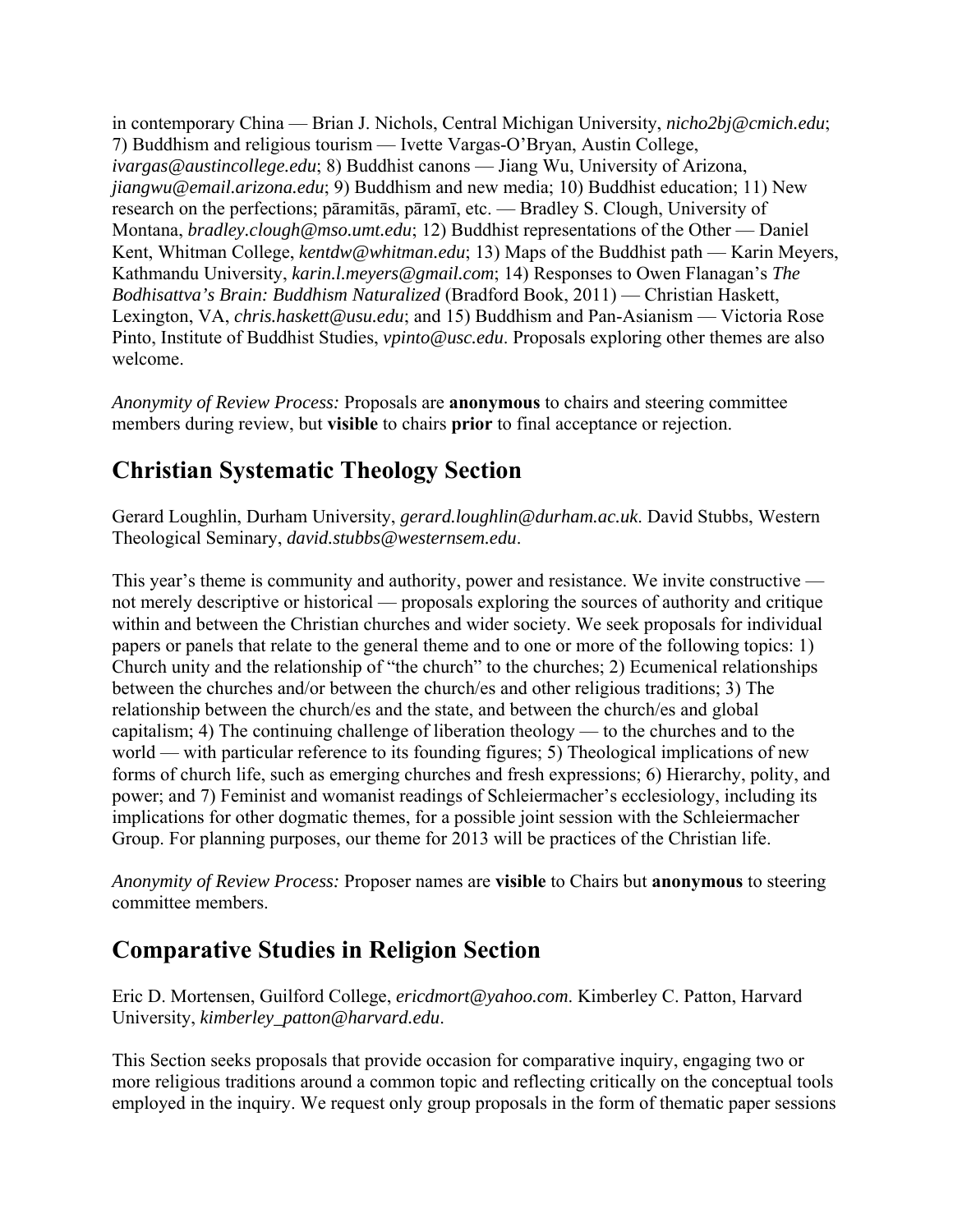(four presenters, presider, and respondent) or panel sessions (maximum of six presenters). No individual papers as final submissions please. We reserve the right to add individuals to any group proposal. Each paper in a proposed session or panel need not be comparative, although this is welcomed and encouraged. Overall coherence is crucial. Themes proposed for the 2012 meeting, with contact members of the steering committee identified in parentheses are below. Please contact listed organizers if you wish to take part in any proposed session. Proposals for comparative panels and sessions other than those listed are welcome. Suggested themes are: 1) Numbers/numerology — Christopher Patrick Parr, Webster University, *parrch@webster.edu*; 2) Mountains — Eric Mortensen, Guilford College, *ericdmort@yahoo.com*; 3) Religion and political conflict — Christopher Patrick Parr, Webster University, *parrch@webster.edu*; 4) Lament and gender — Steven P. Hopkins, Swarthmore College, *shopkin1@swarthmore.edu*; 5) Ghosts — Kathryn McKlymond, Georgia State University, *kmcclymond@gsu.edu*; 6) Possession and trance — Corinne Dempsey, Nazareth College, *cdempse6@naz.edu*; and 7) Theorizing purity and pollution — Kimberley Patton, Harvard University, *kimberley\_patton@harvard.edu*.

*Anonymity of Review Process:* Proposals are **anonymous** to Chairs and steering committee members during review, but **visible** to Chairs **prior** to final acceptance or rejection.

#### **Ethics Section**

Victor Anderson, Vanderbilt University, *victor.anderson@vanderbilt.edu*. Stacey M. Floyd-Thomas, Vanderbilt University, *S.Floyd-Thomas@vanderbilt.edu*.

This Section invites proposals providing theoretical analysis and diverse ethical methodologies in response to the following themes: 1) Progressive elements in the Church and society, including politics, public policy, and poverty; 2) The 2012 United States Presidential election; 3) Mass incarceration and capital punishment; 4) Interreligious ethics; 5) Work and immigration; 6) Virtue ethics in the public sphere and human value studies; 7) Bioethics and healthcare; 8) The Chicago School of Pragmatic Ethics; and 9) Papers of particular excellence on other topics and panel proposals. All proposals should identify the methodology used and outline the contribution of the argument to current academic conversations.

*Anonymity of Review Process:* Proposer names are **visible** to Chairs and steering committee members at all times.

### **History of Christianity Section**

Daniel Joslyn-Siemiatkoski, Graduate Theological Union, *djoslynsiem@cdsp.edu*. Daniel Ramírez, University of Michigan, *dramire@umich.edu*.

We seek proposals for papers or entire panels on: 1) The mainstreaming of Mormon history; 2) Historical memory, reading, and teaching in the digital age; 3) Historicizing pneumatic Christianities; 4) The introductory course in the history of Christianity — diverse challenges, new opportunities; 5) Mainline Protestantism — definitions, narratives, and trajectories; and 6) Histories of prayer — public practices and private selves. We will consider proposals on other topics as well. Papers should be conceived for effective fifteen-minute presentations.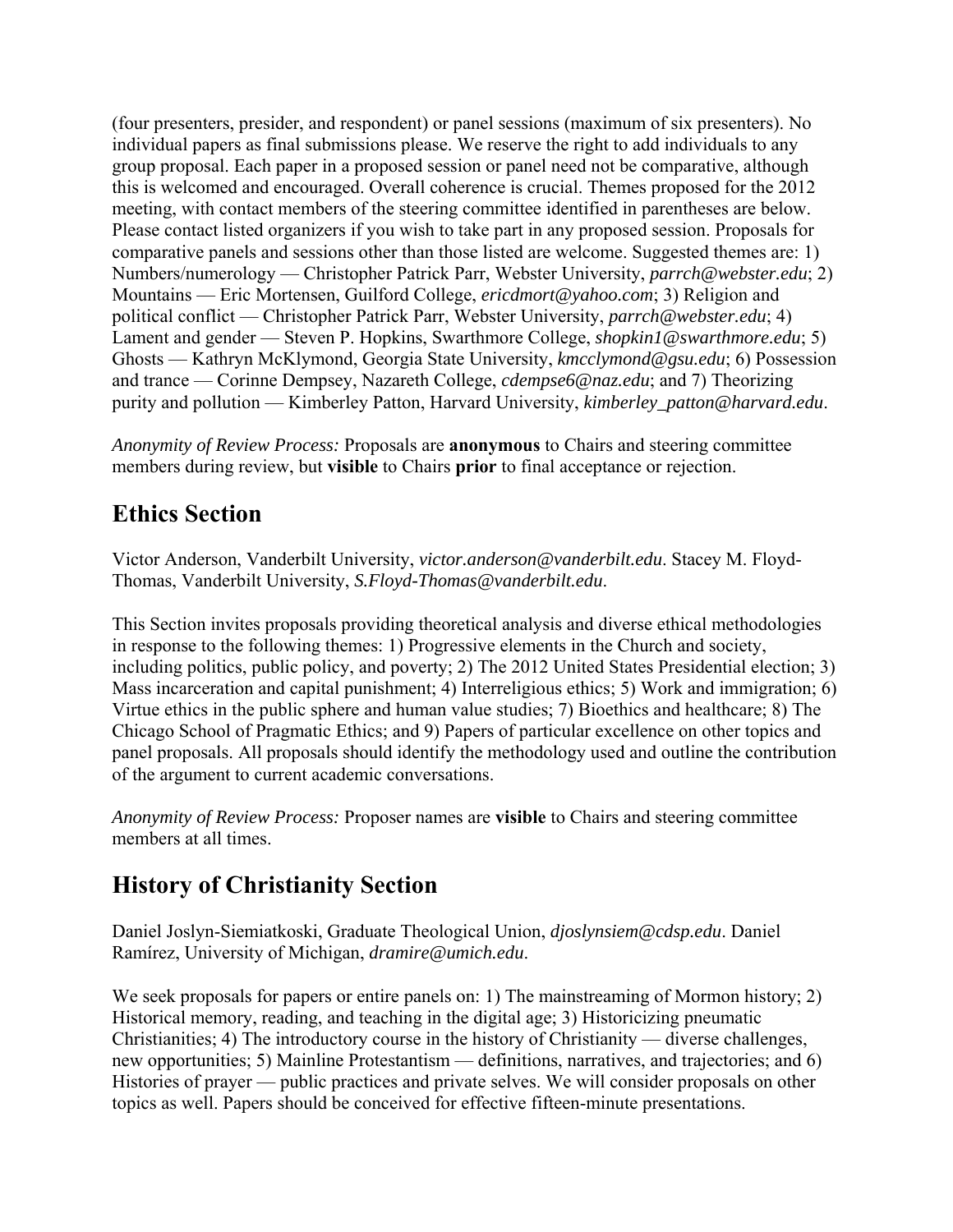*Anonymity of Review Process:* Proposer names are **visible** to Chairs but **anonymous** to steering committee members.

#### **North American Religions Section**

Julie Byrne, Hofstra University, *julie.byrne@hofstra.edu*. David Harrington Watt, Temple University, *david.watt@temple.edu*.

This Section advances the study of religions in Mexico, Canada, and the United States. We are especially interested in sponsoring panels that explore the fundamental questions that have shaped the field of North American religion in the past and those that should shape it in the future. Sessions could analyze topics such as aesthetics, class, diaspora, materiality, transnationalism, violence, nonviolence, "new" immigrant religions, and race and ethnicity (including whiteness). They could also focus on how, when, where, and why "North American religion" is conjured into existence. This Section sponsors a variety of sessions, including roundtables, debates, workshops, and visual and musical performances. We encourage the submission of proposals for complete panels. From time to time, though, we do need to reconfigure proposed panels in order to place them on the conference program. All of the sessions sponsored by our Section will include a good deal of time for questions and comments from the audience.

*Anonymity of Review Process:* Proposals are **anonymous** to Chairs and steering committee members during review, but **visible** to Chairs and steering committee members **prior** to final acceptance or rejection.

### **Philosophy of Religion Section**

Michael Rea, University of Notre Dame, *mrea@nd.edu*. Ludger Viefhues-Bailey, Le Moyne College, *viefhulh@lemoyne.edu*.

This Section invites proposals on the following topics and/or books: 1) Leibniz; 2) Atonement, forgiveness, and reconciliation; 3) Race and the philosophical imagination of religion; 4) The power of desires, seduction, appetite, or persuasion — responses to Virginia Burrus, Mark D. Jordan, and Karmen MacKendrick's *Seducing Augustine: Bodies, Desires, Confessions* (Fordham University Press, 2010); 5) The place of wisdom in philosophy and theology; 6) Responses to Barbara Herrnstein Smith's *Natural Reflections: Human Cognition at the Nexus of Science and Religion* (Yale University Press, 2010); 7) Disagreement in Rancier and Laclau; 8) The historical and conceptual formation of the category of religion — cosponsored with the North American Association for the Study of Religion; 9) Why/How does Buddhism matter for the philosophy of religion? — cosponsored with the Buddhist Philosophy Group; and 10) The place of metaphysics in theology — critical responses to Kevin W. Hector's *Theology Without Metaphysics: God, Language, and the Spirit of Recognition* (Cambridge University Press, 2011). We encourage proposals for prearranged panels on these or other topics that will be of interest to philosophers of religion.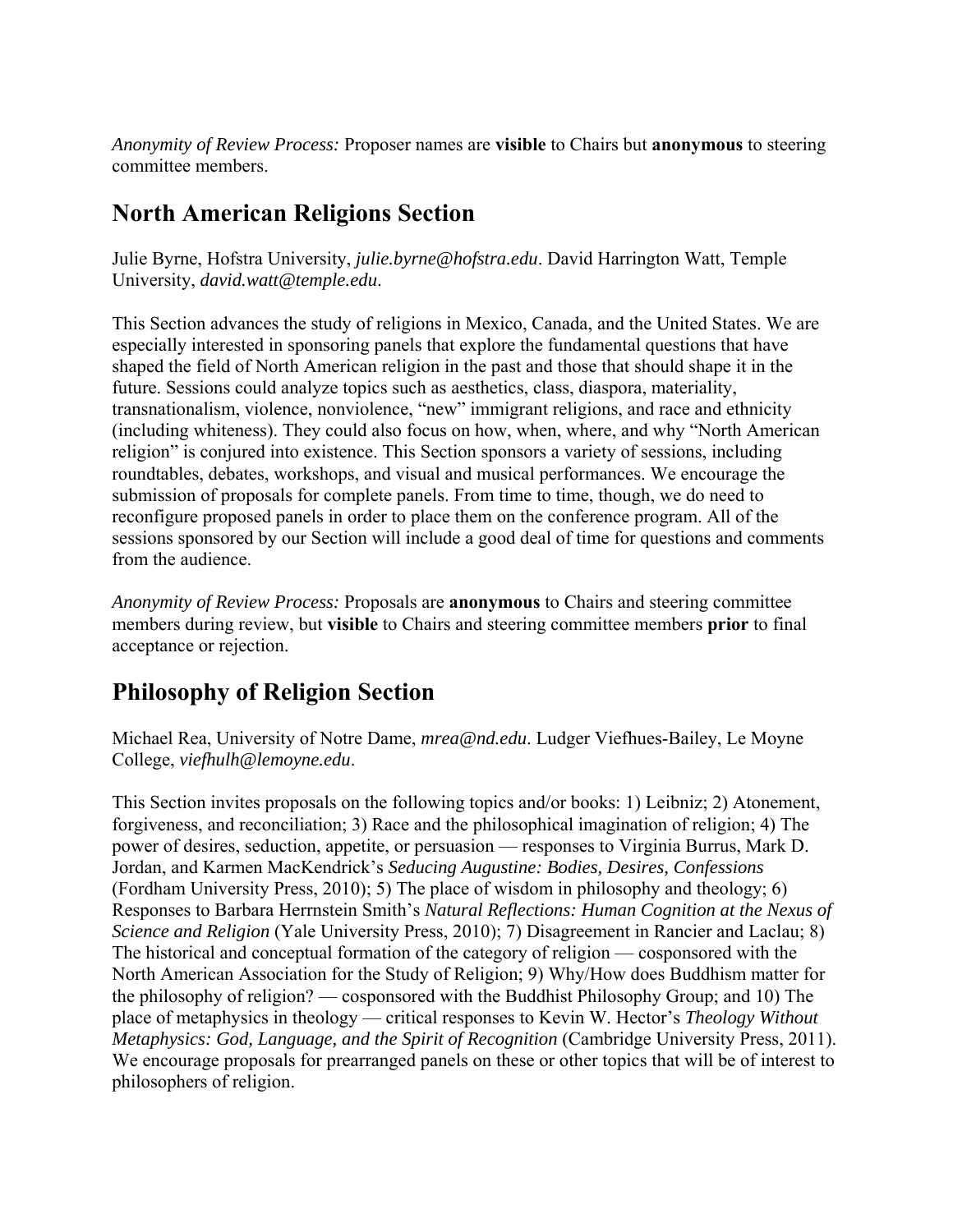*Anonymity of Review Process:* Proposals are **anonymous** to Chairs and steering committee members until **after** final acceptance/rejection.

### **Religion and Politics Section**

Erik Owens, Boston College, *erik.owens@bc.edu*. Najeeba Syeed-Miller, Claremont School of Theology, *Nsyeed-miller@cst.edu*.

In addition to receiving proposals on topics generally in the purview of the Section, which encompasses both domestic and global interconnections of religion and politics in both practice and theory, we especially welcome proposals that address the following: 1) The politics of defining "religion" — papers might engage the issue in the context of emerging democracies, minority religions, or theological/philosophical questions; 2) Religious perspectives on civic engagement and activism; 3) Mormonism in American politics; i.e., the nature and significance of the construction of Mormonism in the political arena, particularly during the current presidential campaign (for a cosponsorship with the Mormon Studies Group); 4) Religious freedom and United States foreign policy; 5) Conscience clauses in American law and policy; and 6) Ecology and the environment, especially interfaith, transnational movements, and organizations.

*Anonymity of Review Process:* Proposals are **anonymous** to Chairs and steering committee members during review, but **visible** to Chairs **prior** to final acceptance or rejection.

#### **Religion and the Social Sciences Section**

Kelly Bulkeley, Graduate Theological Union, *kellybulkeley@earthlink.net*. Carol B. Duncan Wilfrid Laurier University, *carolbduncan@gmail.com*.

This Section invites proposals on the following topics: 1) Durkheim, Dubois, and the study of religion; 2) Neoliberalism and Pentacostalized Christianity in the global South; 3) Religious responses to rising inequality — new developments in community organizing in America; 4) Practices of dreaming and dream interpretation in contexts of religious change; 5) The significance for religious and theological studies of the work of Frantz Fanon, author of *Black Skin, White Masks* (rev. ed., Grove Press, 2008) and *The Wretched of the Earth* (Grove Press, 2005). Proposals on other issues and questions in the study of religion and the social sciences are also welcome. All proposals should clearly state their methodologies, data, and disciplinary perspective(s).

*Anonymity of Review Process:* Proposals are **anonymous** to Chairs and steering committee members until **after** final acceptance/rejection.

### **Religion in South Asia Section**

Donald R. Davis, University of Wisconsin, Madison, *drdavis@wisc.edu*. M. Whitney Kelting, Northeastern University, *m.kelting@neu.edu*.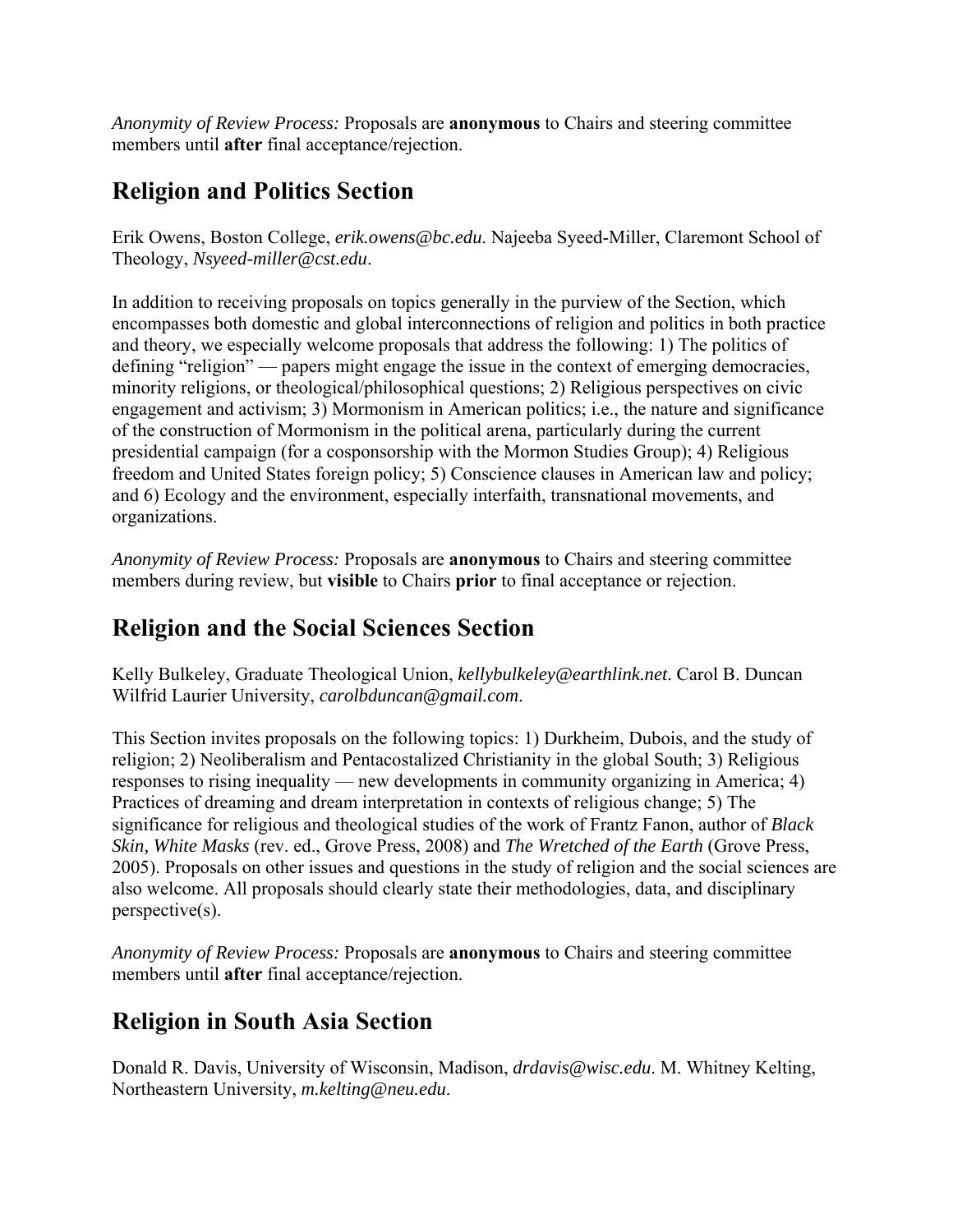This Section gives strong preference to paper sessions (not panel sessions). Proposals for paper sessions should include specific titles and proposals for each paper included in the session. We give preference to proposals for entire sessions over individual papers and accept few individual paper proposals. The following topics for sessions have been suggested by Section members. Please contact listed organizers if you wish to take part in any proposed session. Where no organizer is identified, we welcome someone to take on that role. Suggested themes are: 1) Borderlands religion (Laurie Louise Patton, Emory University, *lpatton@emory.edu*); 2) Reflections on the Religion in South Asia Section's early years (John E. Cort, Denison University, *cort@denison.edu*); 3) The limits of royal religious patronage (Jon Keune, University of Göttingen, *jonkeune@gmail.com*); 4) Contemporary iterations of the Kali Yuga (Amy L. Allocco, Elon University, *aallocco@elon.edu*); 5) Considering and invoking the powers of ascetics (Ian Wilson, Syracuse University, *iawilson@maxwell.syr.edu*); 6) Aesthetics and South Asian religion (Amy P. Langenberg, Auburn University, *apl0006@auburn.edu*); 7) Bollywood and religion (Ellen Goldberg, Queen's University, *eg7@queensu.ca*); 8) Syncretisms in South and Southeast Asia (Tazim R. Kassam, Syracuse University, *tkassam@syr.edu*); 9) New methodologies in the ethnography of South Asian religions (Nicole Karapanagiotis, Georgia Southern University, *nkarapanagiotis@georgiasouthern.edu*); 10) Medieval Bhakti traditions in Kannada and Telugu literatures (Gil Ben-Herut, Emory University, *gbenher@emory.edu*); 11) Cognitive research and the study of religions in South Asia (Travis Chilcott, Iowa State University, *Chilcott.travis@gmail.com*); 12) The symbolic and the real in Hindu religions; 13) Divine and human consecration ceremonies; and 14) Politics in South Asian religions (Nawaraj Chaulagain, Harvard University, *nchaulag@fas.harvard.edu*).

*Anonymity of Review Process:* Proposals are **anonymous** to Chairs and steering committee members during review, but **visible** to Chairs **prior** to final acceptance or rejection.

### **Study of Islam Section**

Kecia Ali, Boston University, *ka@bu.edu*. Rick Colby, University of Oregon, *fscolby@uoregon*.*edu*.

This Section encourages paper and panel proposals in all areas of Islamic studies. Successful proposals will reflect theoretical and methodological sophistication and engagement with existing scholarship along with innovative examination of Muslim practices and texts. As always, we welcome submissions dealing with the Qur'an and the Sunna, Islamic law, philosophy, theology, mysticism, ritual, gender and sexuality, modernity and globalization, teaching Islam, religious pluralism, and other areas of general interest. Furthermore, we encourage proposals dealing with Shi'ism within and across these areas. This year we especially invite papers or prearranged panel or paper sessions on the following topics: 1) Muslim experiences and institutions in Chicago; 2) The ahl al-bayt; 3) Best practices and strategies for nonspecialists who teach Islam; 4) Material culture, both historical and contemporary; 5) The "new revivalism"; 6) North American forms of Islamic authority; 7) Globalized Islamic studies scholarship; 8) The ethics of selling scholarly expertise outside the academy; and 9) Religion, medicine, and healing, for a potential cosponsored panel.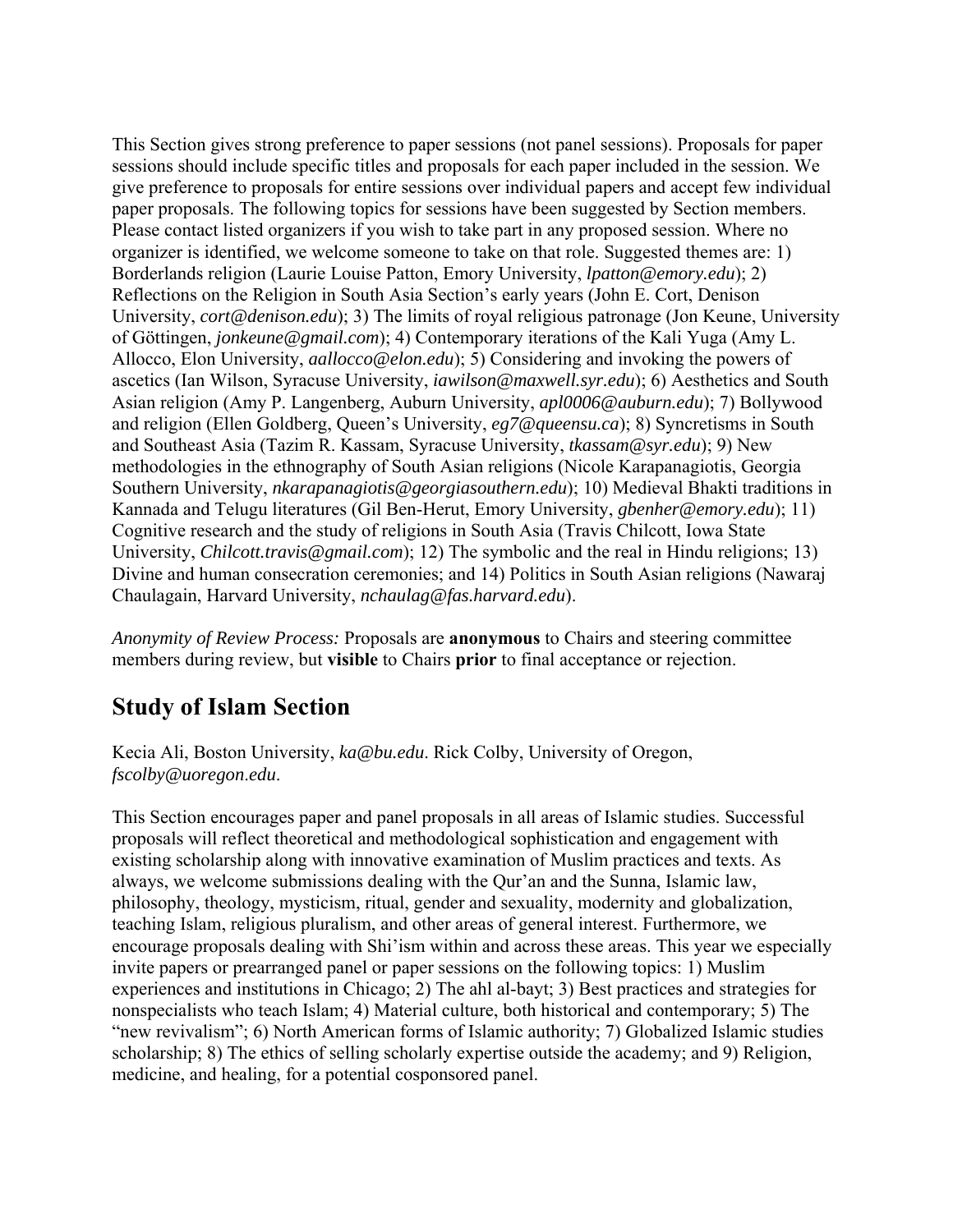*Anonymity of Review Process:* Proposals are **anonymous** to Chairs and steering committee members until **after** final acceptance/rejection.

#### **Study of Judaism Section**

Aryeh Cohen, American Jewish University, *ar2yeh@gmail.com*. Shaul Magid, Indiana University, *smagid@indiana.edu*.

This Section welcomes paper and panel proposals from the wide scope of Judaism, Jews, and Judaic studies — from late antiquity to the present. We are particularly interested in the following topics: 1) Jewishness and Jewish identity; 2) Medieval and post-Medieval Jewish textuality; 3) Sephardic/Mizrahi studies; 4) New religious movements and/in Judaism; 5) Judaism and Islam; 6) Jewish mysticism and spiritualism; 7) Law and Jewish practice; 8) Judaism and Far Eastern religions; and 9) The Jew as Other and/or the Other as Jew.

*Anonymity of Review Process:* Proposer names are **visible** to Chairs but **anonymous** to steering committee members.

## **Teaching Religion Section**

Carolyn M. Medine, University of Georgia, *medine@uga.edu*. Eugene V. Gallagher, Connecticut College, *evgal@concoll.edu*.

This Section examines pedagogical theory and practice. We invite proposals that join innovative teaching practice with the scholarship of teaching and learning. Preference will be given to proposal presentation formats that model engaged, interactive, and experiential pedagogy. We invite papers on the following topics: 1) A lightning round on the first day of an upper-level course. This session will include eight to ten teaching tactics. Tactics should be submitted in the format found in *Teaching Theology and Religion*, available at *http://www.wabashcenter. wabash.edu/journal/article2.aspx?id=14417*; 2) Assessing the major through the Capstone Course — goals, models, and assignments. We particularly seek capstone course syllabi and reflection on how the course acts as a cumulative experience and how its assignments assess student learning; 3) A cosponsored session with the Religion and Migration Group — teaching strategies for engaging students in issues surrounding immigration; 4) Current comparative theology textbooks and/or pedagogical practices (cosponsored with the Comparative Theology Group); 5) Teaching roundtables, cosponsored with the Wabash Center for Teaching and Learning in Theology and Religion; and 6) Open call. We invite both individual papers and panels on issues in teaching and learning.

*Anonymity of Review Process:* Proposals are **anonymous** to Chairs and steering committee members until **after** final acceptance/rejection.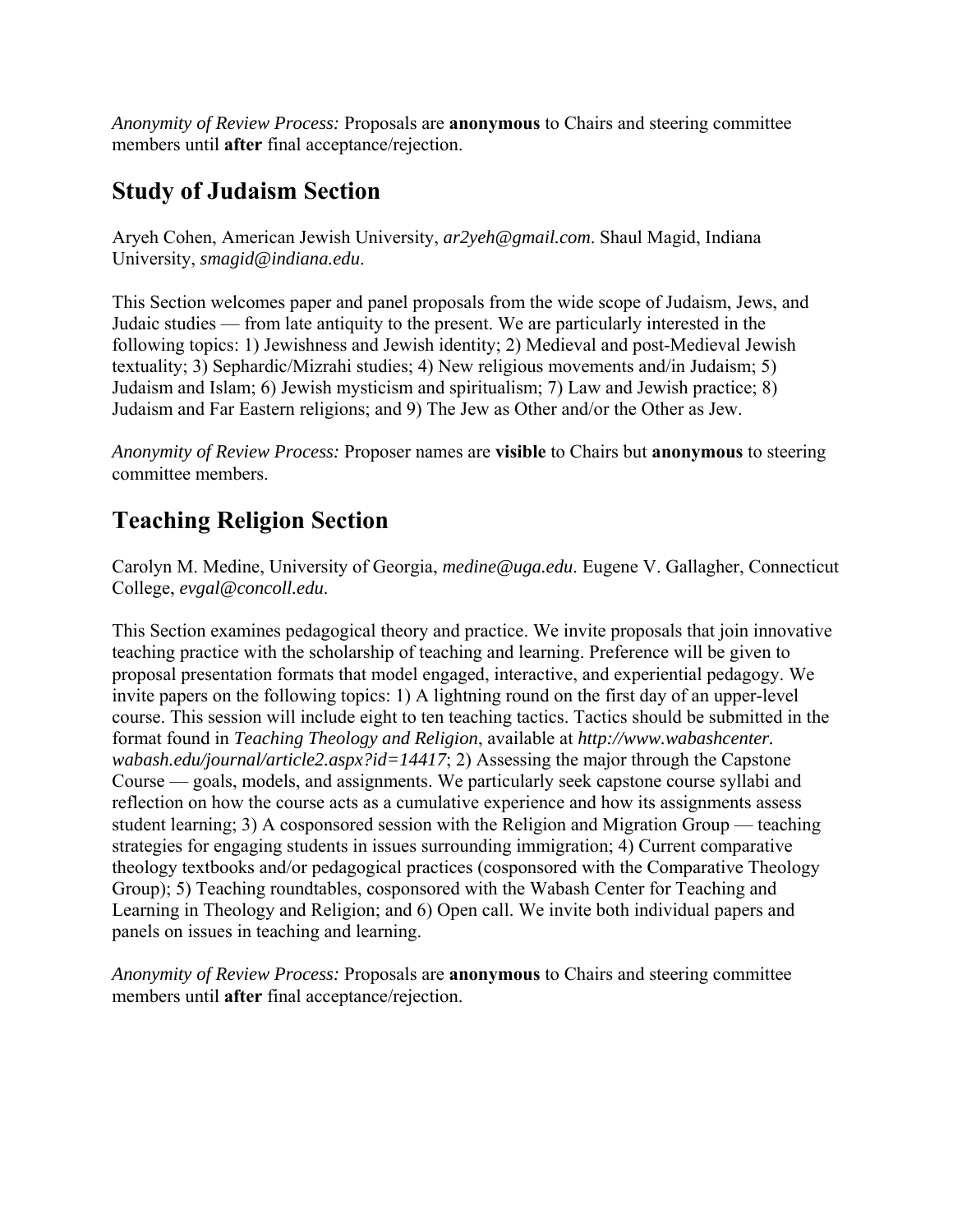### **Theology and Religious Reflection Section**

Anne Joh, Garrett Evangelical Theological Seminary, *anne.joh@garrett.edu*. Tamsin Jones University of Victoria, *tfjones@uvi.ca*.

This Section invites proposals that address the following topics and issues: 1) The theological implications of universalism; 2) The theoretical and religious explorations of maternality; 3) Theoretical and theological reflections on historical trauma and suffering, memory, and remembering; 4) Money and theology; 5) The phenomenon of post-Christianity and critical reflections on Giorgio Agamben's *The Kingdom and the Glory: For a Theological Geneology of Economy and Government* (Stanford University Press, 2011); 6) The continuing presence and consequences of modernity/coloniality in religious and theological discourse; 7) Grievability and mourning, and theories of affect in theological and religious reflections; and 8) Roundtable discussions on topics dealing with pedagogy and difference in the classroom.

*Anonymity of Review Process:* Proposals are **anonymous** to Chairs and steering committee members until **after** final acceptance/rejection.

#### **Women and Religion Section**

Nami Kimm Spelman College, *nkim@spelman.edu*. Deborah Whitehead, University of Colorado, Boulder, *deborah.whitehead@colorado.edu*.

This Section invites individual papers and panel proposals from a variety of religious and cultural traditions exploring women's experiences in local and transnational contexts. This year we especially welcome proposals that address the following themes: 1) Women's leadership roles in religious organizations in Chicago and their impact on religious communities; 2) Women and ecology, especially marine ecology and ecological issues affecting various communities in the Chicago area; 3) Women's roles in transnational democracy movements, especially women's collaborative work in various movements that led to the Arab Spring; 4) Whiteness and/or white privilege as an integral part of analyses concerning women and religion; 5) Religion, activism, and the next generation, especially how young women participate in activism; 6) Women's support of and transmission of spirituality in the (post)modern age; 7) Women and the politics of religion in the Tea Party movement; 8) Interdisciplinary analyses of women, religion, and the 2012 election; 9) The role of religion in the trafficking of women; and 10) Cross-cultural and/or cross-racial collaborations among women with regard to violence against women. We encourage nontraditional ways of sharing scholarly work on women and religion and welcome a variety of formats to promote interactive sessions.

*Anonymity of Review Process:* Proposals are **anonymous** to Chairs and steering committee members until **after** final acceptance/rejection.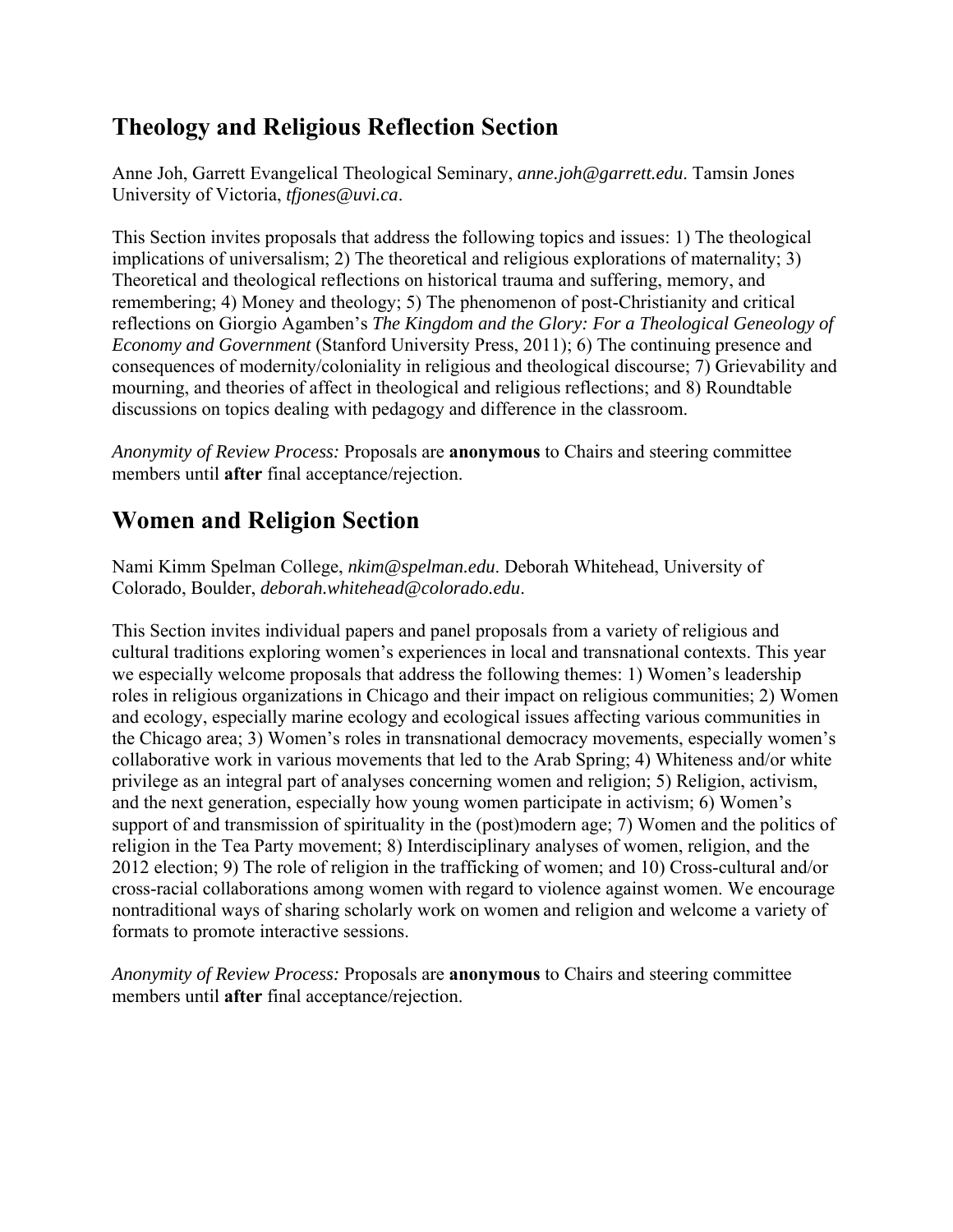## **African Diaspora Religions Group**

Maha Marouan, University of Alabama, *mmarouan@bama.ua.edu*.

Our main session is "Islam in the African Diaspora." This is a prearranged roundtable. We are also planning a prearranged cosponsored session with the African Religions Group entitled "Teaching African and African Diaspora Religions."

*Anonymity of Review Process:* Proposals are **anonymous** to Chairs and steering committee members until **after** final acceptance/rejection.

### **African Religions Group**

Laura Grillo, Pacifica Graduate Institute, *lgrillo@pacifica.edu*. Tapiwa Mucherera, Asbury Theological Seminary, *tapiwa.mucherera@asburyseminary.edu*.

This Group encourages critical inquiry about religions originating in Africa as well as all those practiced there. Proposals should go beyond description — analyzing conceptual tools and methods employed. We invite individual papers or panel proposals on the following themes: 1) Religion, witchcraft, and magic — contemporary forms including the persecution of albinos in Africa; and 2) How religion interrogates empires through art, music, and other forms.

*Anonymity of Review Process:* Proposer names are **visible** to Chairs but **anonymous** to steering committee members.

# **Afro-American Religious History Group**

Kathryn Lofton, Yale University, *kathryn.lofton@yale.edu*. Josef Sorett, Columbia University, *js3119@columbia.edu*.

This Group invites proposals that explore the relationship between religious identity and racial identity in the Americas, especially those that address the following topics: 1) Apocalypticism; 2) The arts (literature, music, etc); 3) Black Jews/Black Judaisms; 4) Classic works in the study of African American religion; 5) Religion and genocide; 6) Metaphysical and New Thought in African American religious history; 7) New religious movements; 8) Religion and politics; 9) The religion(s) of Barack Obama; and 10) Studies in religion and sexuality. Given the locale of AAR's 2012 meeting, the Group is also interested in proposals that address topics specifically in relationship to the city of Chicago, including those that might consider African American Islam.

*Anonymity of Review Process:* Proposals are **anonymous** to Chairs and steering committee members during review, but **visible** to Chairs **prior** to final acceptance or rejection.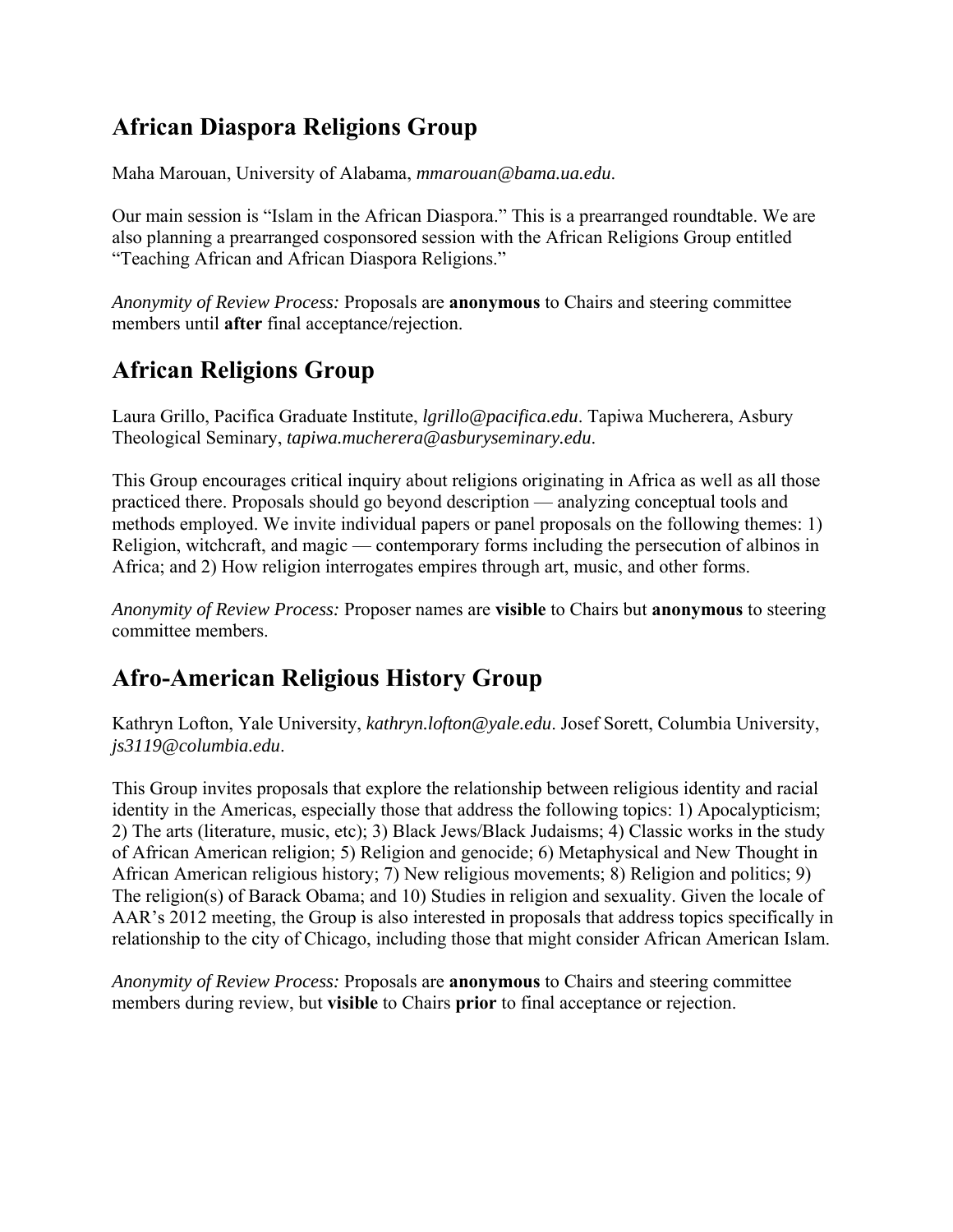## **Animals and Religion Group**

David Aftandilian, Texas Christian University, *d.aftandilian@tcu.edu*. Aaron Gross, University of San Diego, *aarongross@sandiego.edu*.

This Group addresses issues in the study of animals and religion and seeks to engage religion scholars with the emergent field of animal studies. We welcome theoretically informed paper and panel proposals on all topics related to these themes. We especially seek proposals for the following submissions: 1) The role of space and place in mediating relationships between animals and religion, cosponsored with the Space, Place, and Religious Meaning Group; 2) Critical Buddhist perspectives on animals, cosponsored with the Buddhist Critical–Constructive Reflection Group; 3) Contemplative studies and animals, cosponsored with the Contemplative Studies Group; 4) Race and/or class and animals; 5) Marti Kheel's legacy for animals, religion, and ethics; 6) Animals and nationalism; 7) Animals as religious subjects; and 8) Ethical and/or religious investigations of slaughterhouses.

*Anonymity of Review Process:* Proposals are **anonymous** to Chairs and steering committee members during review, but **visible** to Chairs **prior** to final acceptance or rejection.

## **Anthropology of Religion Group**

Steven Engler, Mount Royal University, *sengler@mtroyal.ca*. Margarita Suarez, Meredith College, *suarezm@meredith.edu*.

This Group invites proposals from across the full range of anthropological theories and methods, exploring diverse traditions, regions, and periods, and addressing various facets of religion, including practices, embodiment, beliefs, social mobilization, etc. We welcome submissions on the following topics: 1) Religion in the public sphere; 2) Religion and politics — especially issues of class, capitalism, resistance, and protest; 3) Situated ethics — see Lambek, ed., *Ordinary Ethics: Anthropology, Language, and Action*, Fordham University Press, 2010; 4) Ethnography and theology — see Scharen and Vigen, eds., *Ethnography as Christian Theology and Ethics*, Continuum, 2011. We also seek proposals for ten-minute presentations that will demonstrate and discuss the use of alternative media in research and dissemination. Panel sessions on these or other issues related to the Group's area of focus are very welcome.

*Anonymity of Review Process:* Proposer names are **visible** to Chairs but **anonymous** to steering committee members.

### **Asian North American Religion, Culture, and Society Group**

Michael Sepidoza Campos, Graduate Theological Union, *mcampos@ses.gtu.edu*. Mimi Khuc, University of California, Santa Barbara, *mimikhuc@umail.ucsb.edu*.

This Group invites and welcomes individual papers, panel proposals, and nontraditional ways of sharing scholarly work that address: 1) Multiracial theologies; 2) The categories of "North" or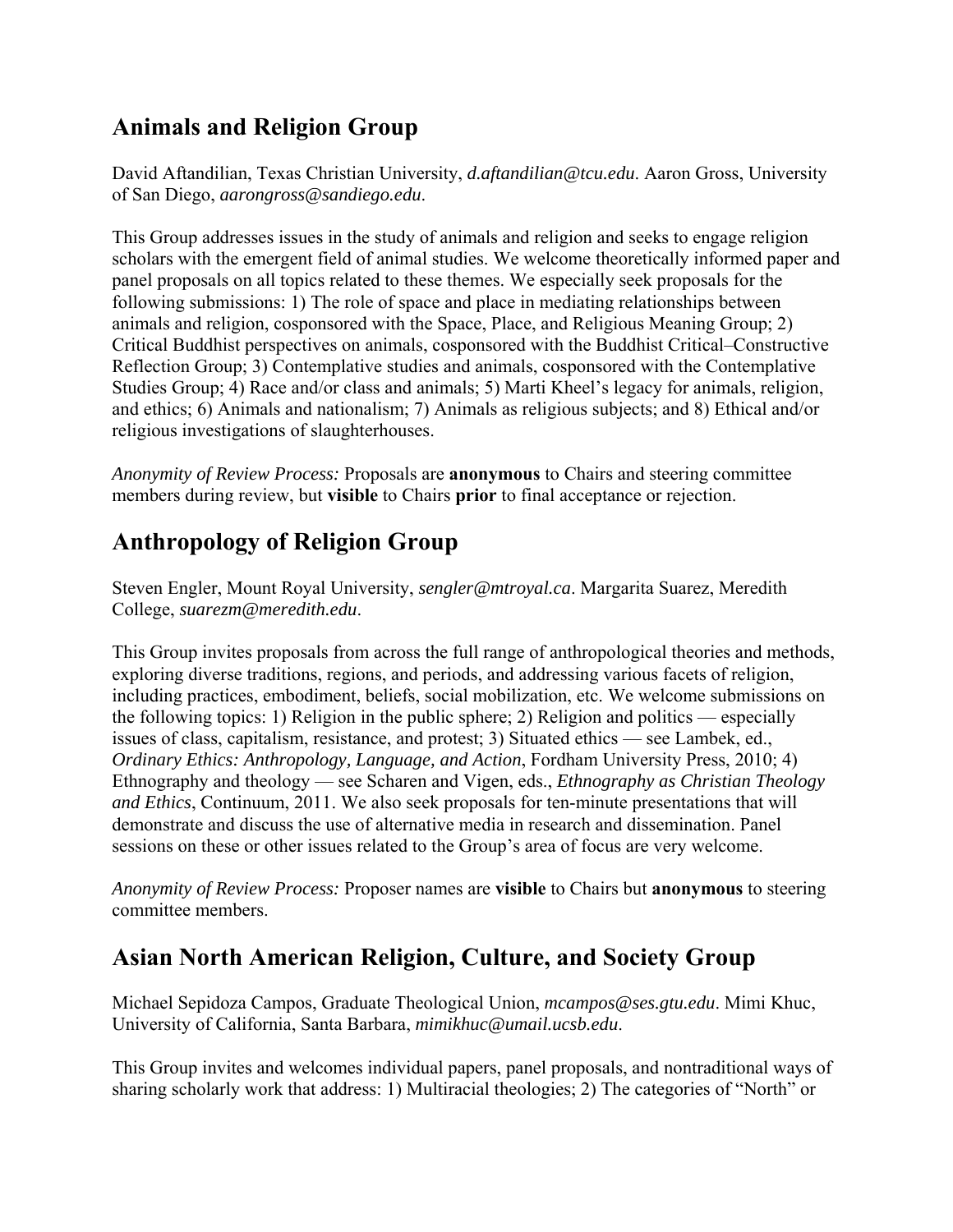"American" in Asian North American religion, culture, and society; 3) Intersections with Native American, indigenous religion, and religious communities; 4) Issues of religion and empire, including Asian settler colonialism; 5) The body and the disembodied; 6) Conservative Evangelicals; 7) Training, mentoring, and knowledge production for the next generation of Asian North American religion, culture, and society scholars; 8) Issues that address the concerns of Asian American religion and religious communities in Chicago; and 9) Any other critical aspect of Asian North American religion/s, culture, and society. In addition to paper and panel submissions, we encourage the submission of nontraditional ways of sharing scholarly work and welcome a variety of formats to promote interactive sessions.

*Anonymity of Review Process:* Proposals are **anonymous** to Chairs and steering committee members until **after** final acceptance/rejection.

## **Augustine and Augustinianisms Group**

Kari Kloos, Regis University, *kkloos@regis.edu*. Paul Kolbet, Wellesley, MA, *kolbet@aya.yale.edu*.

This Group invites proposals on the following themes: 1) Although frequently referred to as the first autobiography, Augustine's *Confessions* is hard to categorize. Over the centuries, *Confessions* has inspired many imitators who have invoked its style and language for their own purposes. Some allude to the *Confessions* to retrieve for their time Augustine's rhetoric of the reading and writing of the "self," but others have done so ultimately to say something quite different from the ancient bishop. Papers are invited that either address the *Confessions* directly or examine its echoes in any of the later centuries — including the present. Contributions from a variety of disciplines and perspectives are most welcome; and 2) For a cosponsored session with the Martin Luther and Global Lutheran Traditions Group — the connections between Martin Luther and Augustine of Hippo are many and worth reexploring. To begin with, Martin Luther was an Augustinian monk who recast Augustine's theology when addressing the needs of his own time. Both thinkers faced the need to reinterpret the relevance and meaning of the Old Testament for Christian theology and life. We invite papers that address different aspects and ramifications of Augustine's and/or Luther's interpretation of the Old Testament texts. Papers that bring either Augustine and/or Luther into conversation with various methodological and global perspectives are most welcome.

*Anonymity of Review Process:* Proposals are **anonymous** to Chairs and steering committee members during review, but **visible** to Chairs **prior** to final acceptance or rejection.

### **Bible in Racial, Ethnic, and Indigenous Communities Group**

Eleazar S. Fernandez, United Theological Seminary of the Twin Cities, *efernandez@unitedseminary.edu*. Hugh Rowland Page, University of Notre Dame, *hpage@nd.edu*.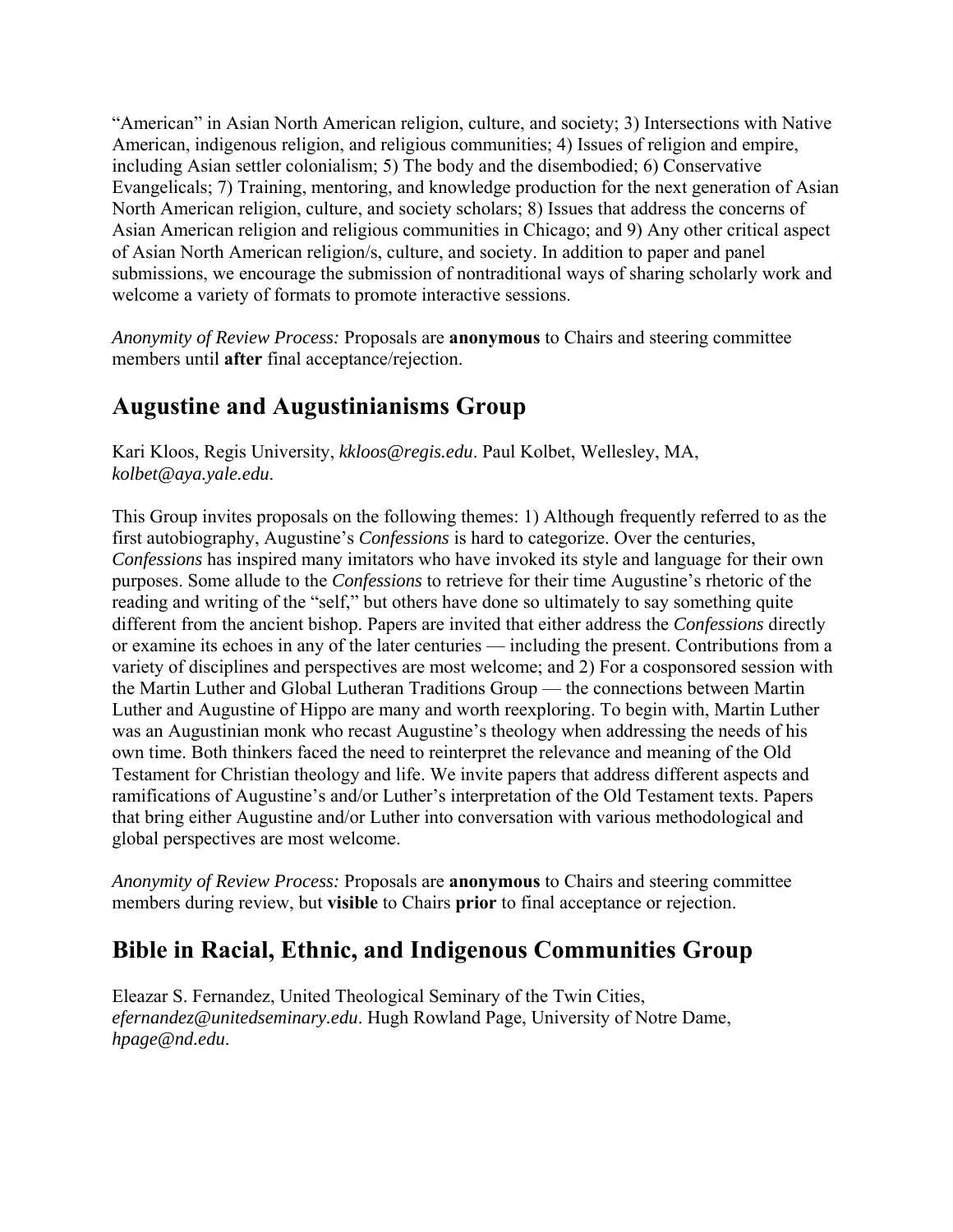This Group will continue its projects of Latino/a Theology and the Bible as well as the Bible and colonization, while beginning a new project on indigenous peoples and the Bible. In all cases invitations will be issued.

*Anonymity of Review Process:* Proposer names are **visible** to Chairs and steering committee members at all times.

### **Bible, Theology, and Postmodernity Group**

Tat-siong Benny Liew, Pacific School of Religion, *bliew@psr.edu*. Shelly Rambo, Boston University, *srambo@bu.edu*.

This Group invites proposals that creatively explore biblical and theological texts in respect to postmodern situations and theory. We welcome, in particular, proposals: on biblical/theological engagements with Deleuze/Guattari and Giorgio Agamben. We also plan to hold a cosponsored session with the Bible in Racial, Ethnic, and Indigenous Communities Group on race and political theology and host an invited panel on the work of Karmen MacKendrick.

*Anonymity of Review Process:* Proposals are **anonymous** to Chairs and steering committee members during review, but **visible** to Chairs **prior** to final acceptance or rejection.

## **Bioethics and Religion Group**

Swasti Bhattacharyya, Buena Vista University, *bhattacharyya@bvu.edu*. Laura Kicklighter, Lynchburg College, *kicklighter@lynchburg.edu*.

This Group will consider papers on all topics, however our focus in 2012 will be on "Authority and Morality in Bioethics." Examples include the interplay between morality and religious, legal, or scientific authority, or the notion of ethical authority as it relates to personal conscience and professional expertise. We especially welcome proposals that focus on disciplines and traditions not commonly represented in the bioethics literature, such as "non-Western" religions.

*Anonymity of Review Process:* Proposals are **anonymous** to Chairs and steering committee members during review, but **visible** to Chairs **prior** to final acceptance or rejection.

# **Black Theology Group**

Monica A. Coleman, Claremont School of Theology, *macoleman@post.harvard.edu*. Anthony G. Reddie, Queens Theological Foundation, *a.g.reddie@queens.ac.uk*.

This Group invites proposals on the following topics: 1) Black theology with non-Christian religions — methods and proposals; 2) Black theology as/with postcolonial theology and black theology engaging empire, global democracy, and global capitalism; 3) Theological anthropology in black theologies — issues of embodiment, postracial conceptions, mixed-race identities, virtual/online identities, etc.; 4) Visual and performing arts and black theologies; and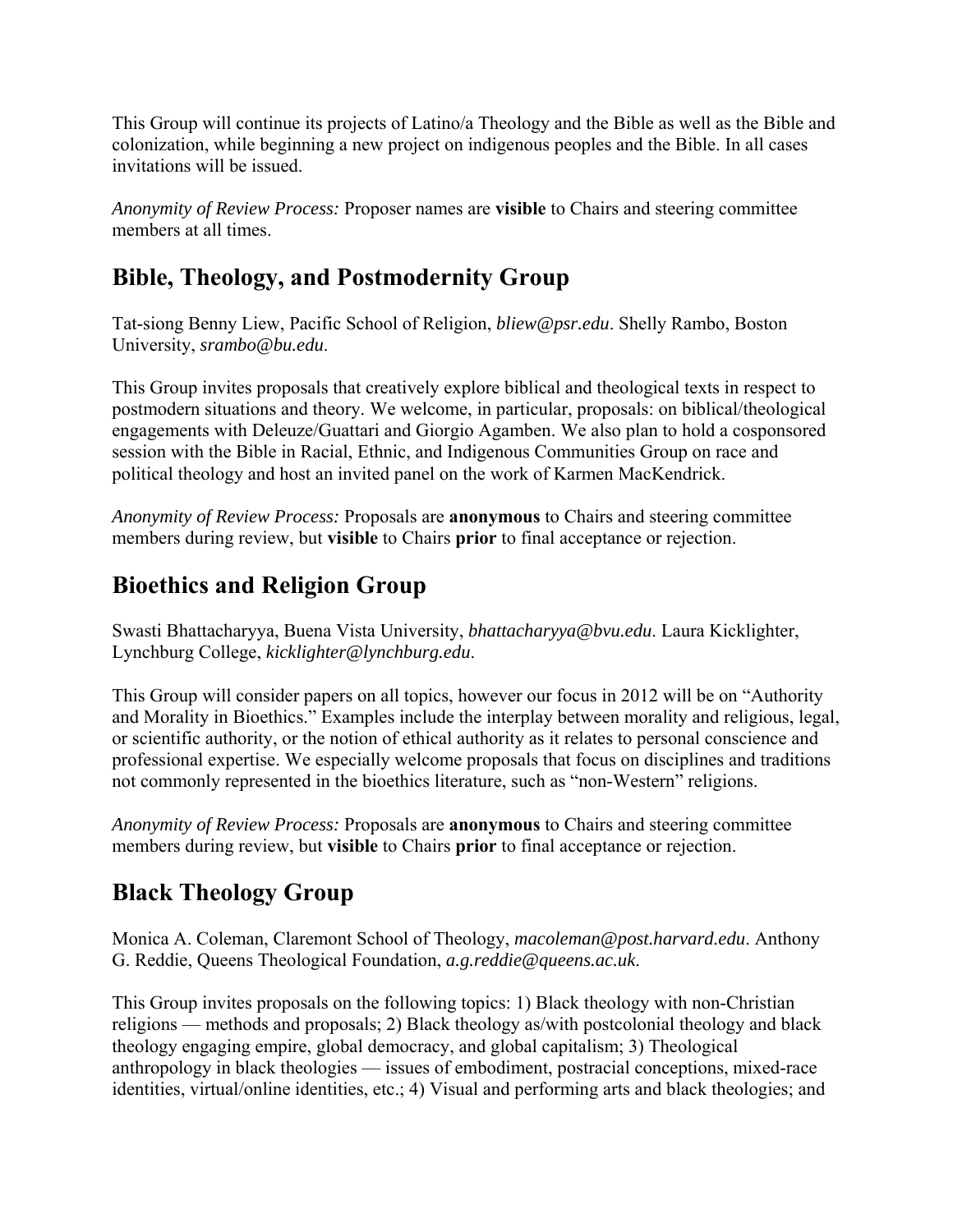5) Topics grounded in the Chicago context are especially encouraged — for a session cosponsored with the Arts, Literature, and Religion Section.

*Anonymity of Review Process:* Proposer names are **visible** to Chairs but **anonymous** to steering committee members.

## **Body and Religion Group**

Rebecca Sachs Norris, Merrimack College, *rsnorris@sacredgames.org*. George Pati, Valparaiso University, *george.pati@valpo.edu*.

This Group aims to provide a forum for multi-, inter-, and trans-disciplinary conversations on issues of body and religion. We are especially interested in the overall question of "what is body?" We invite proposals presenting diverse methodologies and understandings of body, as well as traditional and alternative presentation styles. This year we are focusing especially on: 1) Body as locus/agency of good and evil; 2) Contextual bodies (historically/culturally constructed concepts/experience of body); 3) What is religious about body?; 4) For a possible cosponsored session with the Religions, Medicines, and Healing Group — "The Ideal/ized Body" (not limited to material bodies) as goal or problem and practices for achieving wholeness, healing, or control in non-ideal bodies; and 5) For a possible cosponsored session with the Ritual Studies Group the emotional/experiential dimensions of ritual. We also encourage submissions on other aspects of body and religion from scholars in any area of religious studies or theology.

*Anonymity of Review Process:* Proposals are **anonymous** to Chairs and steering committee members until **after** final acceptance/rejection.

#### **Bonhoeffer: Theology and Social Analysis Group**

Joel Lawrence, Bethel Seminary, *j-lawrence@bethel.edu*. Jennifer McBride, Wartburg College, *jennifer.mcbride@wartburg.edu*.

This Group invites proposals on the following themes: 1) In order to encourage further engagement with Bonhoeffer's lesser known writings, we invite papers exploring themes found in the circular letters, notes, sermons, and other documents of volume 16, *Conspiracy and Imprisonment, 1940–1945* (Fortress Press, 2006). We hope to examine ways in which these writings introduce us to facets of Bonhoeffer's thought previously unknown but now available through the Dietrich Bonhoeffer Works English translation project; 2) Bonhoeffer's betterknown writings often appear on the syllabi of a wide variety of undergraduate and graduate courses. We invite presentations that explore and/or demonstrate pedagogical issues in, and approaches for, teaching Bonhoeffer's thought and life; and 3) In conjunction with the Colloquium on Violence and Religion, we invite proposals for a joint session on Bonhoeffer and René Girard. Topics may include models of community, violence and peace, theology in times of crisis, theological anthropology, discipleship and imitation, and the hermeneutic of the victim or "view from below."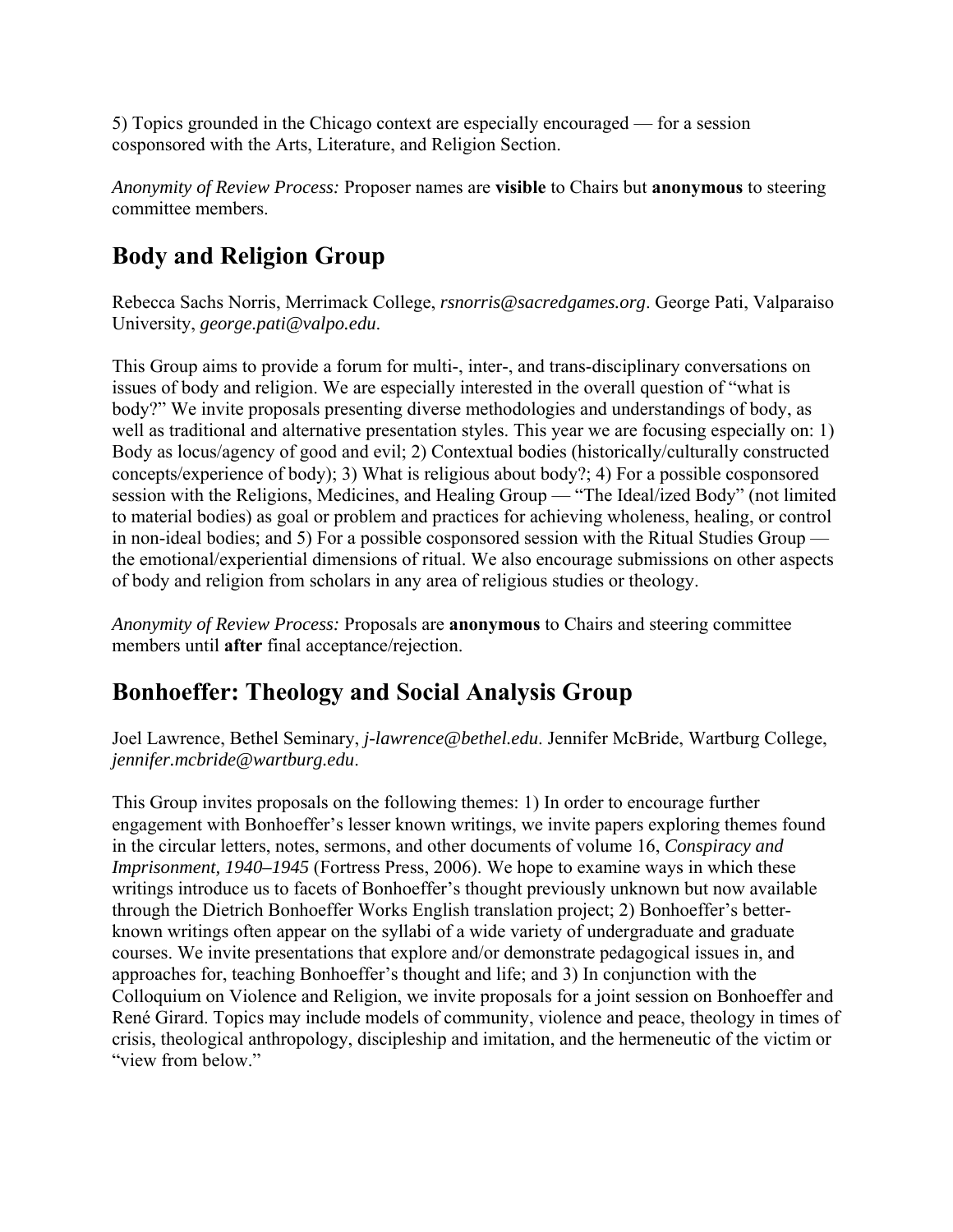*Anonymity of Review Process:* Proposals are **anonymous** to Chairs and steering committee members during review, but **visible** to Chairs **prior** to final acceptance or rejection.

#### **Buddhism in the West Group**

Jeff Wilson, University of Waterloo, *jeff.wilson@uwaterloo.ca*.

This Group invites proposals on the following themes: 1) For a cosponsored session with the Death, Dying, and Beyond Group — possible topics include, but are not restricted to, the *Tibetan Book of the Dead* in the West, hospice and preparation for death, and Buddhist memorial rites; 2) Buddhism and healing (especially in psychotherapeutic contexts); 3) Marginalized Buddhist groups or Buddhism's relation to other marginalized religious groups in the West; 4) Sexuality; 5) Buddhist Geeks; 6) Buddhism and educational institutions; 7) Buddhists and inter/intrareligious dialogue; 8) Institutionalization of Buddhism in the West; 9) Nichiren Buddhisms in the West; and 10) Open call.

*Anonymity of Review Process:* Proposals are **anonymous** to Chairs and steering committee members during review, but **visible** to Chairs **prior** to final acceptance or rejection.

### **Buddhist Critical–Constructive Reflection Group**

Grace G. Burford, Prescott College, *gburford@prescott.edu*. Christopher Ives, Stonehill College, *cives@stonehill.edu*.

This Group invites paper or panel proposals on the following topics: 1) Buddhist resources for a new economics; 2) A consideration of the work of Joanna Macy; 3) Buddhism and atheism; 4) Buddhism and pacifism; 5) For possible cosponsorship with the Animals and Religion Group critical Buddhist perspectives on animals; 6) For possible cosponsorship with Feminist Theory and Religious Reflection Group — contemporary perspectives on Buddhism and feminism; 7) For possible cosponsorship with Mysticism Group — mysticism and silence; and 8) Any other topic relevant to our mission.

*Anonymity of Review Process:* Proposals are **anonymous** to Chairs and steering committee members during review, but **visible** to Chairs **prior** to final acceptance or rejection.

### **Buddhist Philosophy Group**

Daniel A. Arnold, University of Chicago, *d-arnold@uchicago.edu*. Parimal G. Patil, Harvard University, *ppatil@fas.harvard.edu*.

This Group solicits individual paper and (especially) thematically integrated panel proposals on themes relating to the field of Buddhist philosophy broadly construed. Our aim is to consider the philosophical dimensions of the full range of Buddhist traditions from earliest times through modernity in a manner that brings this consideration into dialogue with the larger academy. Paper and panel proposals may focus on particular philosophical themes or problems, questions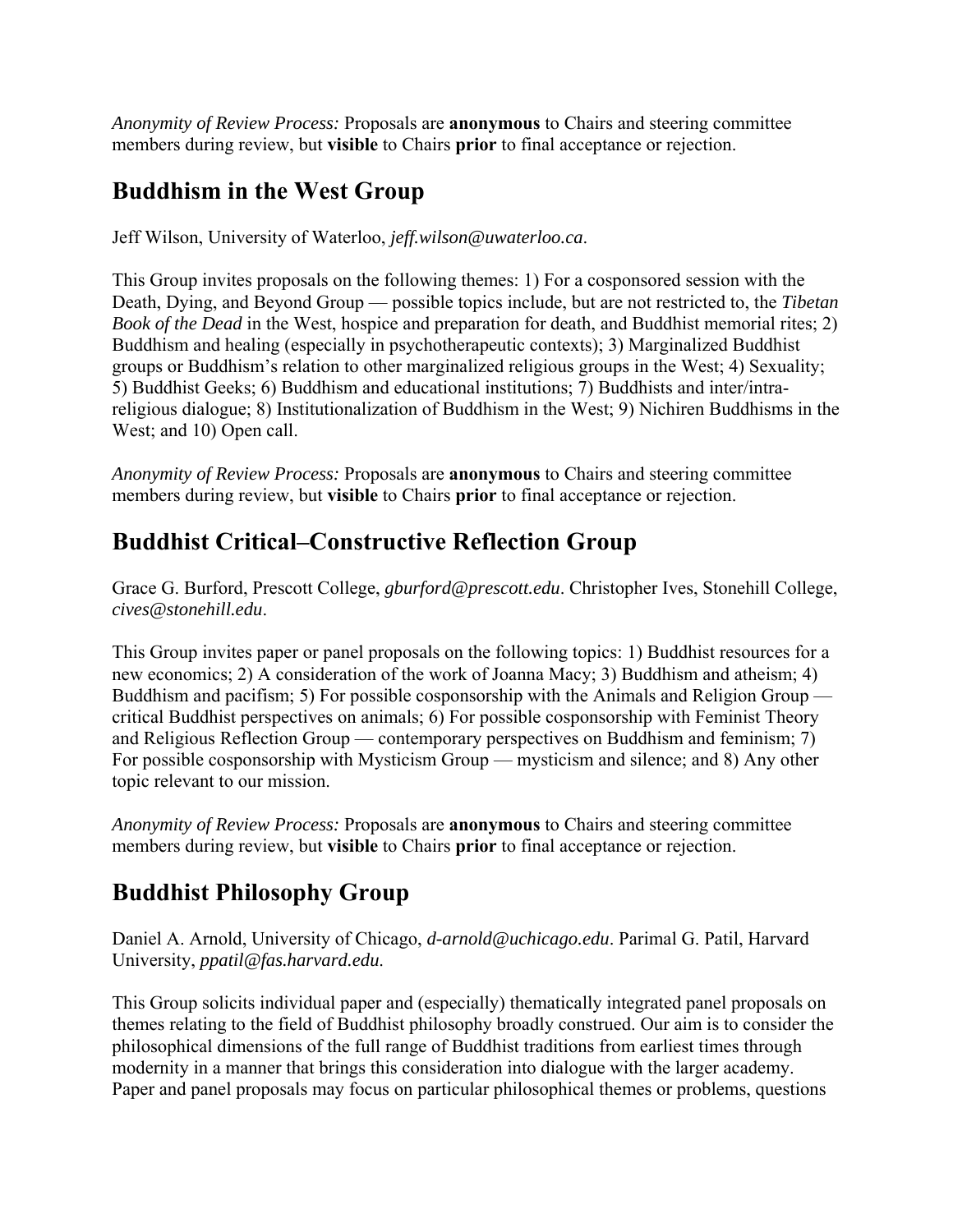about the role of philosophy within Buddhist practice, methodological issues in the study of Buddhist philosophy, recent publications, points of intersection with non-Buddhist philosophical thought, or Buddhist texts of special significance. Panels representing a diversity of methods and/or geographical and linguistic diversity are encouraged, as are creative formats. Possible topics suggested by Group members for 2012 include: 1) Buddhism and postmodern ethics; 2) Buddhist theories of self and/or subjectivity; 3) Teaching Buddhist philosophy — debating pedagogy and syllabi; 4) Why and how Buddhism matters to the philosophy of religion; 5) Buddhist philosophy of religion — methods, models, and motives; 6) Aesthetics of Buddhist practice and thought; 7) Buddhist environmental philosophy — inside and outside the academy; and 8) Buddhist narratives and Buddhist philosophy. Those interested in these topics may contact the Chairs or members of the steering committee for information on colleagues planning to develop proposals on similar themes.

*Anonymity of Review Process:* Proposals are **anonymous** to Chairs and steering committee members during review, but **visible** to Chairs **prior** to final acceptance or rejection.

# **Childhood Studies and Religion Group**

John Wall, Rutgers University, *johnwall@camden.rutgers.edu*.

This Group encourages proposals from scholars of diverse religious traditions and locations who engage in historical, social scientific, humanistic, conceptual, and other methods of research related to children and childhood. We invite proposals for papers and panels in all areas. In addition, we especially welcome proposals on the following topics: 1) Children, religion, and politics, including children's political participation, activism, and civic engagement; 2) Methods in the study of children and childhoods (contact Susan Ridgely, University of Wisconsin, Oshkosh, *ridgelys@uwosh.edu*, for details); 3) Children, religion, and cyberspace; 4) Cosponsored with the Buddhism Section — a roundtable on children and Buddhism (contact Vanessa Rebecca Sasson, Marianopolis College and McGill University, *vanessa.sasson@mcgill.ca*, for details); and 5) The queerness of children and childhood as subjects and objects in religion — cosponsored with the Queer Studies in Religion Group.

*Anonymity of Review Process:* Proposer names are **visible** to Chairs and steering committee members at all times.

# **Chinese Religions Group**

James Benn, McMaster University, *bennjam@mcmaster.ca*. Mark Halperin, University of California, Davis, *mhalperin@ucdavis.edu*.

This Group is seeking papers regarding: 1) Body practices and religions in contemporary China; 2) Inner lives of religious professionals; 3) The formation, function, and use of canons and canonical literature in Chinese religions; 4) Relics in Modern China; and 5) The use of manuscripts and archaeological finds by historians of Chinese religion. We also welcome panel and paper suggestions on other issues and topics.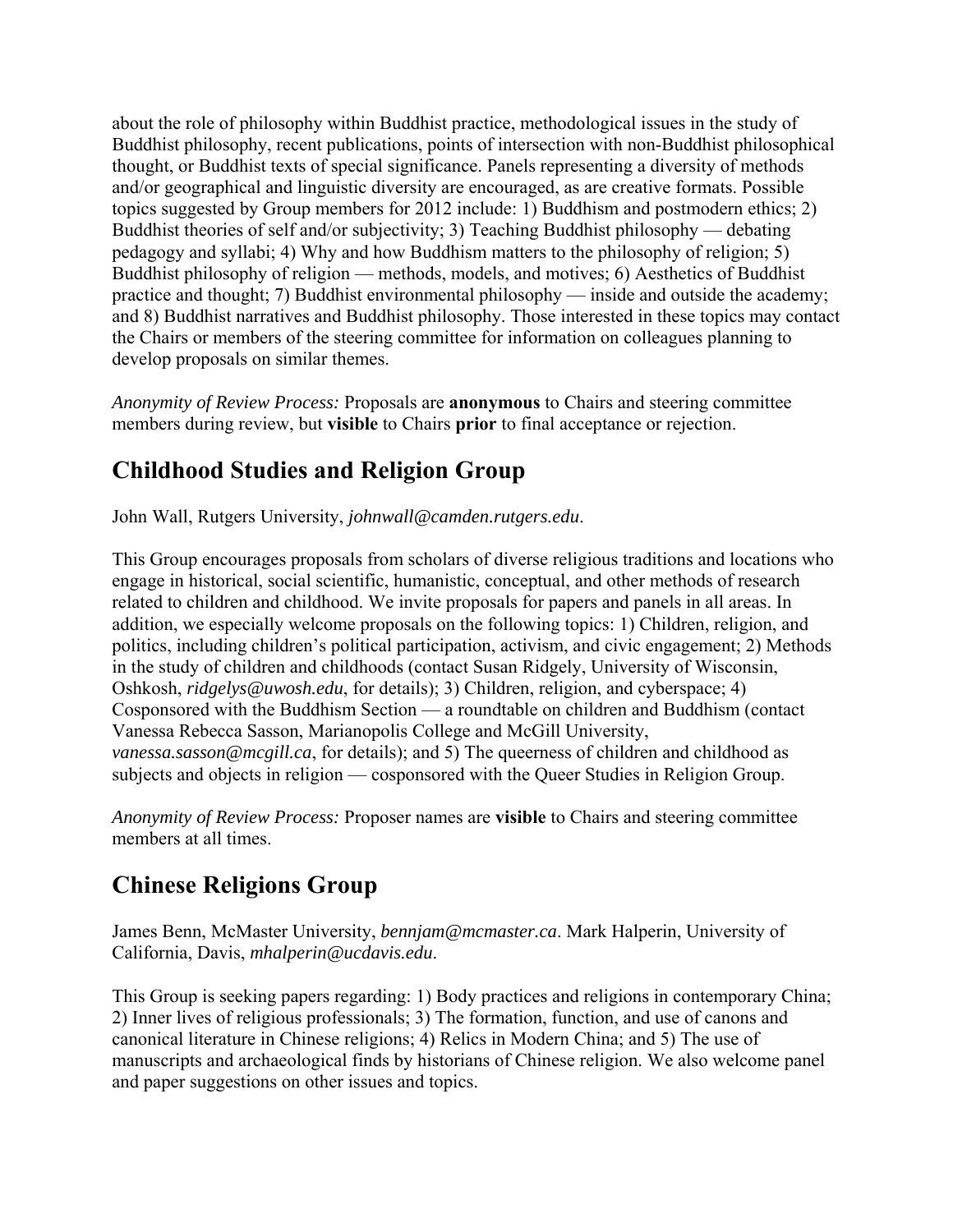*Anonymity of Review Process:* Proposals are **anonymous** to Chairs and steering committee members until **after** final acceptance/rejection.

## **Christian Spirituality Group**

Lisa Dahill, Trinity Lutheran Seminary, *ldahill@tlsohio.edu*. Tim Hessel-Robinson, Brite Divinity School, *tim.robinson@tcu.edu*.

This Group welcomes proposals that explore the relationship between the academic study of Christian spirituality and its practice as well as proposals that employ multidisciplinary perspectives. We especially invite proposals on the following themes: 1) For a cosponsored session with the Practical Theology Group — trauma, oppression, and spiritual formation. How does the experience of trauma — from war, relational violence, refugee experience, poverty, discrimination, etc. — affect human subjectivity and the experience of God? How might healing be conceived and fostered in such contexts? Further, is PTSD a Western construction of trauma "exported" to other contexts?; 2) Spirituality, hope, and global climate change — how does the phenomenon of climate change affect communities around the world? We especially welcome proposals engaging contexts in the global South. What shapes a Christian spirituality of hope in these contexts?; 3) The spiritual "self" in a religiously plural world — how are constructions of the self and of meaning and identity shifting in contexts where religions overlap, embrace, or collide in personal or communal praxis?; 4) Music, the arts, and experience of God — how does the practice of creating or listening to music, or participating and engagement in other art forms, mediate the experience of God?; and 5) Spiritual bodies and political bodies — how does embodied spiritual practice take form in public spaces, among public bodies, political bodies, and structures and spaces? We welcome proposals engaging the spirituality of activism in a variety of forms, including (but not limited to) the legacy of Chicago's Saul Alinsky.

*Anonymity of Review Process:* Proposer names are **visible** to Chairs but **anonymous** to steering committee members.

### **Christianity and Academia Group**

David S. Cunningham, Hope College, *cunningham@hope.edu*.

This Group explores issues at the intersection of Christian theology and higher education. Papers are invited on such topics as: 1) The (declining?) role of denominations in church-related institutions; 2) The challenges for non-Christian faculty at church-related institutions, and the converse; 3) Fundamentalism(s) on campus; 4) The postmodern student — visual culture, personal spiritualities, "incredulity toward metanarratives"; 5) The perception of theology among other academic disciplines; 6) The formative role of external funding sources; 7) Notions of scarcity and abundance in the "market" of higher education; 8) The idea of a "theology of administration"; and 9) A joint session on a significant book related to these issues. We prefer papers that move beyond mere description and that endeavor to analyze issues from a theological perspective.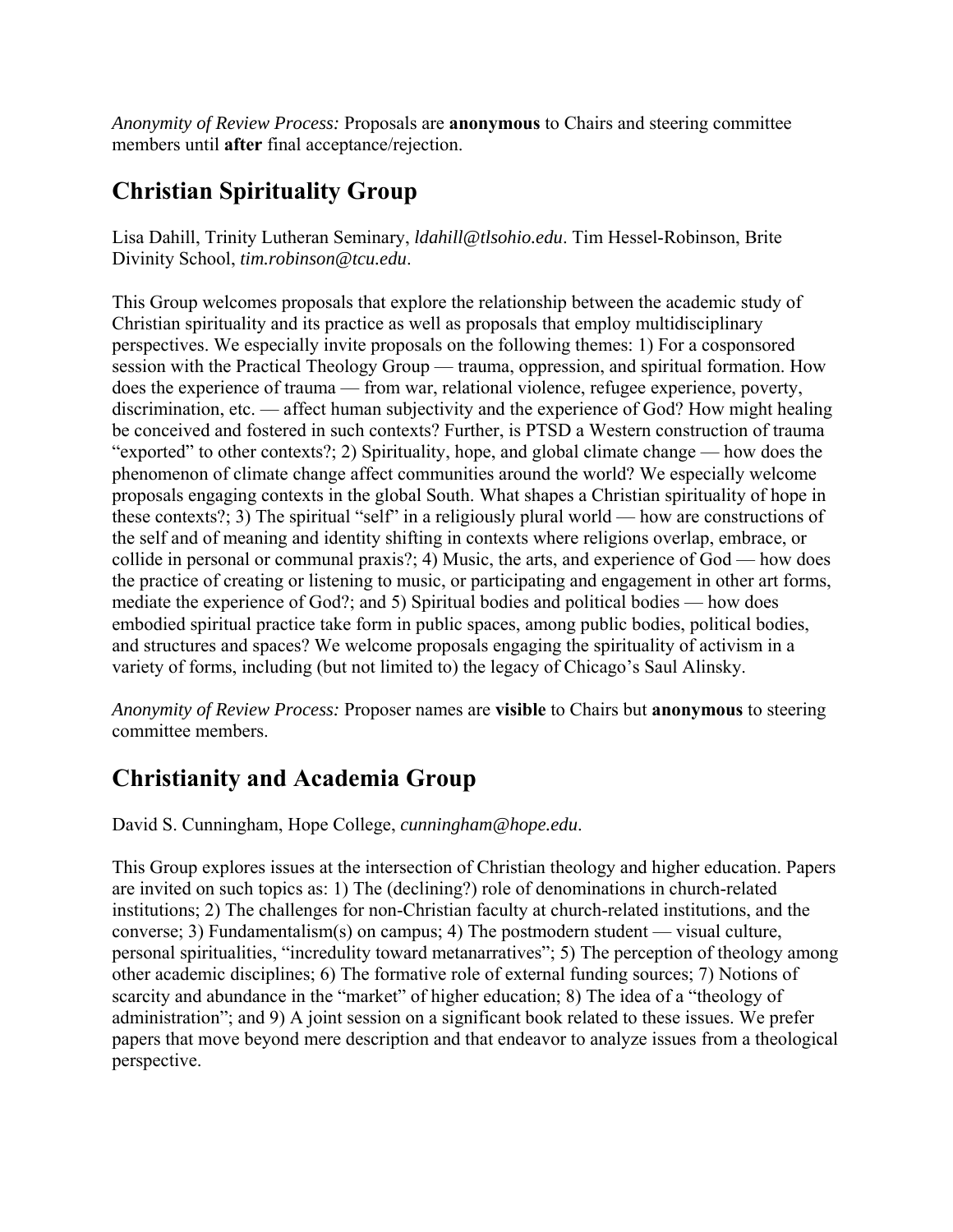*Anonymity of Review Process:* Proposals are **anonymous** to Chairs and steering committee members during review, but **visible** to Chairs **prior** to final acceptance or rejection.

#### **Cognitive Science of Religion Group**

Edward Slingerland, University of British Columbia, *edward.slingerland@ubc.ca*. Jason Slone, Tiffin University, *Slonedj@tiffin.edu*.

This Group welcomes proposals for individual papers or sessions on any aspect of the cognitive science of religion. We are particularly interested in sessions on the following themes: 1) Research that tests extant theories in the cognitive science of religion — scheduled either as a regular session or in our Research Forums, publicized to our e-mail list, and possibly cosponsored with the International Association for the Cognitive Science of Religion (IACSR); 2) The role of etic versus emic explanation in religious studies; 3) The theoretical and practical difficulties encountered in the cognitive science of religion interdisciplinary work; 4) Scientific versus religious cognition; 5) Cognitive science of religion and Daoist practice — for a possible cosponsored session with the Daoist Studies Group; 6) Religious visualization — for a possible cosponsored session with the Tantric Studies Group; and 7) Cognitive science of religion and charismatic Christian movements — for a possible cosponsored session with the Pentecostal– Charismatic Movements Group. The Cognitive Science of Religion Group's blog (*http://csraar.blogspot.com/*) describes how proposals are evaluated and can be used as a forum for coordinating organized sessions or Research Forums.

*Anonymity of Review Process:* Proposer names are **visible** to Chairs but **anonymous** to steering committee members.

# **Comparative Religious Ethics Group**

Elizabeth Bucar, University of North Carolina, Greensboro, *embucar@uncg.edu*. Irene Oh, George Washington University, *ireneoh@gwu.edu*.

This Group encourages the submission of any individual paper or panel proposals that make cultural and moral diversity central to ethical analysis. Themes especially welcome this year include: 1) Environmental crises, whether the result of natural or human causes; 2) Contemporary religious protest movements; and 3) Economic justice.

*Anonymity of Review Process:* Proposer names are **visible** to Chairs but **anonymous** to steering committee members.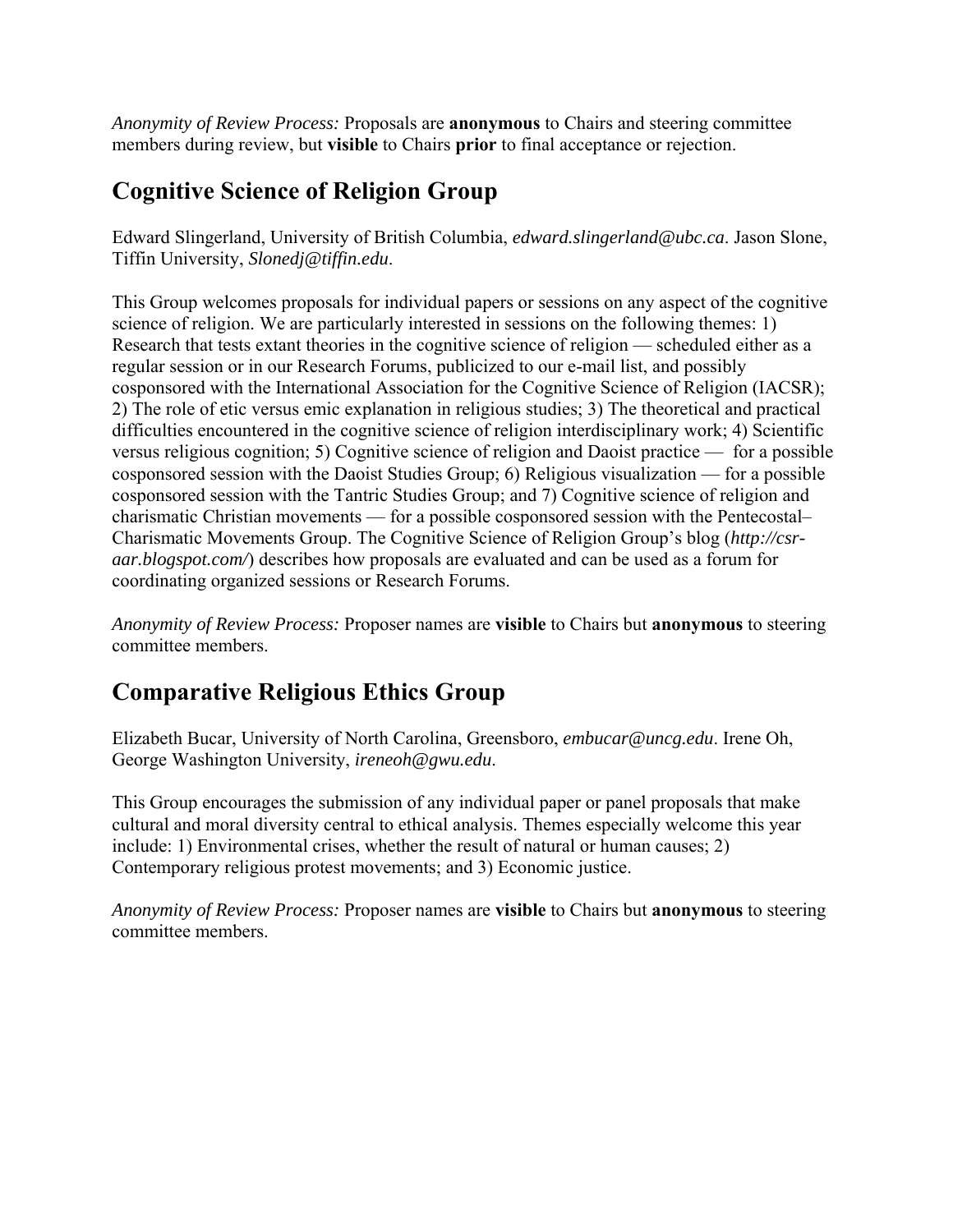### **Comparative Studies in Hinduisms and Judaisms Group**

Barbara A. Holdrege, University of California, Santa Barbara, *holdrege@religion.ucsb.edu*. Marla Segol, Skidmore College, *msegol@skidmore.edu*.

This Group seeks to bring together specialists in South Asia and Judaica to discuss topics within Hindu and Jewish traditions, with the intention of revisioning categories and developing alternative models to the Protestant-based paradigms that have tended to dominate the academic study of religion. Presenters need not have expertise in both Hindu and Jewish traditions. For the 2012 sessions, we invite papers on the following themes in Jewish and Hindu traditions: 1) Models and technologies for imagining and refashioning human and divine bodies; 2) Food practices and new food movements; 3) Jews, Hindus, and the question of race; 4) Hindu and Jewish models for theorizing ritual; and 5) Ritual bathing and other purity practices. Proposals on other topics are also welcome. We strongly encourage prearranged session proposals in the form of thematic paper sessions or panels.

*Anonymity of Review Process:* Proposals are **anonymous** to Chairs and steering committee members during review, but **visible** to Chairs **prior** to final acceptance or rejection.

# **Comparative Theology Group**

S. Mark Heim, Andover Newton Theological School, *mheim@ants.edu*. Reid Locklin, University of Toronto, *reid.locklin@utoronto.ca*.

This Group invites comparative, constructive proposals related to the following themes: 1) Religious diversity and "world religions" in nineteenth century religious thought — for a possible cosponsored session with the Nineteenth Century Theology Group; 2) The practice of "translation" of terms, concepts, and other compared elements across different religious traditions; 3) Comparative exclusivisms; 4) Current comparative theology textbooks and/or pedagogical practices — for a possible cosponsored session with the Teaching Religion Section; 5) Comparative eschatologies or religious ends; 6) Comparative theology in pastoral practice, particularly in relation to suffering; and 7) Panel proposals on significant recent books or articles in the field. We will also consider proposals on other topics, especially prearranged panel or paper proposals. The Group hosts a listserv to facilitate such collaboration; to subscribe, please contact David Clairmont, University of Notre Dame, *David.A.Clairmont.1@nd.edu*.

*Anonymity of Review Process:* Proposals are **anonymous** to Chairs and steering committee members during review, but **visible** to Chairs **prior** to final acceptance or rejection.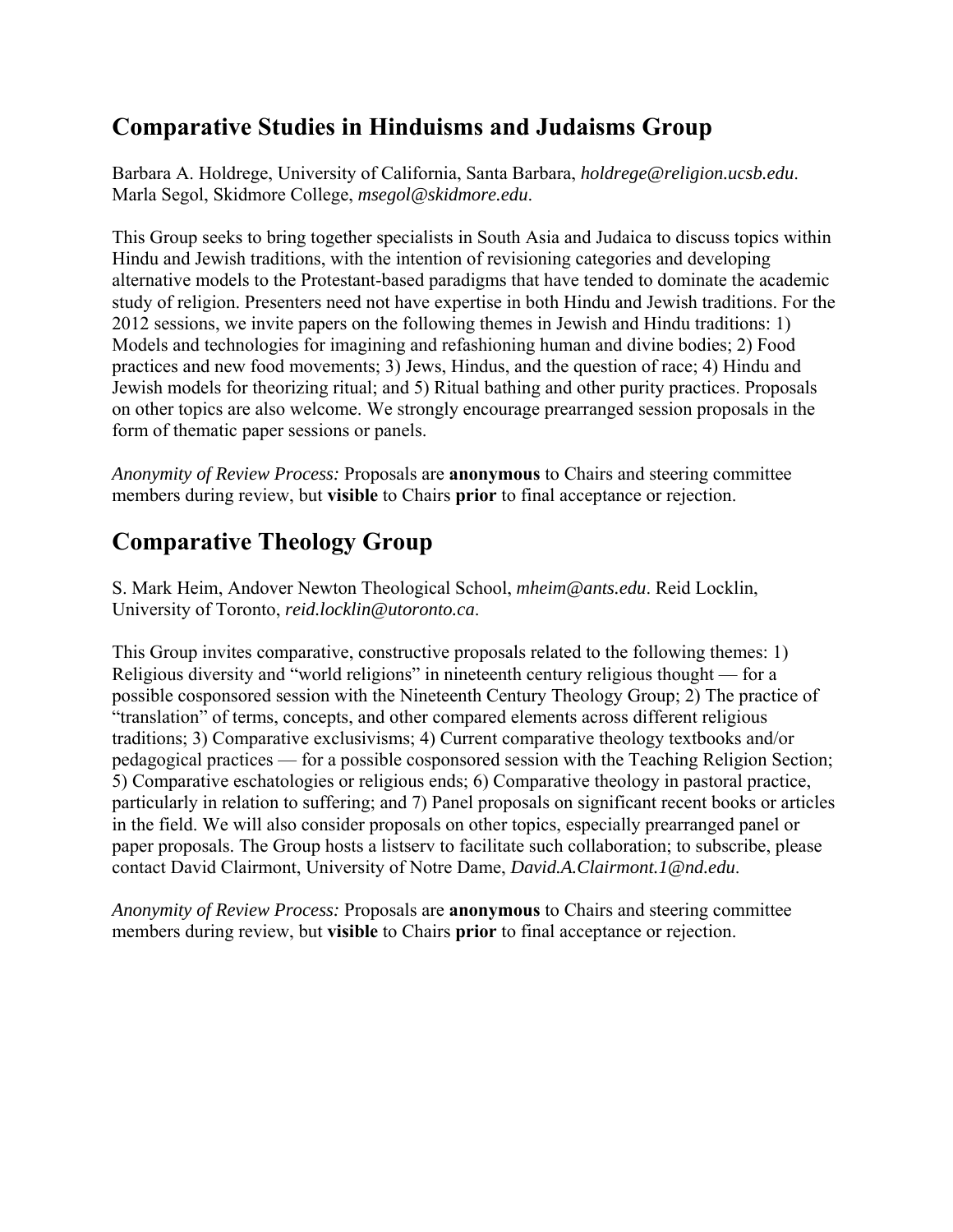# **Confucian Traditions Group**

Yong Huang, Kutztown University, *yhuang@kutztown.edu*. Thomas A. Wilson, Hamilton College, *twilson@hamilton.edu*.

This Group invites proposals concerning any aspect of Confucianism from any geographical area. Topics of particular interest this coming year are: 1) Confucianism and tradition — Confucianism as a conservative force or a source of change; 2) Confucian ritual interaction with other traditions; 3) Confucian self-cultivation; 4) Confucianism and the Confucius Institutes; 5) "Confucian Fever" — grass-roots Confucianism; and 6) Unintended consequences of Confucian discourse and institutions. Panels that are in the traditional two-and-a-half-hour format are welcome, but we also encourage applicants to propose panels in a ninety-minute format. This can take the form of a mini-panel or a symposium on a particular text, author, or pedagogy. Prearranged panel and paper session proposals have a much better chance of getting accepted than individual paper proposals. Underscoring that Confucianism is not just a Chinese phenomenon, we would also like to encourage people working on Confucian topics outside of China to send in proposals.

*Anonymity of Review Process:* Proposer names are **visible** to Chairs but **anonymous** to steering committee members.

## **Contemplative Studies Group**

Anne C. Klein, Rice University, *ack@rice.edu*. Louis Komjathy, University of San Diego, *komjathy@sandiego.edu*.

This Group welcomes panel and paper proposals on the following topics: 1) Contemplative pedagogy; 2) Conceptual issues in contemplative studies; 3) Contemplative practice in indigenous cultures; 4) Somatic disciplines, including the body and posture in contemplative practice and experience; 5) Hesychasm and prayer in Eastern Orthodoxy — for a possible cosponsored session with the Eastern Orthodox Studies Group; and 6) Contemplative studies and animals — for a possible cosponsored session with the Animals and Religion Group. We also welcome panel and paper proposals on any other topic related to contemplative studies.

*Anonymity of Review Process:* Proposals are **anonymous** to Chairs and steering committee members during review, but **visible** to Chairs **prior** to final acceptance or rejection.

# **Contemporary Islam Group**

Danielle Abraham, Harvard University, *daniellea@gmail.com*. Kambiz GhaneaBassiri, Reed College, *ghaneabk@reed.edu*.

This Group invites submissions on all subjects relating to Islam in the contemporary world. We are particularly interested in papers relevant to the following topics: 1) Islam and colonial/postcolonial studies — for a possible cosponsored session with the Religion,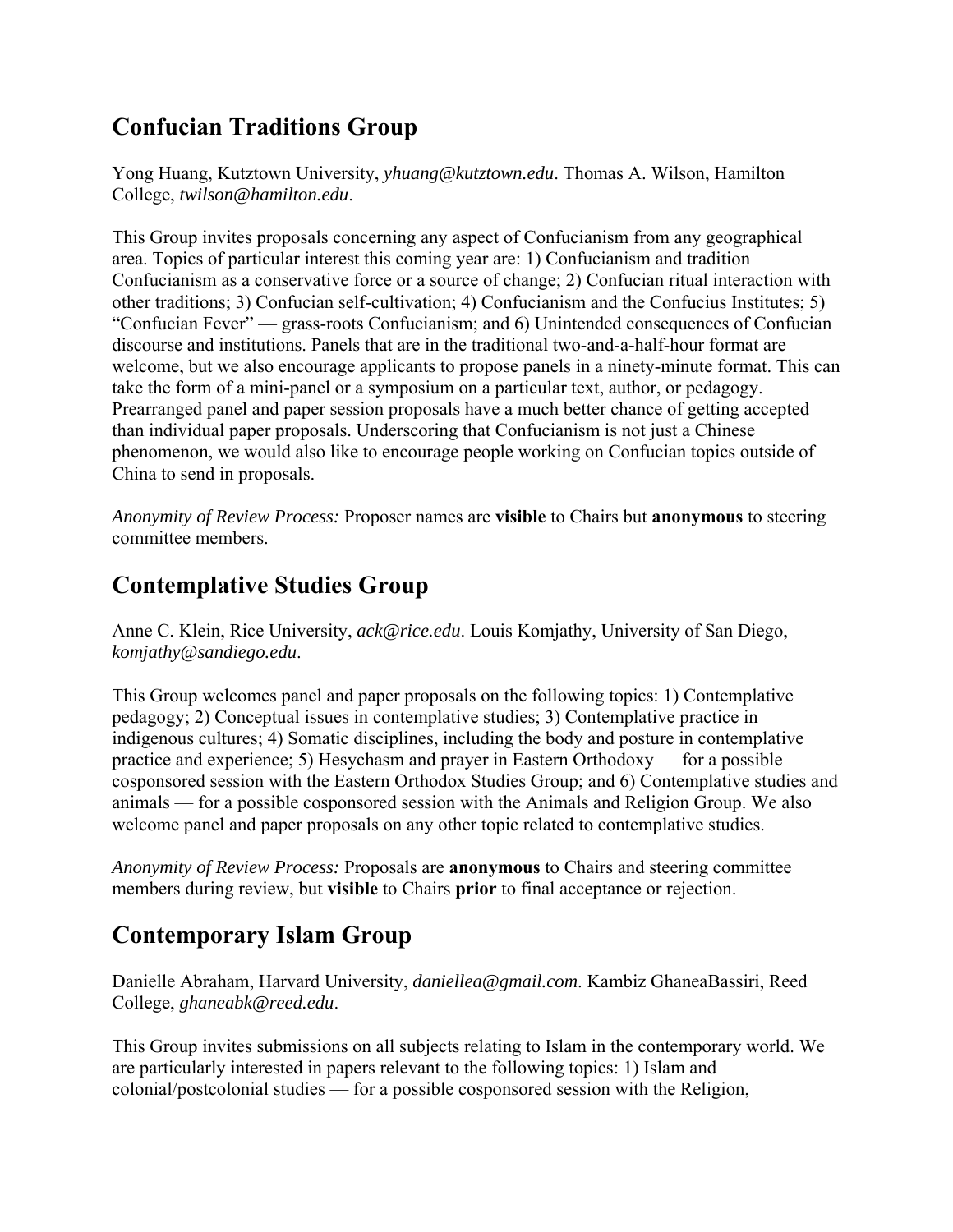Colonialism, and Postcolonialism Group; 2) Islam in Chicago; 3) Islam in the visual and performing arts; 4) Islam and economy — moral and/or fiscal; 5) Islam in practice pilgrimage, tourism, education, devotion, etc.; 6) Ethnography and anthropology of Islam; 7) Islam and media, social media, and/or virtual networks; 8) Muslim youth cultures; 9) Islam and material culture; 10) Institutionalizing Islamic studies at universities and research centers; and 11) Negotiating religious diversity and pluralism. Audience-engaging panel formats are encouraged.

*Anonymity of Review Process:* Proposals are **anonymous** to Chairs and steering committee members until **after** final acceptance/rejection.

## **Contemporary Pagan Studies Group**

Chas S. Clifton, Colorado State University, Pueblo, *chas.clifton@mac.com*.

This Group invites submissions on the following themes: 1) For a possible cosponsored session with the Indigenous Religious Traditions Group, we invite papers on the intersection of contemporary indigenous traditions and paganism related to indigeneity, authenticity, and legitimacy. These may, for example, analyze how claims of indigenous status are used in relationship with political and theological issues or how groups deploy strategies around the issue of "authenticity"; 2) The major metaphors of any religious tradition speak to ways humans connect with the Divine. Ancient — and some contemporary — forms of Paganism frequently employed notions of sacrifice and reciprocity. Modern Wicca, to name one tradition, consciously rejects the notion of sacrifice and replaces it with sexual intercourse as a metaphor both of internal psychological integration and as cosmic creation and fertility, from the Great Rite to the Dance of the Maypole. We invite papers on how these metaphors persist, interact, and manifest within historical and contemporary Paganism and how they frame interactions among participants; 3) Is there really such a thing as Pagan "theology," or is the term itself too embedded within an Abrahamic religious context? Should Pagan theology more accurately be described as praxology, or theories of Pagan praxis? What would Pagan praxology look like and how would it advance our understanding of religion?

*Anonymity of Review Process:* Proposals are **anonymous** to Chairs and steering committee members until **after** final acceptance/rejection.

# **Critical Approaches to Hip-Hop and Religion Group**

Christopher Driscoll, Rice University, *rockauthor@gmail.com*. Monica R. Miller, Lewis and Clark College, *mmiller@lclark.edu*.

Continuing in its exploration of critical trends and approaches to the study of religion and hiphop culture, this Group welcomes paper and panel proposals in the following areas: 1) For a possible cosponsored session with the Religion and Cities Group, we are seeking papers that address the practice and performance of hip-hop in urban centers and the remaking of religion with attention to how social geography of city spaces — faith institutions, club culture, tattoo shops, etc. — are reshaped and remade into cultural milieus of religious activity, becoming not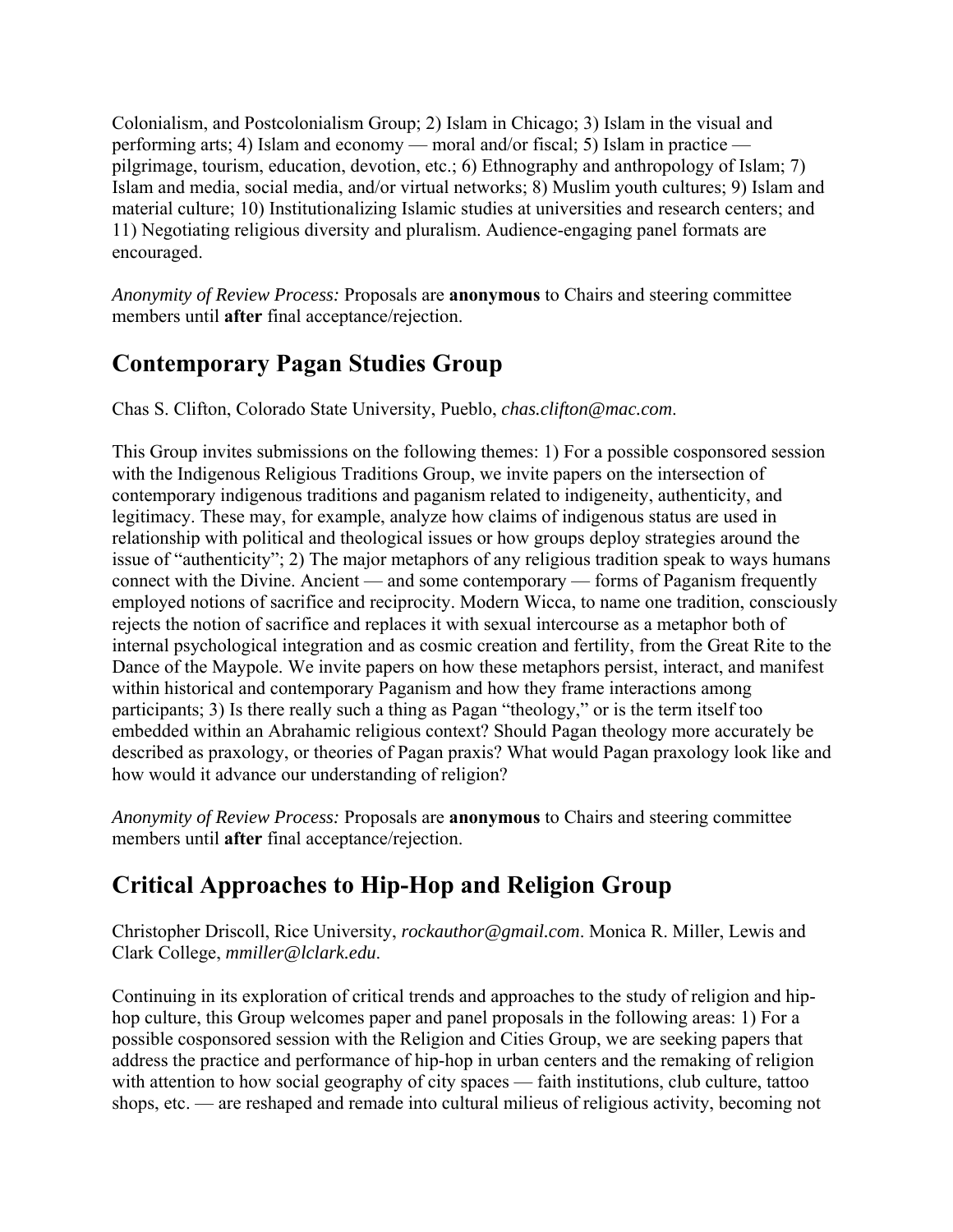only "context" for reshaping traditionally-defined religion but also religious "product." How are critiques of institutional forms of religious expression (e.g. Christianity) offered by hip-hop and from where do such critiques emerge?; and 2) Faith and the flesh — religion, hip-hop, and the body. From the existential wrestlings with a noose seen in Odd Future's "Yonkers" video to Janelle Monae's onstage tuxedo and pompadour uniform, and all the way back to the earliest breaking that took place on flattened cardboard in the Bronx, hip-hop is a horizon where bodies matter. At times, bodies are problems to be discarded through destructive violence, while at different moments, othered/othering bodies produce forms of creative response and resistance to the pressures exerted on them. What does it mean about religion, hip-hop, and its scholarship to say that bodies matter? What might wrestling with bodies — at experiential and analytic levels — signal about repetitive, ritualistic modes of performativity that construct historical, embodied, religious "subjects"? In what ways might hip-hop socially personify the corporeal tension experienced by adherents of faith communities in light of their limited, creative bodies? How might the bodily stylistic choices offered in hip-hop reflect or be transformed by complementary and competing faith claims in urban centers?

*Anonymity of Review Process:* Proposer names are **visible** to Chairs but **anonymous** to steering committee members.

### **Critical Theory and Discourses on Religion Group**

Jorunn J. Buckley, Bowdoin College, *jbuckley@bowdoin.edu*.

This Group offers an interdisciplinary and international forum for analytical scholars of religion to engage the intersection of critical theory and methodology with concrete ethnographic and historical case studies on religious life and institutions. Critical theory draws on various methods employed from the fields of sociology, anthropology, history, literary criticism, and political theory in order to bring into scrutiny all kinds of discourses on religion, which span from academic to nonacademic as well as from religious to nonreligious. We invite paper proposals on the following topics: 1) Secularism(s) in Europe — new atheism, multiculturalism, interreligiosity, diversity of State-Church relations in European countries, and professionalization of religion in higher education; e.g., Islam (for a cosponsored session with the Sociology of Religion Group); 2) Periodization of epochs and the temporalization of history — methodological and theoretical issues in the use of historical epochs (e.g., evolution, the Enlightenment, etc.), bias, and problems of lineal concepts of time in modern historiography (for a cosponsored session with the Cultural History of the Study of Religion Group); 3) Theorizing war and violence in religion — religious fundamentalism(s), the role of religion in social, political, and military conflicts, and the violent aspects of religious practices (for a cosponsored session with the Sociology of Religion Group); 4) History and the impact of the University of Chicago Divinity School on the study of religion (for a cosponsored session with the Sociology of Religion Group and the Cultural History of the Study of Religion Group); and 5) Political uses and abuses of canonical scriptures — evangelicalism and the role of the Bible in the United States election (for a cosponsored session with the SBL Ideological Criticism Section).

*Anonymity of Review Process:* Proposals are **anonymous** to Chairs and steering committee members during review, but **visible** to Chairs **prior** to final acceptance or rejection.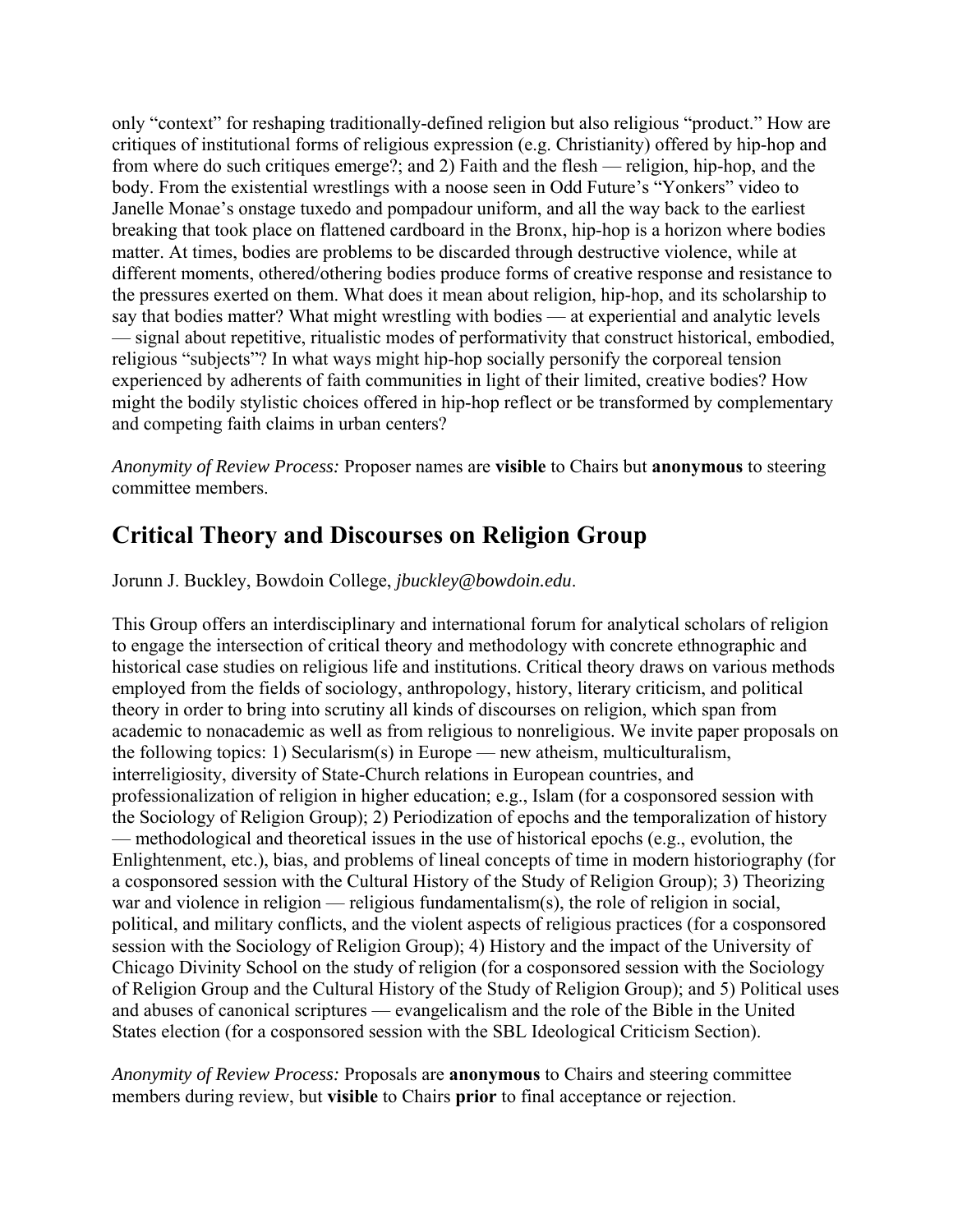## **Cultural History of the Study of Religion Group**

Ann M. Burlein, Hofstra University, *Ann.Burlein@hostra.edu*. Randall Styers, University of North Carolina, Chapel Hill, *rstyers@unc.edu*.

This Group seeks papers that historically examine the formation and transformation of "religion" (together with other related categories) as a discursive apparatus operative in social, cultural, and political practice and in relation to the study of religion. We aim to represent diverse geographical areas and historical moments. This year, we particularly welcome proposals addressing these themes: 1) The interplay and tensions between empiricism and theory (or between data and genealogy) in the study of religion, particularly as that interplay becomes manifest in specific social and scholarly contexts; 2) The consequences of the ways "religion" takes shape in relation to conceptions of multiculturalism, pluralism, neoliberalism, and the "global"; and 3) John Lardas Modern's new book, *Secularism in Antebellum America* (University of Chicago Press, 2011). We hope to use our sessions to develop a new model for conference conversation. Toward that end, we ask that participants write shorter papers, which we will circulate mid-October in order to focus our discussion of the topic at the Annual Meeting in a more collaborative and interactive way. We welcome further suggestions for new conversational models (please e-mail the co-Chairs with your ideas).

*Anonymity of Review Process:* Proposals are **anonymous** to Chairs and steering committee members during review, but **visible** to Chairs **prior** to final acceptance or rejection.

# **Daoist Studies Group**

Xun Liu, Rutgers University, *xmgnyz@gmail.com*. David Mozina, University of North Carolina, Charlotte, *dmozina@uncc.edu*. Gil Raz, Dartmouth College, *gil.raz@dartmouth.edu*.

This Group invites panel and/or paper proposals on the topics below. Please contact listed organizers if you wish to take part in any proposed session. Where no organizer is identified, contact the Program Unit Chairs with questions. Potential panel organizers are encouraged to contact the Program Unit Chairs prior to organizing a complete panel. Suggested topics are: 1) Daoist ritual — David Mozina, University of North Carolina, Charlotte, *dmozina@uncc.edu*; 2) Teaching Daoism in introductory "World Religions" courses — Louis Komjathy, University of San Diego, *komjathy@sandiego.edu*; 3) Daoism and science/medicine; 4) The state of the field of Daoist studies — Robert Campany, Vanderbilt University, *robert.campany@vanderbilt.edu*; and 5) The comparative/theoretical studies of Daoism. We also invite panel and paper proposals on other topics.

*Anonymity of Review Process:* Proposals are **anonymous** to Chairs and steering committee members during review, but **visible** to Chairs **prior** to final acceptance or rejection.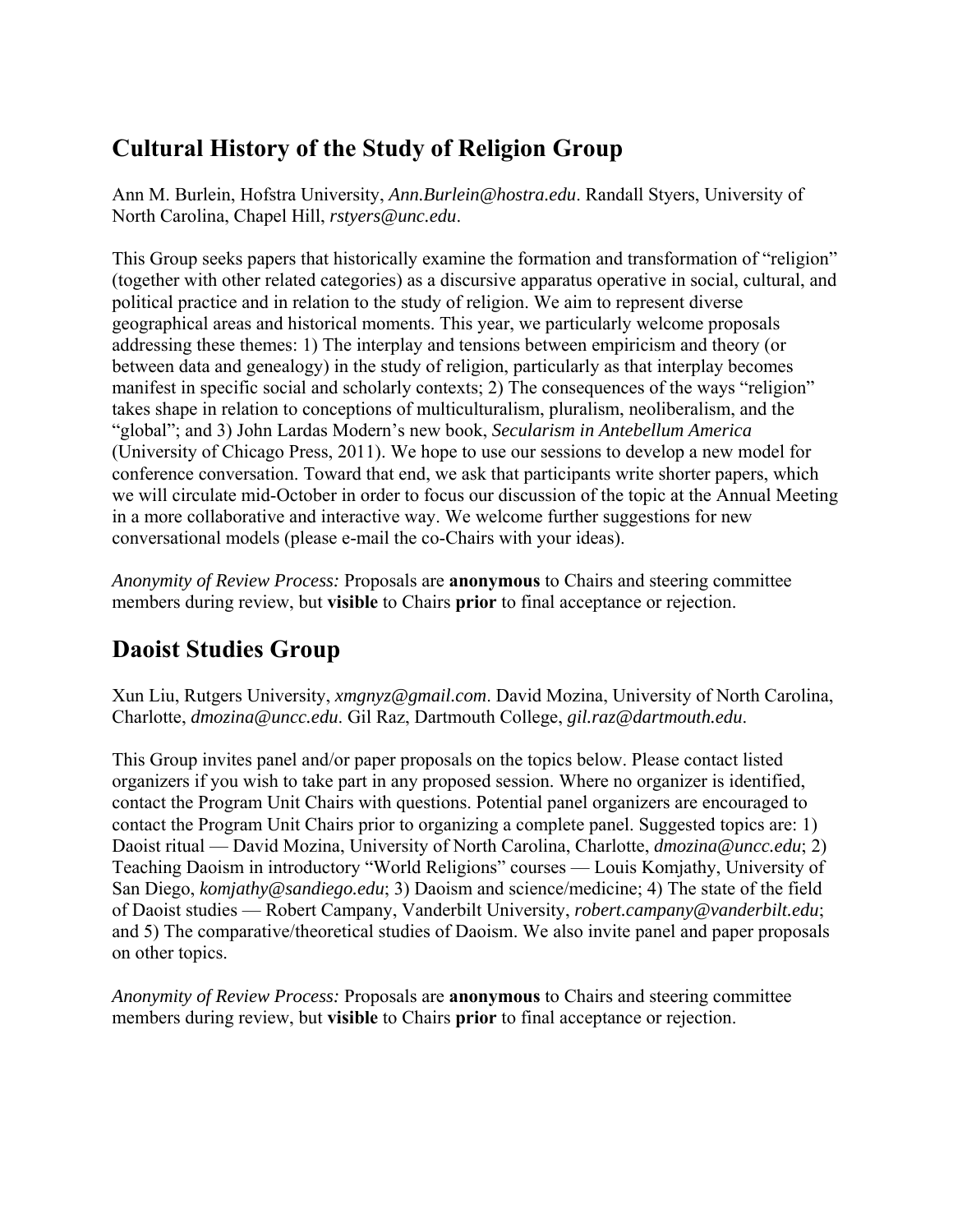### **Death, Dying, and Beyond Group**

Lucy Bregman, Temple University, *bregman@temple.edu*. Christopher Moreman, California State University, East Bay, *cmoreman@gmail.com*.

For a cosponsored session with the Buddhism in the West Group, we seek proposals on various topics, including *The Tibetan Book of the Dead* in the West, hospice and preparation for death, and the American appropriation of Buddhist memorial rites for ancestors or for the unborn child. For our own session, we have selected to focus on "digital death" — the ways death and afterlife appear in a variety of digital media. This includes death and mourning in Facebook and social media, video games, and You-Tube. We are also open to proposals on any additional topics relevant to death and afterlife.

*Anonymity of Review Process:* Proposer names are **visible** to Chairs but **anonymous** to steering committee members.

### **Eastern Orthodox Studies Group**

Aristotle Papanikolaou, Fordham University, *papanikolaou@fordham.edu*. Eve M. Tibbs, Saint Katherine College, *etibbs@stkath.org*.

This Group invites papers on three topics: 1) The positive role of reason in Eastern Christian thought, including but not limited to the formation of Christian doctrines, the role of reason in the mystical ascent, the relation between reason and mystical theology, the use of different modalities of reasoning (intellectual intuition, discernment, discursive reasoning, etc.) in Orthodox theology, and the relation between reason and deification (especially in Maximos the Confessor). Papers could focus on either patristic texts or contemporary Orthodox theology; 2) All aspects of the thought and work of Gregory Palamas; and 3) For a cosponsored session with the Contemplative Studies Group — hesychasm and prayer in Eastern Orthodoxy.

*Anonymity of Review Process:* Proposer names are **visible** to Chairs but **anonymous** to steering committee members.

### **Ecclesiological Investigations Group**

Mark Chapman, Ripon College Cuddesdon, *MChapman@ripon-cuddesdon.ac.uk*. Bradford E. Hinze, Fordham University, *bhinze@fordham.edu*.

This Group invites a range of proposals on four possible areas of focus: 1) From fresh expressions to focolare — theology and mission of paraecclesial experiments. As church attendance in many "mainstream" denominations experiences a marked downward turn in many countries, what are the ecclesiological, missionary, and ecumenical implications of the various paraecclesial and transdenominational practices, experiments, and models today? We invite a variety of methodological approaches to reflect upon such ecclesial phenomena in general as well as studies of particular examples, such as Hull House, the Catholic Worker Movement,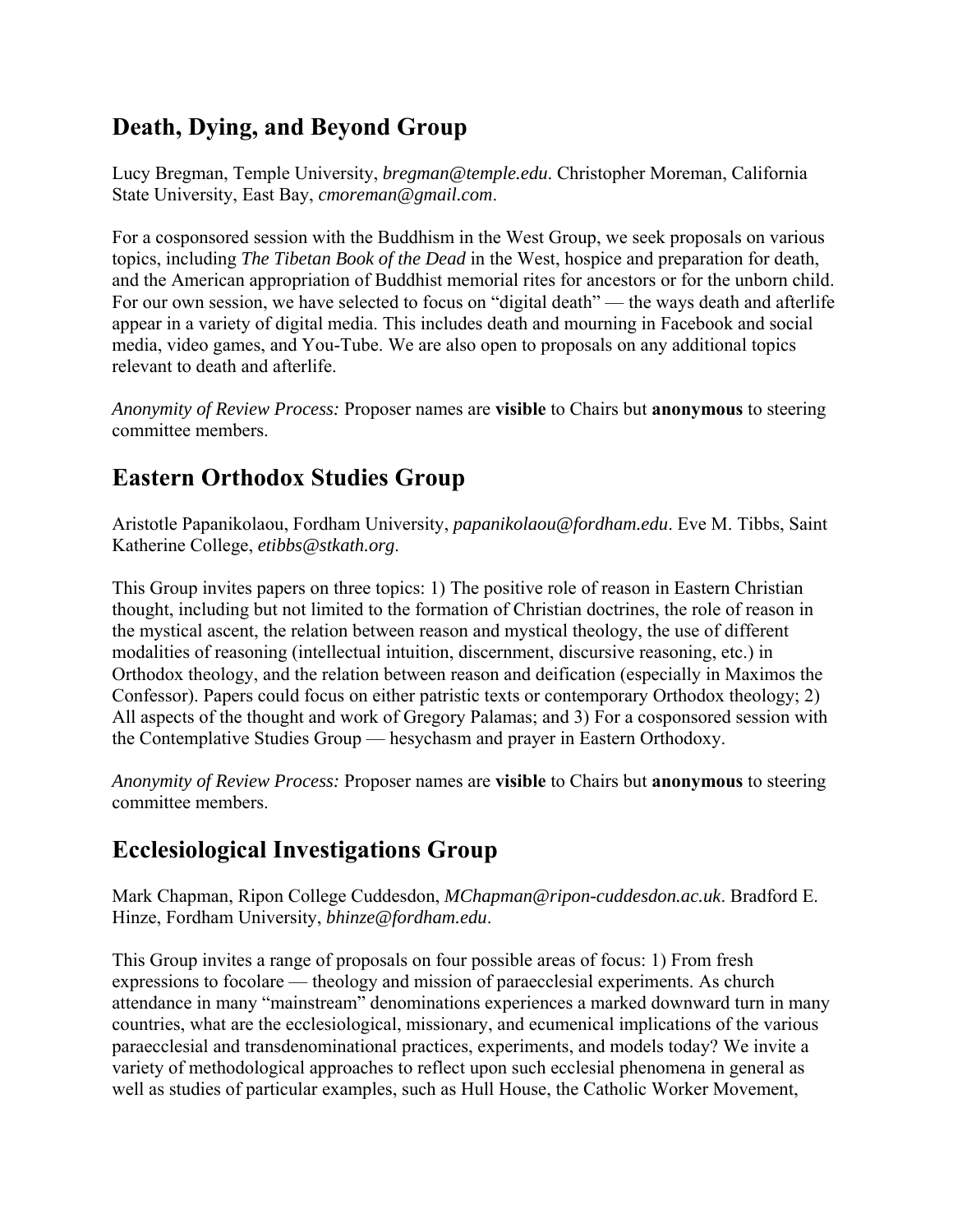Focolare, Koinonia Farm in the United States, and analogous experiments elsewhere, both historical and contemporary (e.g., Taize, Christian Ashram Movement, Iona Community, New Monasticism); 2) The social gospel in a time of economic crisis — the churches and capitalism today. How are churches called to respond to the present economic signs of the times? Some twenty-six years after the United States Catholic Bishops released *Economic Justice for All* and a year after the Church of England's *Faith in the City* appeared, 2012 also marks the centenary of Walter Rauschenbusch's *Christianizing the Social Order*. In that work, Rauschenbusch sets down "the case of Christianity against Capitalism." What would it mean to work towards what he called a "social awakening of the Churches" in the present economic crisis?; and 3) The history, hermeneutics, and legacy of the Second Vatican Council — for a cosponsored session with the new Vatican II Studies Group.

*Anonymity of Review Process:* Proposer names are **visible** to Chairs and steering committee members at all times.

## **Evangelical Studies Group**

Joy Moore, Duke University, *jmoore@div.duke.edu*. Zaida Maldonado Pérez, Asbury Theological Seminary, *zaida.perez@asburyseminary.edu*.

This Group invites papers on the following topics: 1) For a cosponsored session with the Wesleyan Studies Group — anthropology, affections, and awakenings in Jonathan Edwards (1703–1758) and John Wesley (1703–1791). Papers proposed for this session should be comparative in character and should give significant attention to both figures. We especially encourage papers that focus on one of the following three questions: How is the human self pictured or conceptualized (anthropology)? How is human life driven or directed (affections)? How is human community established, renewed, and refashioned (awakenings)?; 2) Evangelicals and the early Christian creeds and councils — the hermeneutics, problematics, and systematics of interpreting, disputing, confessing, teaching, and applying the creeds and councils today; 3) Contemporary Evangelical interpretations of and encounters with Islam; and 4) Allah and the triune God. AAR members are also encouraged to submit complete panel proposals of their own design for consideration by the Group.

*Anonymity of Review Process:* Proposals are **anonymous** to Chairs and steering committee members until **after** final acceptance/rejection.

### **Feminist Theory and Religious Reflection Group**

Rita M. Gross, University of Wisconsin, Eau Claire, *grossrm@uwec.edu*. Christine E. Gudorf, Florida International University, *gudorf@fiu.edu*.

This Group invites papers on the following topics: 1) Gender theory in Buddhism — for a cosponsored session with the Buddhist Critical–Constructive Reflection Group; 2) Applied feminist theory; 3) Sexual education in faiths and society; 4) Teaching feminism across the curriculum; 5) Disability and feminist theory; 6) Feminist perspectives on conflict and resolution; and 7) What do we mean by feminism?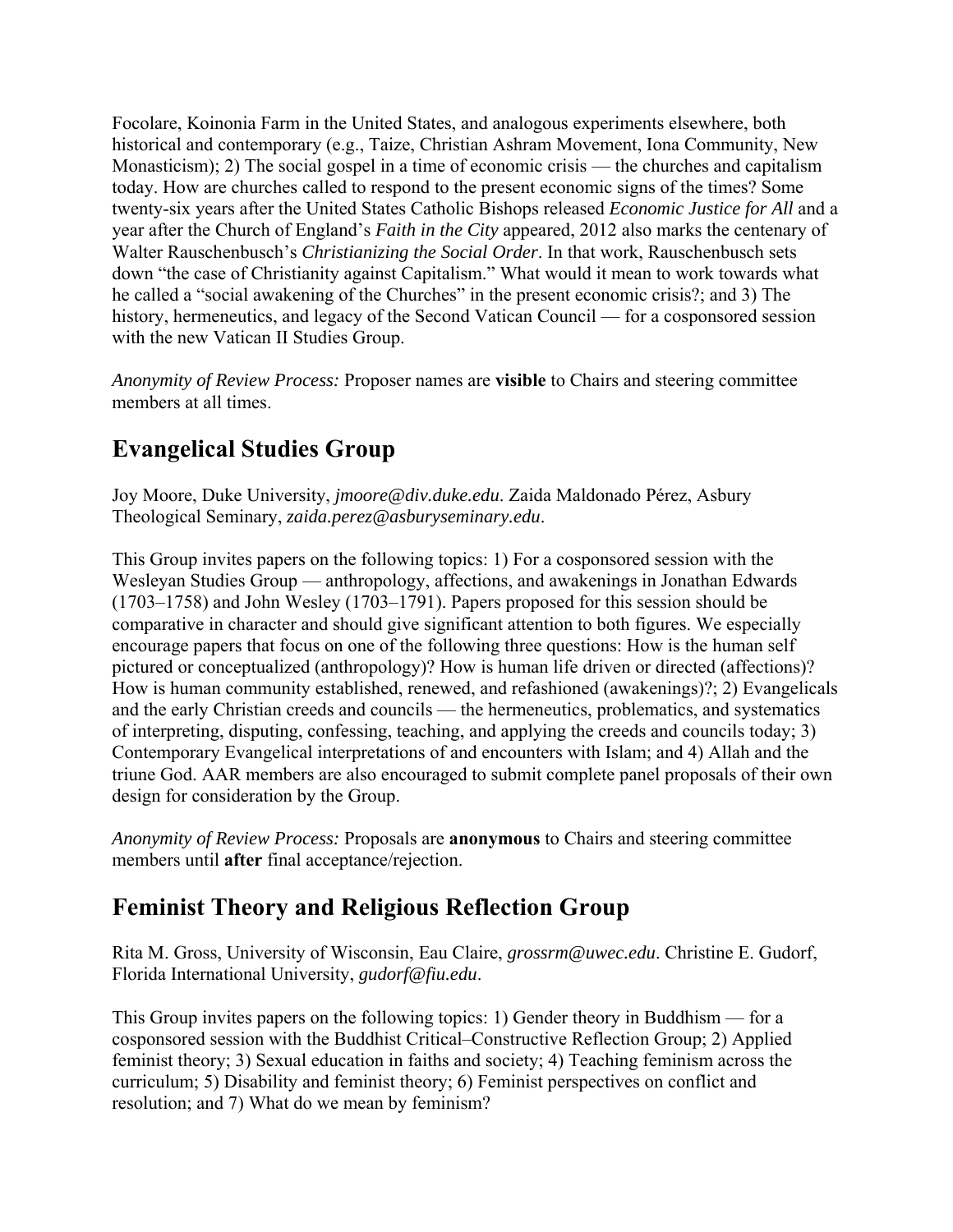*Anonymity of Review Process:* Proposals are **anonymous** to Chairs and steering committee members until **after** final acceptance/rejection.

# **Gay Men and Religion Group**

W. Scott Haldeman, Chicago Theological Seminary, *shaldeman@ctschicago.edu*. J. Terry Todd, Drew University, *jtodd@drew.edu*.

This Group welcomes proposals for individual papers and for full panels on all topics related to the religious/spiritual lives of gay, bi-, trans-, and queer-identified men. We are especially interested in proposals that explore: 1) How scholarly approaches to religion impact LGBTQ religious and/or political advocacy and activism, especially in communities of color and/or in Chicago; 2) The spiritual practices of men who have sex with men but who don't identify as gay; 3) Religious responses to HIV/AIDS and its impact on gay male lives and communities; 4) Kent Brintnall's *Ecce Homo:The Male-Body-in-Pain as Redemptive Figure* (University of Chicago Press, 2011); and 5) For a cosponsored session with the Lesbian-Feminist Issues and Religion Group — the new visibility of teen suicides, particularly of LGBTQ and sexual minority youth.

*Anonymity of Review Process:* Proposals are **anonymous** to Chairs and steering committee members until **after** final acceptance/rejection.

# **Hinduism Group**

Richard H. Davis, Bard College, *rdavis@bard.edu*. Rupa Viswanath, University of Gottingen, *rupa.viswanath@gmail.com*.

This Group solicits proposals from scholars on any aspect of Hindu thought and practices through the presentation of new data, critical analysis, and interpretative strategies, based on textual, sociohistorical, ethnographic, philosophical, theological, and theoretical studies. Please contact listed organizers if you wish to take part in any proposed session. Suggested themes are: 1) Liberalism and modern Hinduism — for possible cosponsorship with the Liberal Theologies Group. We seek individual proposals considering how modern Hindus have translated, articulated, and in other ways seriously engaged with foundational categories of "liberalism," including rationalism, freedom, religious toleration, and racial, social, and gender equality (Rupa Viswanath, University of Gottingen, *rupa.viswanath@gmail.com*); 2) Continuity and change in Hinduism (John Nemec, University of Virginia, *jwn3y@cms.mail.virginia.edu*, and Timothy Dobe, Grinnell College, *dobetimo@grinnell.edu*); 3) Contemporary iterations of Kali Yuga ethnographic observations (Amy L. Allocco, Elon University, *aallocco@elon.edu*); 4) Adornment and sartorial politics (Vijaya Nagarajan, University of San Francisco, *nagarajan@usfca.edu*); 5) Hinduism against itself (Parimal Patil, Harvard University, *ppatil@fas.harvard.edu*); 6) Comparative theology and Hinduism (Jonathan Edelmann, Mississippi State University, *jonathan.edelmann@gmail.com*); and 7) Technologies and the sacred (Chakravarthi Ram-Prasad, Lancaster University, *c.ram-prasad@lancaster.ac.uk*). Proposals on other topics are also welcome. Preference will be given to proposals for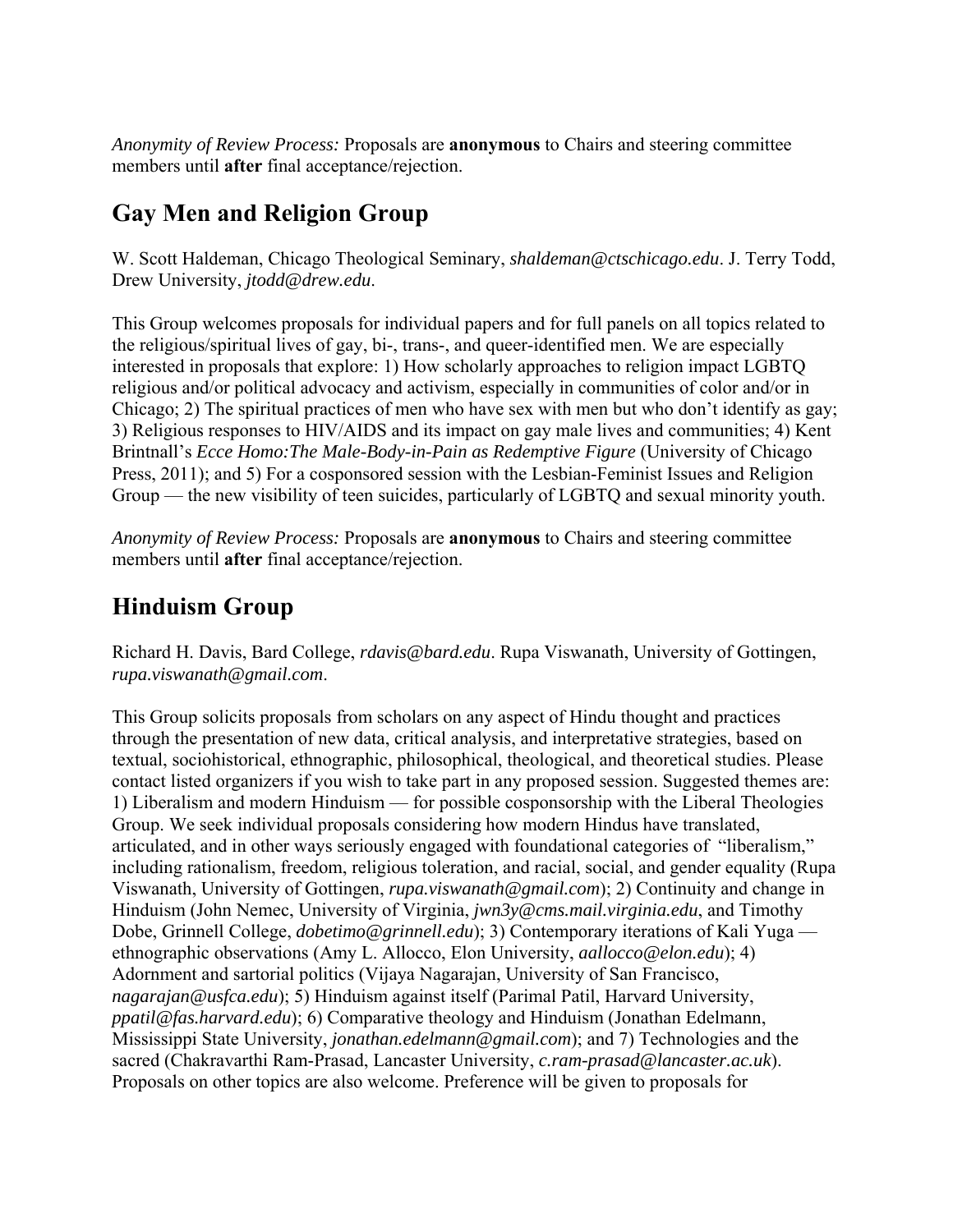thematically organized papers sessions, though proposals of individual papers will also be considered.

*Anonymity of Review Process:* Proposals are **anonymous** to Chairs and steering committee members during review, but **visible** to Chairs **prior** to final acceptance or rejection.

# **Ideological Criticism (SBL)**

Randall Reed, Appalachian State University, *reedrw@appstate.edu*.

The Ideological Criticism Group of the Society of Biblical Literature seeks papers on the following topics: 1) The ideology and ideological use of apocalypticism. In light of current topics couched in overtly apocalyptic rhetoric — such as the 2012 hysteria and descriptions of the looming ecological disaster — we are interested in papers that analyze the ideological nature of apocalypticism, particularly in its end-of-the-world form, both ancient and modern, religious and secular and that explore the use of apocalypticism in political, religious and cultural discourse; 2) The Bible and economic inequality. With the advent of the Occupy movements and other activist events we encourage papers that deal with the role of the bible in facilitating or resisting economic inequality both in ancient and modern times; and 3) The Chicago School impact on religious studies. We invite papers that deal with the impact that the Chicago School has had on the discipline over-all.

## **Indigenous Religious Traditions Group**

Suzanne Owen, Leeds Trinity, *s.owen@leedstrinity.ac.uk*. Jace Weaver, University of Georgia, *jweaver@uga.edu*.

This Group invites submissions addressing: 1) Links between indigenous religious traditions and "place," including tensions over access and management of places (e.g., tourism, ceremony, pilgrimage); 2) Ecological perspectives, including views on climate change; 3) Animals and other beings in indigenous religious traditions, including their categorization; 4) For a possible cosponsored session with the Latina/o Religion, Culture, and Society Group, we invite papers on the role of religion in indigenous movements for social change and justice, both historic and contemporary; and 5) For a possible cosponsored session with the Contemporary Pagan Studies Group, we invite papers on the intersection of contemporary indigenous traditions and paganism related to indigeneity, authenticity, and legitimacy.

*Anonymity of Review Process:* Proposals are **anonymous** to Chairs and steering committee members during review, but **visible** to Chairs **prior** to final acceptance or rejection.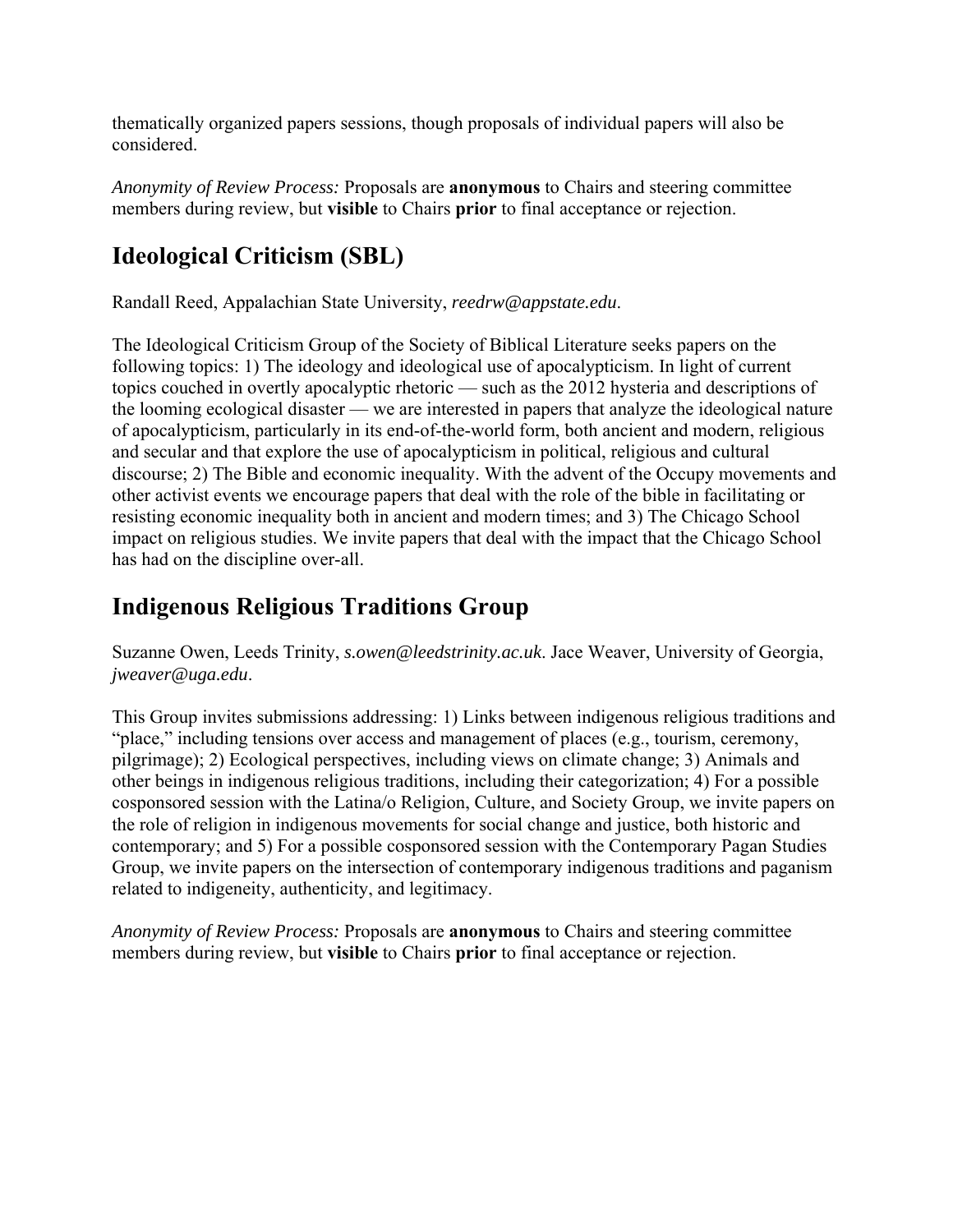## **International Development and Religion Group**

Jill DeTemple, Southern Methodist University, *detemple@smu.edu*. Nathan R. B. Loewen, Vanier College, *loewenn@vaniercollege.qc.ca*.

This Group invites proposals in the following areas: 1) Public health initiatives and activities that are religiously-based and/or exhibit religious practices; 2) The work of and challenges faced or created by religiously-affiliated actors with immigrants, refugees, and/or displaced peoples; 3) Research on the relationships between religious scriptures or texts with development-related issues. Research treating aspects of our Group's area not included in these suggestions will be considered. We are particularly interested in proposals that involve field research and current projects.

*Anonymity of Review Process:* Proposer names are **visible** to Chairs but **anonymous** to steering committee members.

# **Islamic Mysticism Group**

Omid Safi, University of North Carolina, Chapel Hill, *omid@email.unc.edu*. Laury Silvers, University of Toronto, *lsilvers@gmail.com*.

This Group solicits paper and panel proposals with special attention paid to the following topics: 1) Depiction of Sufis as "good Muslims" in popular media; 2) Sufism in North America; 3) Women, gender, and the body in Islamic mysticism; and 4) The pedagogy of incorporating Islamic mystical material into courses. Other topics will also receive full consideration. Ninetyminute sessions or panels should be no more than three papers with a respondent. All proposals should engage existing scholarly research rather than simply presenting the views of a text, figure, or order. Methodological approaches should be explicit in the proposal. We also encourage prearranged sessions or panel proposals cosponsored outside the broader Islam Groups for both session lengths. Prearranged session or panel proposals reflecting diversity in gender, ethnicity, theoretical method, and rank are highly encouraged.

*Anonymity of Review Process:* Proposer names are **visible** to Chairs but **anonymous** to steering committee members.

# **Jain Studies Group**

John E. Cort, Denison University, *cort@denison.edu*. Lisa Owen, University of North Texas, *lowen@unt.edu*.

This Group invites both thematic panel and individual paper proposals on any aspect of Jainism, whether in South Asia or the global diaspora. Where listed, please contact listed organizers if you wish to take part in any proposed session. Topics might include, but are certainly not limited to: 1) Jainism and yoga — Christopher Chapple, Loyola Marymount University, *cchapple@lmu.edu*; 2) Jainism in contact with Islam and Christianity — John E. Cort, Denison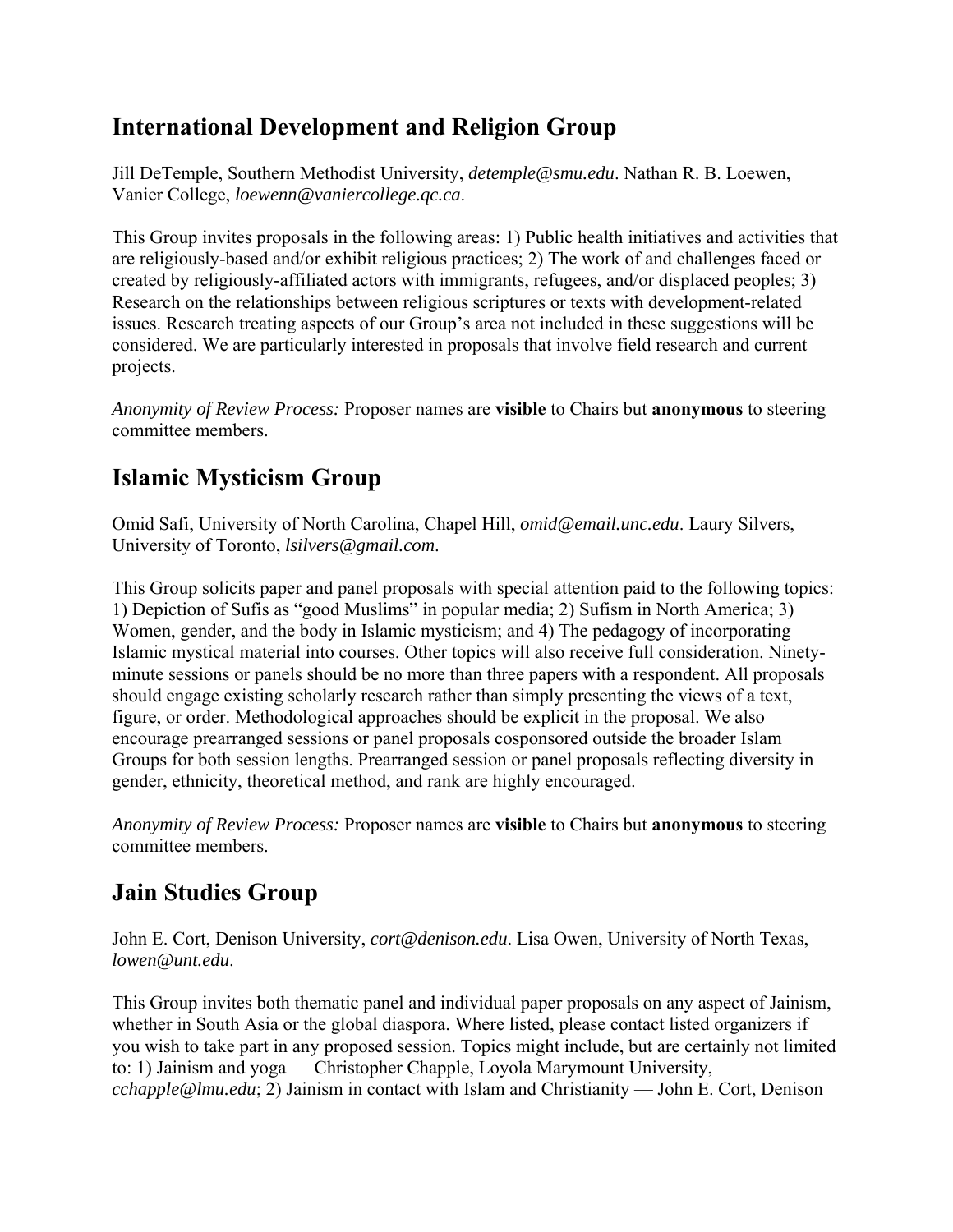University, *cort@denison.edu*; 3) Jain texts and traditions in contemporary application — Jeffery D. Long, Elizabethtown College, *longjd@etown.edu*; 4) Gender in Jain thought and/or practice; 5) Jain monasticism/asceticism; 6) Varieties of Jain tantra; and 7) Discussion of a recent monograph relevant to Jain studies.

*Anonymity of Review Process:* Proposals are **anonymous** to Chairs and steering committee members until **after** final acceptance/rejection.

### **Japanese Religions Group**

Barbara Ambros, University of North Carolina, Chapel Hill, *bambros@email.unc.edu*. Mark Rowe, McMaster University, *rowemar@mcmaster.ca*.

This Group invites panel and individual proposals related to all aspects of Japanese religious practice and thought, both historical and contemporary. We welcome proposals relating to, but not confined by, the following topics: 1) Material/Visual culture; 2) Orality; 3) Music and performance; 4) 3/11 and its aftermath; 5) Religion and empire; 6) Tracing a particular character/genre/trope/text/individual through multiple sources, time periods, and/or media; and 7) Concepts/Theories of religion in Japan. In submitting proposals, please follow the AAR guidelines carefully. Panel proposals should include a panel abstract and individual paper abstracts, to be submitted as a complete package by the panel organizer. Proposals that include explicit reflection on the study of religion more broadly are preferred. Creative formats — film, organized discussion, precirculated papers/texts, workshop, etc. — are encouraged.

*Anonymity of Review Process:* Proposer names are **visible** to Chairs but **anonymous** to steering committee members.

# **Kierkegaard, Religion, and Culture Group**

David J. Gouwens, Brite Divinity School, *d.gouwens@tcu.edu*. Sylvia Walsh, Stetson University, *sperkins6@cfl.rr.com*.

This Group invites proposals for three sessions: 1) Memory and the ethics of forgiveness — in *Practice in Christianity* (Trans. by Howard V. Hong and Edna H. Hong. Princeton University Press, 1991). Kierkegaard writes that when, in deep distress, one hopes to escape embittering memories, one must remember something different, namely Jesus Christ, to learn about forgiveness. Elsewhere Kierkegaard commends the "forgetting" that forgiveness of sins makes possible. How can Kierkegaard's account of traumatic memories, forgiveness, and forgetting contribute to our understanding of how religious ideals can inform the reparation of memory?; 2) Kierkegaard and contemporary French thought — for a cosponsored session with the Theology and Continental Philosophy Group. In view of the comment in *Fear and Trembling* (Everyman's Library, 1994) that no generation goes further than another and every generation shares the same task of faith, how is Kierkegaard's thought related to that of contemporary French thinkers?; and 3) Søren Kierkegaard and Karl Barth — for a cosponsored session with the Karl Barth Society. Proposals may address any aspect of the relation of the thought of these two thinkers.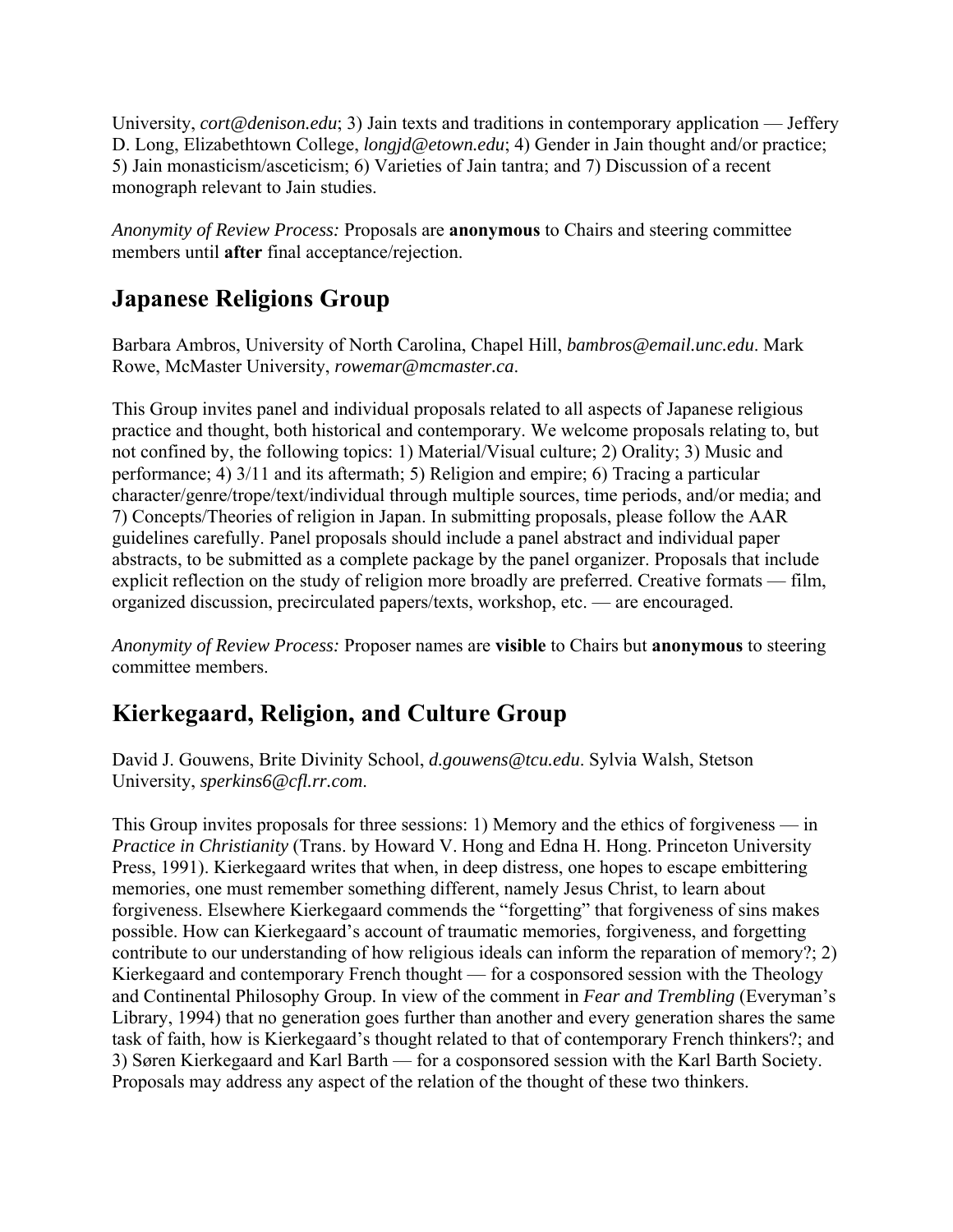*Anonymity of Review Process:* Proposer names are **visible** to Chairs but **anonymous** to steering committee members.

## **Korean Religions Group**

Timothy S. Lee, Brite Divinity School, *timsanglee@aol.com*. Jin Y. Park, American University, *jypark@american.edu*.

This Group invites panel or paper proposals on the following topics: 1) Interreligious dialogue involving Korean religions in or outside Korea, especially those focusing on Buddhist–Christian dialogue; 2) Religion and the civil in the Korean context, including church and state issues in South Korea — e.g., Buddhists' protest of Lee Myung Bak's dedication of Seoul to God or Christians' protests of the financial support Buddhist temples receive from government; 3) Civil society and religion — e.g., public theology or religious organizations' advocacy for foreign workers and North Korean refugees; 4) Korean Buddhism in the Silla period; 5) Korean Buddhist philosophy of mind or modern Korean Buddhism; 6) Korean religions outside Korea; and 7) Institutionalization and unintended consequences in Korean Confucianism.

*Anonymity of Review Process:* Proposer names are **visible** to Chairs but **anonymous** to steering committee members.

#### **Latina/o Critical and Comparative Studies Group**

Luis Leon, University of Denver, *luis.leon@du.edu*. Laura Perez, University of California, Berkeley, *leperez@berkeley.edu*.

This Group is an attempt to occupy the AAR with transgressive and decolonizing scholarship, ideas, and people. With this in mind, we invite submissions on the following topics: 1) Prophecy and the spiritual implications of 2012 — for a possible cosponsored session with the Native Traditions in the Americas Group. This panel will include contributions from academic scholars and from Native teachers and elders; 2) Spiritual and religious responses to the femicide in Cuidad Juarez, focusing especially on recent publications; and 3) Latina/o religious expressions in Chicago and the Midwest.

*Anonymity of Review Process:* Proposer names are **visible** to Chairs but **anonymous** to Steering Committee Members.

### **Latina/o Religion, Culture, and Society Group**

Neomi De Anda, DePaul University, *ndeanda@gmail.com*. Néstor Medina, Regent University, *Netto.Medina@utoronto.ca*.

This Group seeks submissions on the following themes: 1) For a cosponsored session with the Religion in Latin America and the Caribbean Group, critical and/or comparative analysis of religion and revolutionary politics in Chiapas, Mexico, during the twentieth and twenty-first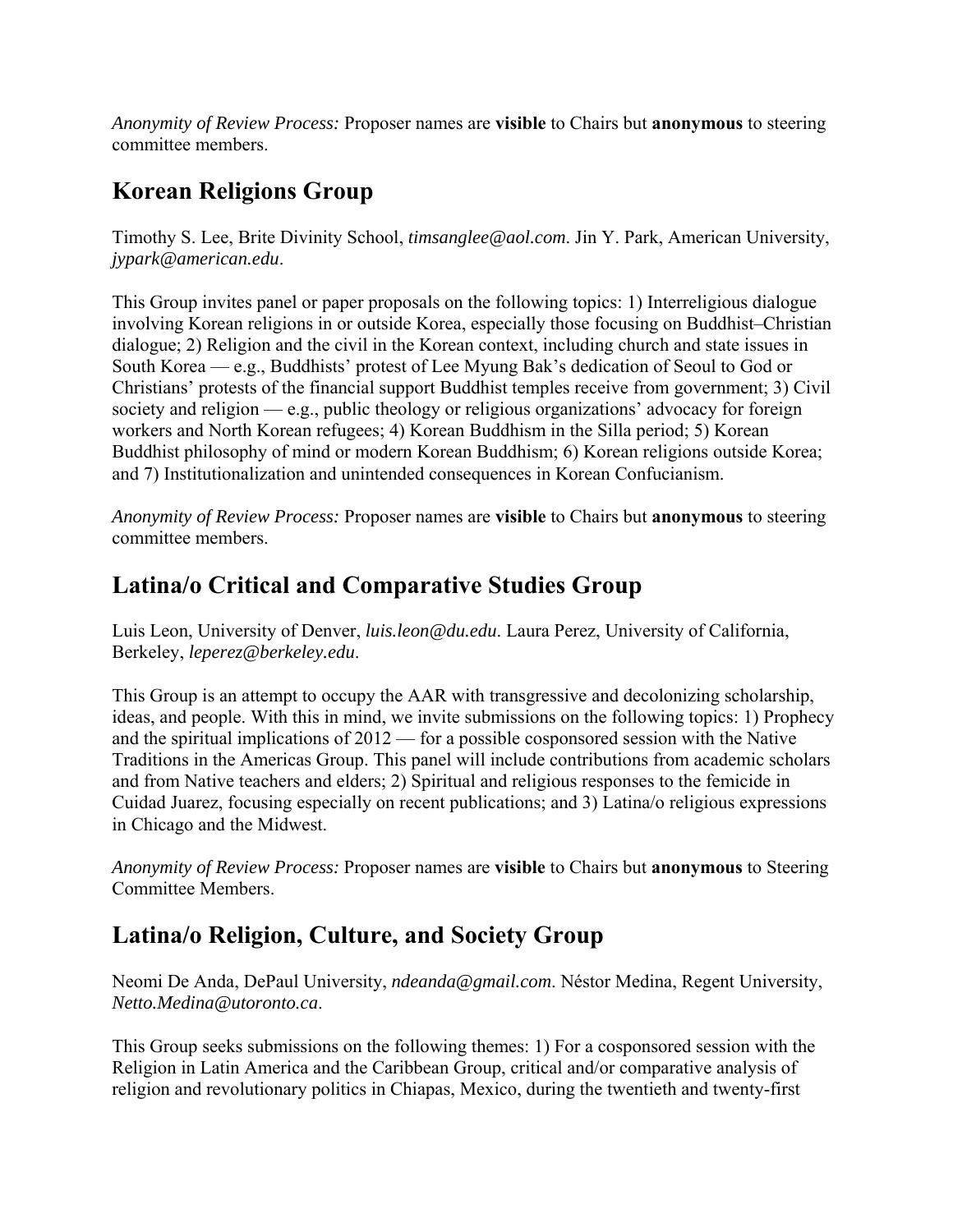centuries. This panel honors the legacy of Samuel Ruiz García, the longtime archbishop of Chiapas, Mexico, who was an internationally recognized champion of human rights and peace, and who died in January of 2011. We welcome submissions from any academic discipline dealing with aspects of religion, culture, and revolutionary politics in Chiapas. Potential topics include, but are not limited to, the relationship between economics and church/state relations; universal human rights and indigenous autonomy; faith-inspired revolutionary violence and peacebuilding; and Samuel Ruiz García's pastoral agenda; and 2) For a cosponsored session with the Indigenous Religious Traditions Group, the role of religion in indigenous movements of social change and justice, both historical and contemporary. Other panel proposals dealing with future directions of Latina/o theology are also welcome.

*Anonymity of Review Process:* Proposer names are **visible** to Chairs but **anonymous** to steering committee members.

# **Law, Religion, and Culture Group**

Kathleen M. Sands, University of Hawai'i, Manoa, *kmsands@hawaii.edu*. Tisa Wenger, Yale University, *tisa.wenger@yale.edu*.

This Group invites paper and panel proposals, including author-meets-reader panels, on any aspect of the cultural, historical, critical, and comparative study of the intersections of law and religion, including legal categories in religious traditions, the treatment of religion within legal traditions, human rights, and freedom of religion and belief. This year we especially welcome submissions on the following themes: 1) Tolerance and critiques thereof; 2) The complex interplay between religion and European law, both historical and contemporary; 3) Religion, colonialism, and sovereignty; 4) Genealogies of key terms — e.g., "conscience"; 5) Constructive directions — based on empirical and/or theoretical work — for religious pluralism in view of critiques of rights and secularism; 6) Methodology/Evidence in the study of religion and law; and 7) Religion, law, and the rights of children.

*Anonymity of Review Process:* Proposals are **anonymous** to Chairs and steering committee members until **after** final acceptance/rejection.

### **Lesbian-Feminist Issues and Religion Group**

Marie Cartier, California State University, Northridge, *ezmerelda@earthlink.net*. Yvonne Zimmerman, Methodist Theological School, Ohio, *yzimmerman@mtso.edu*.

This Group invites papers and complete panels that treat theoretical, methodological, and/or practical dimensions of the following themes: 1) The history of this Group in the academy over the past thirty years; 2) The limits and contributions of feminist theory to lesbian-feminist contestations of patriarchy, heteronormativity, and homophobia in religion/religious studies both critical and constructive pieces are welcome; 3) Ethics, grammar, discourses, models, and/or experiences of lesbian-feminist sexualities in non-Christian religions; 4) For a cosponsored session with the Gay Men and Religion Group, issues connected to the new visibility of teen suicides, particularly of GLBTQ and sexual minority youth; 5) For a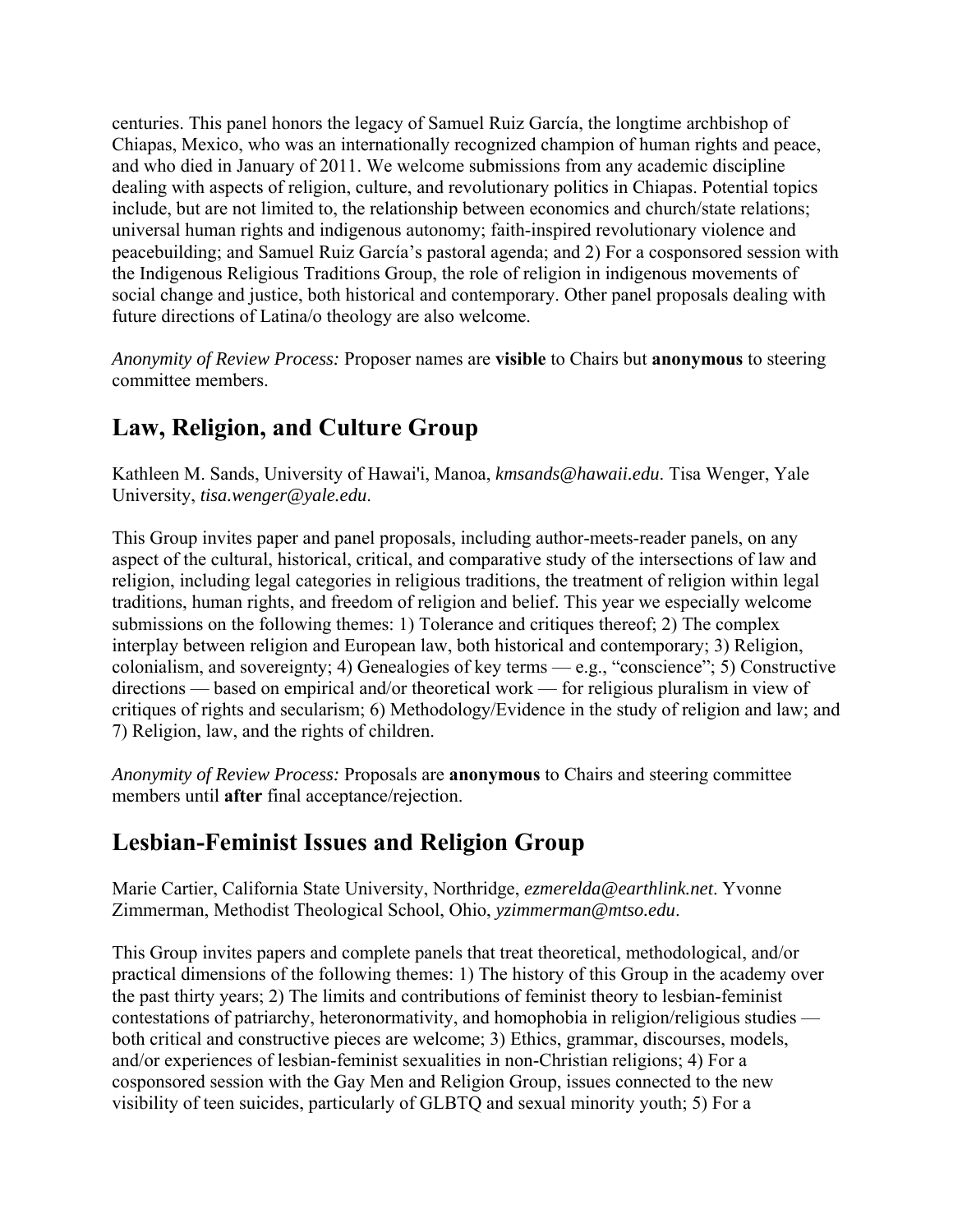cosponsored session with the Religion, Holocaust, and Genocide Group, Native Traditions in the Americas Group, and/or Womanist Approaches to Religion and Society Group, the marginalization of traumatic and genocidal histories in the academy — for example, the marginalization of Holocaust histories within the larger rubric of European History or similar patterns that occur with the categories of United States History and African-American History; and 6) For a cosponsored session with the Religion and Migration Group, sexuality and sexual violence that intersect with religion and forced and/or voluntary migration.

*Anonymity of Review Process:* Proposer names are **visible** to Chairs but **anonymous** to steering committee members.

### **Liberal Theologies Group**

Krista Duttenhaver, University of Notre Dame, *duttenhaver.1@nd.edu*. Dan McKanan, Harvard University, *dmckanan@hds.harvard.edu*.

This Group seeks proposals exploring the articulation of new forms of "liberal" or "progressive" theology in specific social contexts. Possible contexts include: 1) Ecological and social change movements; 2) Interfaith seminaries; 3) Global Pentecostal communities; 4) The experience of multiple religious belonging; 5) Organizations for dissenting Roman Catholics; 6) The emerging church movement; 7) Community organizing projects; 8) European state churches; 9) GLBTQ congregations and denominations; 10) Engaged Buddhism; 11) The theological legacy of Gordon Kaufman; and 12) For a possible cosponsored session with the Hinduism Group, we seek proposals considering how modern Hindus have translated, articulated, and in other ways seriously engaged with foundational categories of "liberalism," including rationalism, freedom, religious toleration, and racial, social, and gender equality. Presenters will be asked to provide a full manuscript for precirculation by October 15, 2012.

*Anonymity of Review Process:* Proposer names are **visible** to Chairs but **anonymous** to steering committee members.

### **Liberation Theologies Group**

Ivan Petrella, University of Miami, *ipetrella@miami.edu* or *ipetrella@yahoo.com*.

This Group asks "what does liberation theology mean in and for the twenty-first century?" We encourage crossover dialogue — between contexts and between disciplines — and reflection on the implications of liberationist discourse for the transformation of theology as a whole — both methodologically and theologically. This year we want to focus on liberation theologies as developed from within all the world's religions — that is, not just Christianity. In particular, papers focusing on liberation theology and the Arab Spring, Occupy Wall Street, and other current movements are encouraged.

*Anonymity of Review Process:* Proposer names are **visible** to Chairs but **anonymous** to steering committee members.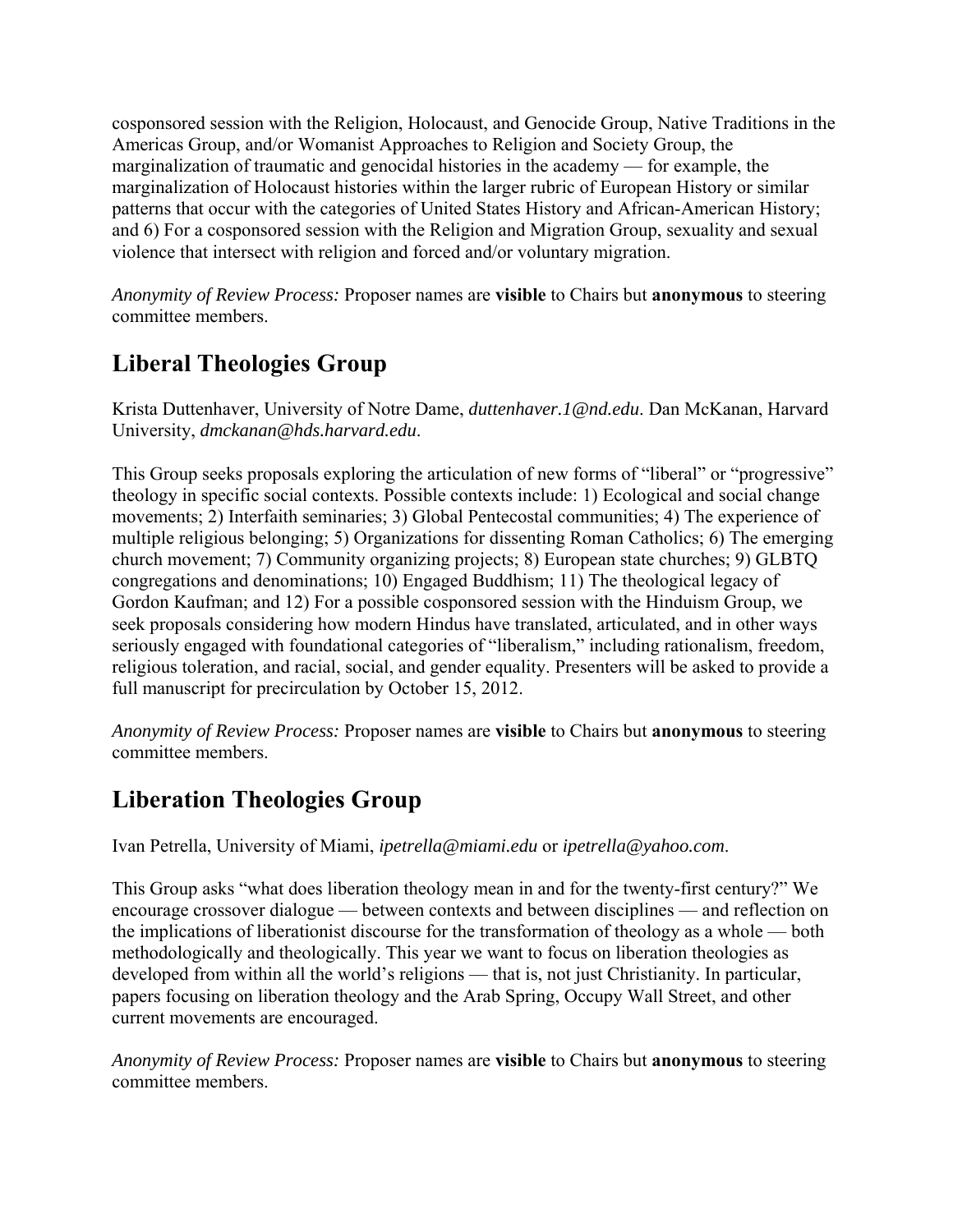## **Martin Luther and Global Lutheran Traditions Group**

Kirsi Irmeli Stjerna, Lutheran Theological Seminary, Gettysburg, *kstjerna@ltsg.edu*. Deanna A. Thompson, Hamline University, *dthompson@hamline.edu*.

This Group is especially interested in papers that: 1) Fit under the heading "Anticipating 2017." With global commemorations and celebrations of the 500th anniversary of the nailing of the 95 theses to the Wittenberg door just five years away, we seek proposals that discuss what should be addressed in 2017 and how those commemorations become a time of imagining the global relevance of 1517 for our present and future; and 2) Address different aspects and ramifications of Augustine's and/or Luther's interpretation of the Old Testament texts — for a cosponsored session with the Augustine and Augustinianisms Group. Papers that bring either Augustine and/or Luther into conversation with various methodological and global perspectives are most welcome.

*Anonymity of Review Process:* Proposals are **anonymous** to Chairs and steering committee members until **after** final acceptance/rejection.

## **Men, Masculinities, and Religions Group**

Robert A. Atkins, Grace United Methodist Church, Naperville, IL, *BobAtkins@alumni.northwestern.edu*. Garth Kasimu Baker-Fletcher, Texas College, *gafletcher@texascollege.edu*.

The theme of this year's session is "Rethinking Hegemonic Masculinities after Twenty-five Years." We seek papers that reconsider and critically reassess the concept of hegemonic masculinities particularly as they are described by R. W. Connell in *Gender and Power: Society, the Person, and Sexual Politics* (Stanford University Press, 1987) and as later refined by R. W. Connell and James Messerschmidt in their 2005 article, "Hegemonic Masculinity: Rethinking the Concept" (*Gender and Society*, Vol. 19 No. 6, December 2005). We urge proposals that pay particular attention to Asian religions; namely, Buddhism, Hinduism, Sikhism, Jainism, Islam, and Zoroastrianism. Are there ritual spaces or practices that sustain or interrupt the performance of hegemonic masculinity? Are there liberative lived communities or constructive thea/ologies that create or sustain a movement toward Connell and Messerschmidt's proposal for gender democracy? Can the performance of masculinity be "de-linked" from hegemony? Are there lived communities or artistic portrayals of community where this "de-linking" thrives?

*Anonymity of Review Process:* Proposer names are **visible** to Chairs but **anonymous** to steering committee members.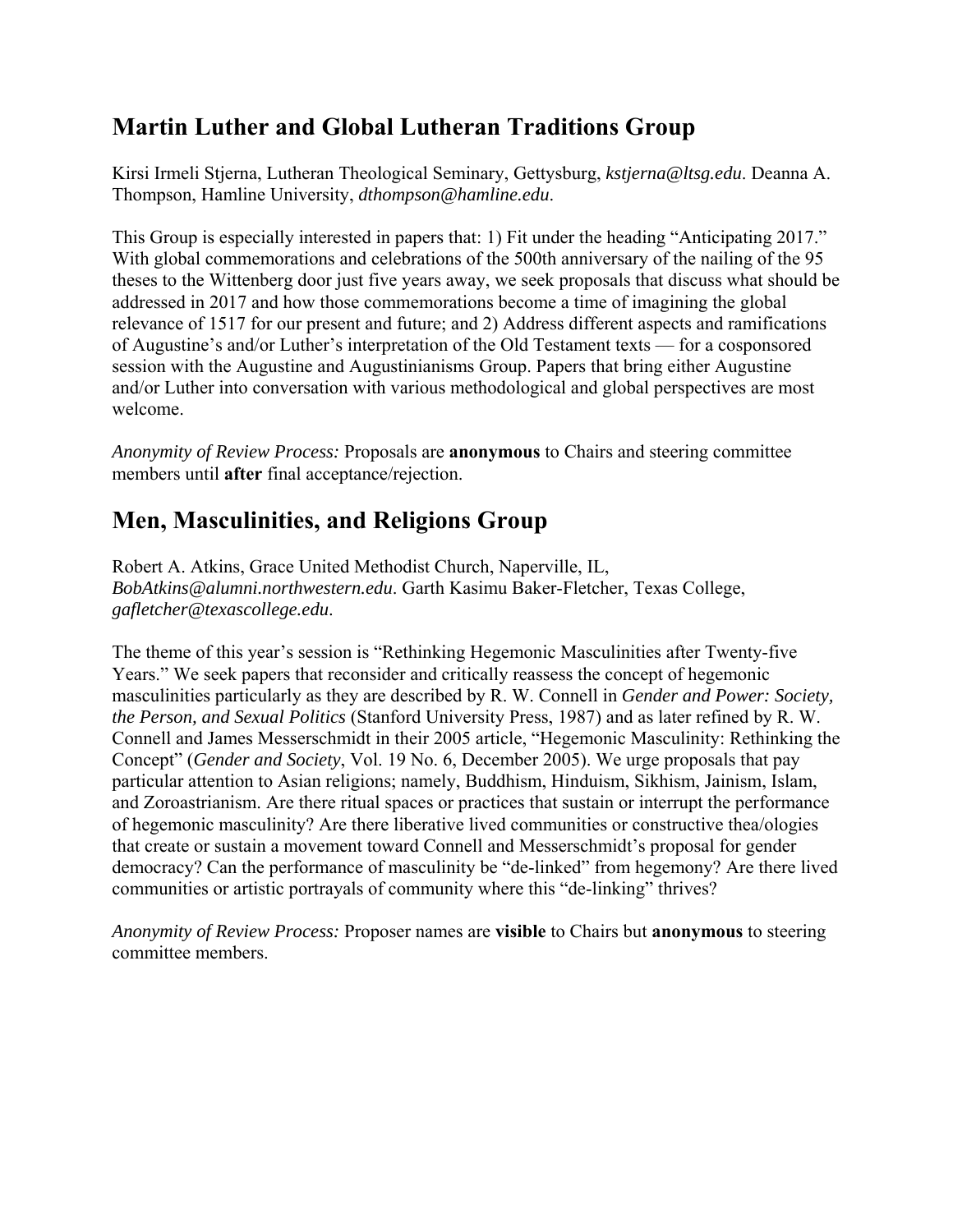### **Middle Eastern Christianity Group**

Mark Swanson, Lutheran School of Theology, Chicago, *mswanson@lstc.edu*. Nelly van Doorn-Harder, Wake Forest University, *vandoopa@wfu.edu*.

This Group welcomes proposals on the following themes: 1) Christian involvement in the Arab Spring. Possible topics can include engagement, participation, and reactions from leaders, activist groups, and politicians. Interdisciplinary approaches are encouraged and can include political, social, legal, as well as theological developments. We are especially interested in the intersection of these various developments and how they influence new civic, religious, and political discourses; 2) Cosponsored with the Christian Zionism in Comparative Perspective Seminar, we invite proposals that discuss the theopolitical phenomenon of Christian Zionism from a variety of methodological approaches. We are particularly interested in approaches that seek to elucidate the doctrinal elements present in many Christian Zionist writings — including various forms of dispensationalism — and the biblical hermeneutics utilized by both Western and Middle Eastern Christian communities, as well as the effects of Christian Zionism on the Christian communities in the Middle East, and how those perspectives inform global, ecumenical, and interfaith relationships; and 3) Perspectives on Middle Eastern Christians in diaspora.

*Anonymity of Review Process:* Proposals are **anonymous** to Chairs and steering committee members until **after** final acceptance/rejection.

# **Mormon Studies Group**

James M. McLachlan, Western Carolina University, *jmclachla@email.wcu.edu*. Grant Underwood, Brigham Young University, *gru2@byu.edu*.

Proposals for individuals papers or full sessions are solicited on the following topics: 1) For a cosponsorship with the Religion and Politics Section, Mormonism in American politics (i.e., the nature and significance of the construction of Mormonism in the political arena, particularly during the current presidential campaign); 2) Mormonism in Latin America; 3) Comparative sacred texts; 4) Anti-Mormonism and other narratives of religious prejudice; 5) The diversity of Mormonisms; 6) Representations and performances of Mormonisms in popular culture; and 7) Peace, violence, and Mormonism.

*Anonymity of Review Process:* Proposer names are **visible** to Chairs and steering committee members at all times.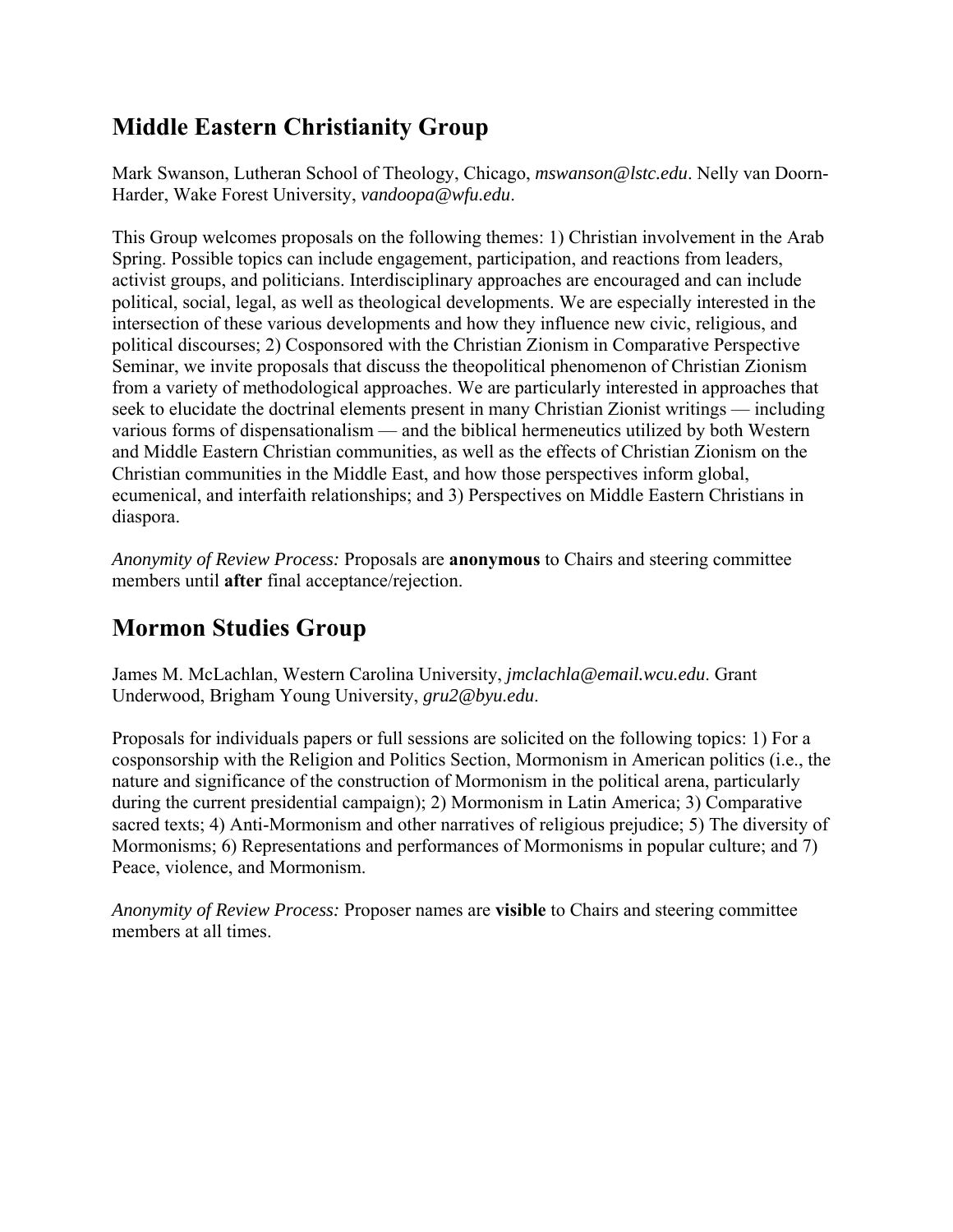## **Music and Religion Group**

Philip Stoltzfus, United Theological Seminary of the Twin Cities, *stoltzfusp@gmail.com*. Theodore Trost, University of Alabama, Tuscaloosa, *ttrost@bama.ua.edu*.

This Group invites papers on the relationship between music and religion in the context of contemporary or historical cultures. In particular, we seek proposals that bring innovative methodological considerations to the study of musical phenomena in relation to these themes: 1) The role of "the religious" in popular music (for a possible cosponsorship with the Religion and Popular Culture Group); and 2) The implications for thinking about music using the aesthetic and theological resources of Paul Tillich (for a possible cosponsorship with the Tillich: Issues in Theology, Religion, and Culture Group).

*Anonymity of Review Process:* Proposer names are **visible** to Chairs but **anonymous** to steering committee members.

# **Mysticism Group**

Thomas Cattoi, Graduate Theological Union, *tcattoi@jstb.edu*. Laura Weed, College of Saint Rose, *weedl@strose.edu*.

This Group takes a cross-cultural and interdisciplinary approach to the study of religious experience. We welcome paper and panel proposals on any topic in the study of mysticism, including papers on methodological approaches to the study of mysticism. We are especially interested in the following topics (panel proposals are especially encouraged): 1) The validation and/or condemnation of mystical experience — drawing the differences among mystical experience, self delusion and psychosis); 2) For a possible cosponsorship with the Buddhist Critical–Constructive Reflection Group, mysticism and silence across religious traditions; 3) Mysticism and death — physical death or extinction of the ego; 4) Mysticism and cosmogony mystical reflection on the origins of the cosmos; 5) Mysticism in Africa and the African diaspora; and 6) Mystical joy and sorrow.

*Anonymity of Review Process:* Proposals are **anonymous** to Chairs and steering committee members during review, but **visible** to Chairs **prior** to final acceptance or rejection.

### **Native Traditions in the Americas Group**

Mary Churchill, Sonoma State University, *marycchurchill@gmail.com*. Michael Zogry, University of Kansas, *mzogry@ku.edu*.

This Group invites individual paper and group proposals on any aspect of Native traditions in the Americas — North, Central, and South. We especially encourage proposals in the following areas (topics not listed in order of importance): 1) Native ethical categories — i.e., reciprocity, hospitality, interrelatedness; 2) Native traditions in urban centers — Chicago or elsewhere; 3) Negotiating boarding school grief and/or historical trauma; 4) Religious traditions in the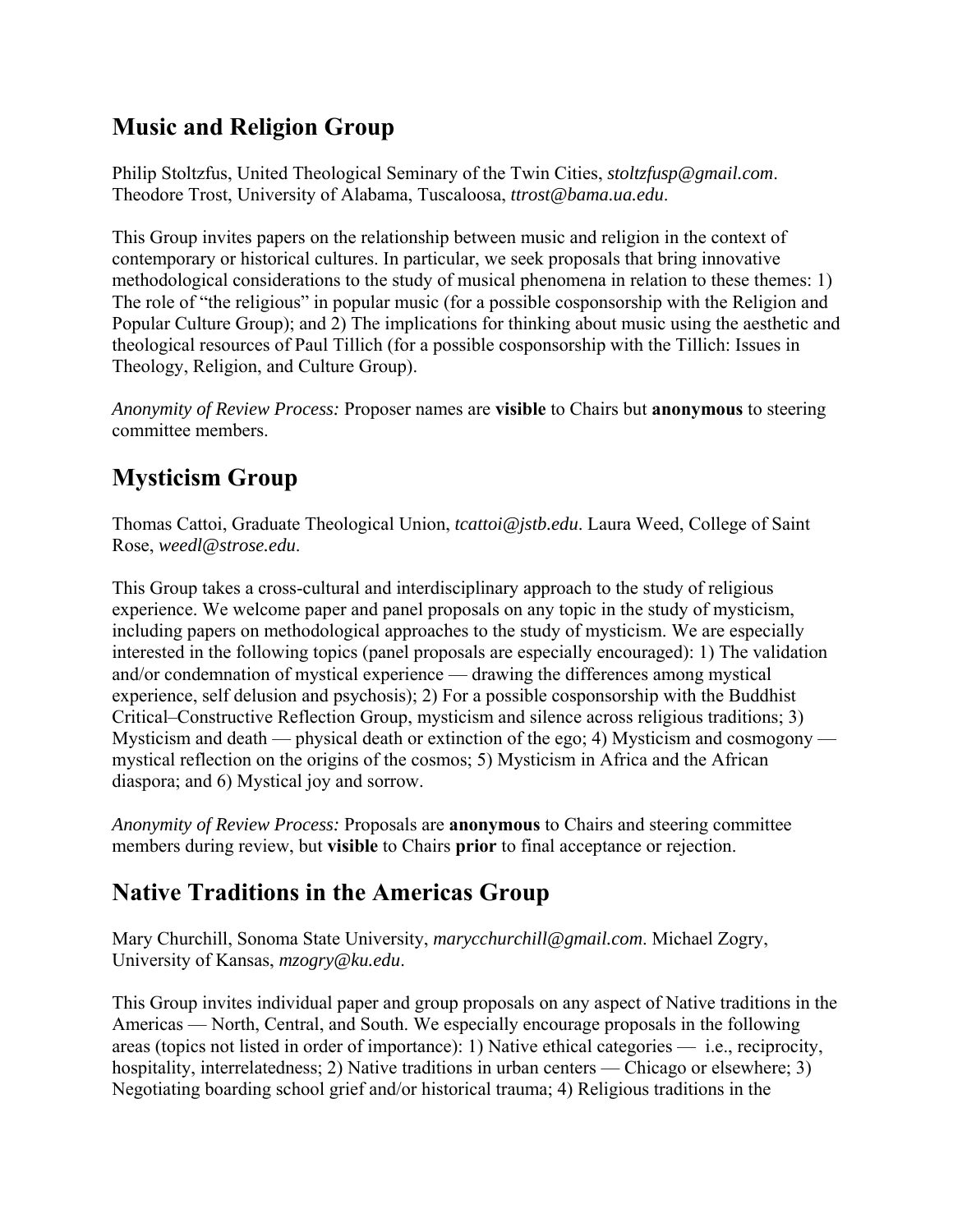midwestern United States, including the 250th anniversary of Pontiac's War; 5) Contemporary Native leadership and religious revitalization; 6) Prophecy and the spiritual implications of 2012 — for possible cosponsorship with the Latina/o Critical and Comparative Studies Group; 7) Representation and/or appropriation of Native traditions in media, popular culture, and society; 8) The role of museums, exhibitions, and expositions in the study, teaching, and representation of Native religious traditions; and 9) The marginalization of traumatic and genocidal histories in the academy — for possible cosponsorship with the Religion, Holocaust, and Genocide Group.

*Anonymity of Review Process:* Proposer names are **visible** to Chairs but **anonymous** to steering committee members.

### **New Religious Movements Group**

Marie W. Dallam, University of Oklahoma, *mwdallam@ou.edu*.

The New Religious Movements Group is interested in proposals for papers or panels that correspond with any of the following topics: religious communal groups of the American Midwest; contemporary apocalypticism (including 2012); NRMs in international perspective; and scandals in NRMs. As always, we also invite proposals for any aspect of the study of New Religions.

*Anonymity of Review Process:* Proposals are **anonymous** to Chairs and steering committee members during review, but **visible** to Chairs **prior** to final acceptance or rejection.

# **Nineteenth Century Theology Group**

Lori K. Pearson, Carleton College, *lpearson@carleton.edu*.

Papers are invited, but not limited, to the following: 1) Love in nineteenth century religious thought — analyses of the normative appraisal and justification of love in the work of major figures, such as Schleiermacher, Hegel, Kierkegaard, and Nietzsche; 2) The status of "world religions" in nineteenth century religious thought — for a cosponsored session with the Comparative Theology Group. Papers may focus on the category of "world religions" in the work of a major thinker or on constructions of a particular religion in theological analyses of religious diversity; and 3) Defining the field — how should the history of nineteenth century theology be studied today? Papers may explore new challenges facing the field, propose new methods and paradigms for reconceiving the history of nineteenth century Christian thought, or focus on a major school or thinker during this period. This session is in memory of James C. Livingston, author of *Modern Christian Thought: The Twentieth Century* (with Francis Schussler Fiorenza, Sarah Coakley, and James H. Evans Jr., Second Ed., Fortress Press, 2006) and *Anatomy of the Sacred: An Introduction to Religion* (Sixth Ed., Prentice Hall, 2008).

*Anonymity of Review Process:* Proposer names are **visible** to Chairs but **anonymous** to steering committee members.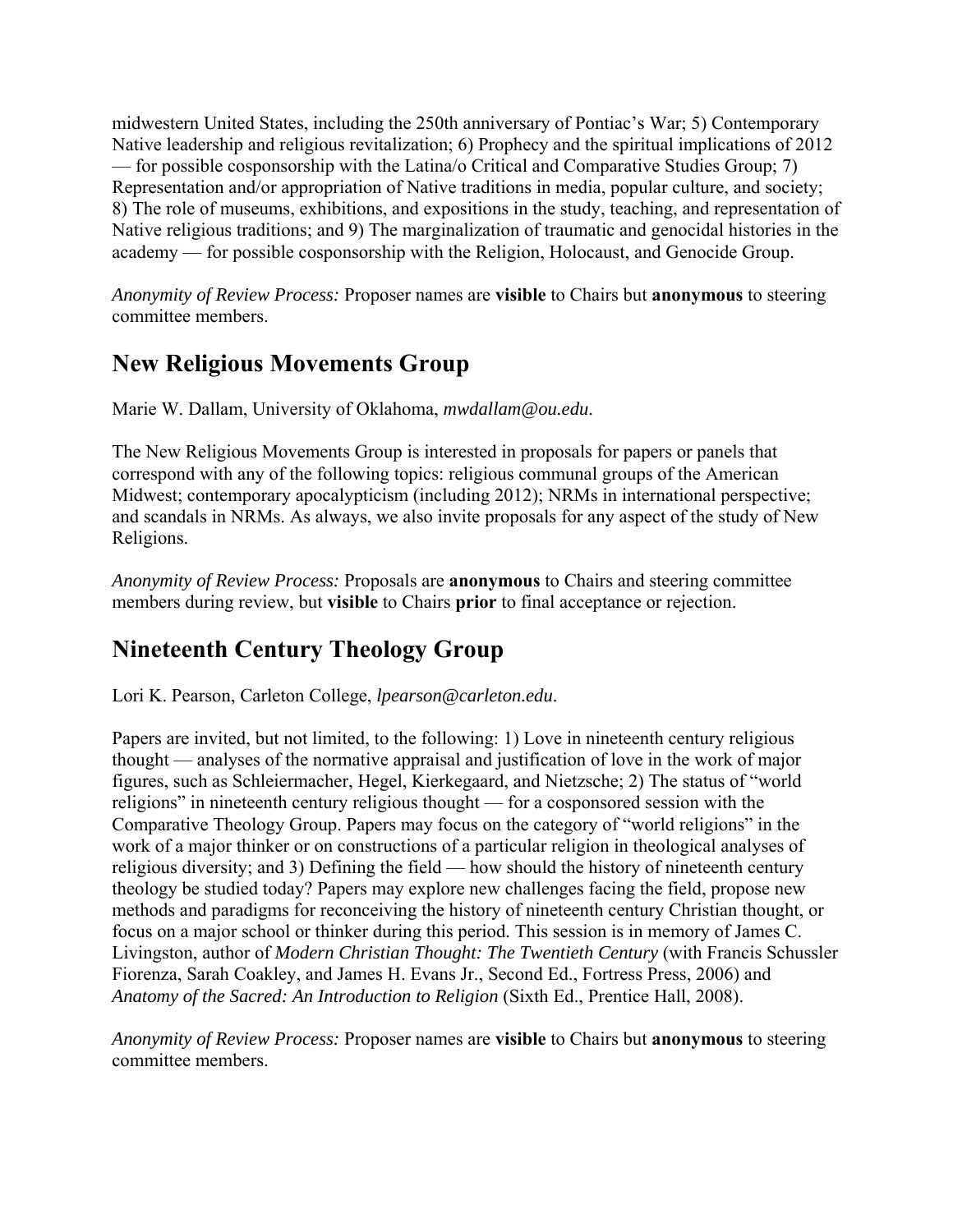### **North American Hinduism Group**

Shreena Gandhi, Kalamazoo College, *shreena.gandhi@kzoo.edu*. Jeffery D. Long, Elizabethtown College, *LongJD@etown.edu*.

This Group invites proposals for panels and individual papers on the topics listed below. Please contact listed organizers if you wish to take part in any proposed session: 1) Issues and formations within Hinduism in particular regions of North America (e.g., Chicago, the Bible Belt, etc.) — Steven Ramey, University of Alabama, *sramey@as.ua.edu*; 2) Theorizing the poetics and politics of the construction of Hinduism in North America — Shana Sippy, Carleton College, *shana@sippys.net*; 3) The question of conversion — practices, problems, and discourses in North American Hinduism — Corinne Dempsey, Nazareth College, *cdempse6@zimbra.naz.edu*; 4) Problematizing theories of transmission and tradition in North American (and diasporic) Hinduism — Shana Sippy, Carleton College, *ssippy@carleton.edu*; 5) Considering caste and race among North American Hindus — Shana Sippy, Carleton College, *ssippy@carleton.edu*; 6) What happens to rituals of possession in North American Hinduism? — Shreena N. Gandhi, Kalamazoo College, *Shreena.Gandhi@kzoo.edu*; 7) Gender and power in North American Hinduism — Shreena N. Gandhi, Kalamazoo College, *Shreena.Gandhi@kzoo.edu*; 8) The spatial frames of North American Hindus — theological and material — George Pati, Valparaiso University, *George.Pati@valpo.edu*; and 9) Theorizing transnational Hinduism (for a possible cosponsorshed session with the Religion and Migration Group and the North American Religions Section) — Jennifer B. Saunders, Stamford, CT, *jbsaund1@yahoo.com*. Complete panel proposals are preferred over individual papers. Other panel proposals and topics are always welcome. Those interested in proposing additional topics, or those who have any general questions about the North American Hinduism Group, contact Jeffery D. Long, Elizabethtown College, *LongJD@etown.edu*.

*Anonymity of Review Process:* Proposer names are **visible** to Chairs but **anonymous** to steering committee members.

### **Open and Relational Theologies Group**

Thomas Jay Oord, Northwest Nazarene University, *tjoord@nnu.edu*.

We invite proposals exploring immortality, the afterlife, heaven, hell, or similar topics. We are especially interested in constructive proposals exploring how these topics might best be understood in light of open and relational theological perspectives. We also invite proposals for a joint session with the Science, Technology, and Religion Group on how best to talk (or not) about miracles in light of theology and twenty-first century science. Organizers of this joint session plan to accept multiple proposals but allow only brief presentations during the session itself.

*Anonymity of Review Process:* Proposer names are **visible** to Chairs and steering committee members at all times.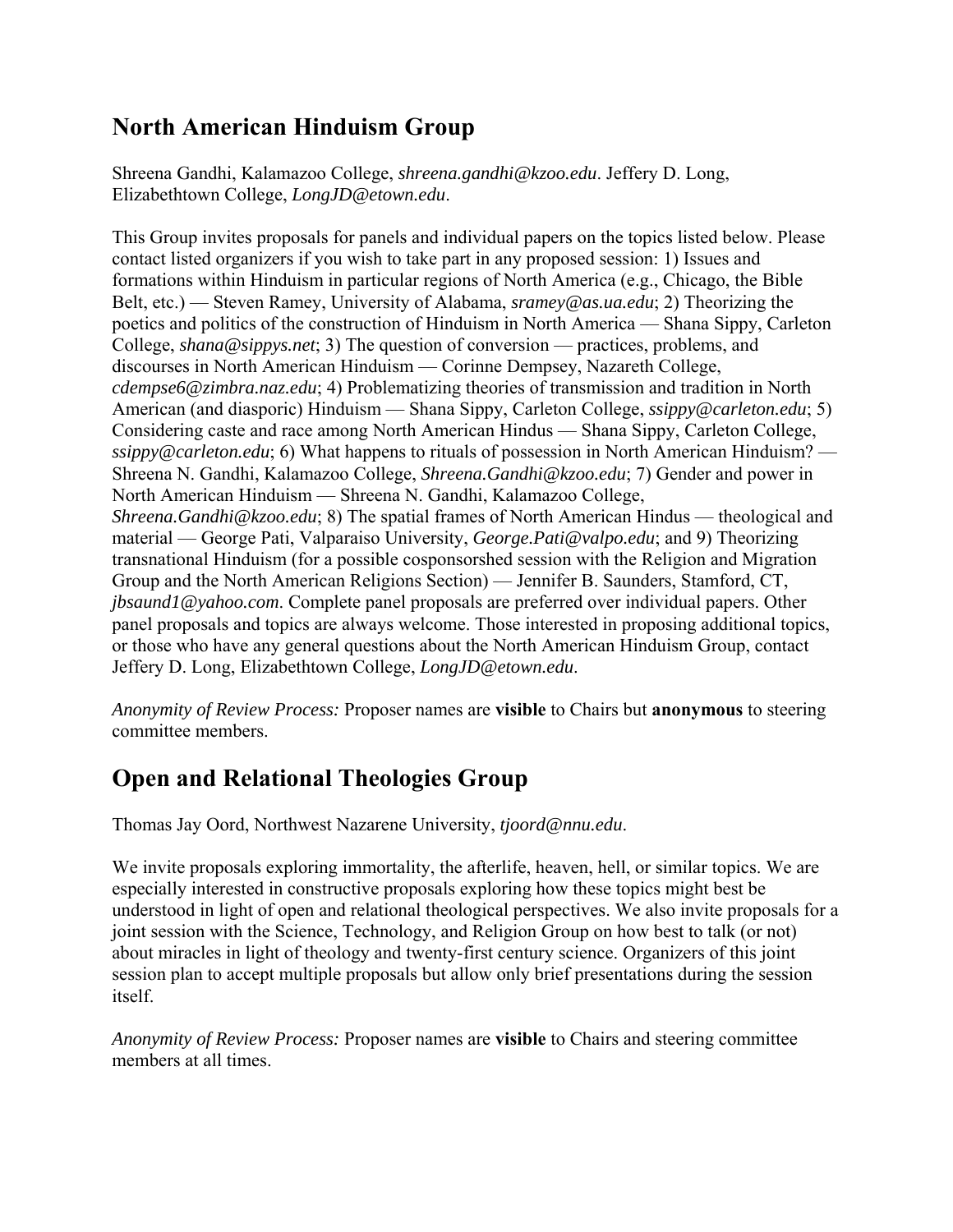### **Pentecostal–Charismatic Movements Group**

Katherine Attanasi, Regent University, *kattanasi@regent.edu*. Michael J. McClymond, Saint Louis University, *michael@slu.edu*.

This Group invites paper proposals on the following themes: 1) Chicago as an understudied hub for the expression, development, and extension of Pentecostal–Charismatic Christianity (including Black Pentecostalism, Italian Pentecostalism, Eastern European Pentecostalism, etc.) and/or racial and ethnic identity in Chicago Pentecostalism; 2) Theory and method in the study of Pentecostalism, including papers that address the similarities, differences, tensions, and/or mutualities of historical, theological, sociological, and anthropological approaches to Pentecostal-Charismatic Christianity; 3) Global Pentecostal politics and/or global Pentecostal political parties or platforms in their disparate national, regional, local, or "global" contexts, not excluding the United States and Canada; 4) "Tongues, Dreams, and Visions: Charismatic Phenomena in Cognitive Studies Perspectives" — for a possible cosponsored session with the Cognitive Science of Religion Group. For this theme, we especially encourage paper proposals that connect first-person participant accounts of Pentecostal experience with third-person, cognitive analyses; and 5) Complete panel proposals of your own design for consideration by the Group.

*Anonymity of Review Process:* Proposer names are **visible** to Chairs but **anonymous** to steering committee members.

### **Platonism and Neoplatonism Group**

John Kenney, Saint Michael's College, *jkenney@smcvt.edu*.

Papers are invited on the following themes: 1) Teachers/Disciples in ancient Platonism; 2) Devotion as a religious path among Platonists; 3) Renunciation and apatheia; 4) Evagrius; 5) Origen and anti-Platonism; 6) Hypatia; and 7) Comparative studies across the spectrum of Jewish, Christian, and Islamic Platonism.

*Anonymity of Review Process:* Proposer names are **visible** to Chairs and steering committee members at all times.

# **Practical Theology Group**

Mary McClintock Fulkerson, Duke University, *mfulkerson@div.duke.edu*. Jan Holton, Yale University, *jan.holton@yale.edu*.

This Group invites papers in three areas: 1) How Christian location and faith have shaped practical theology. How is one's academic approach to practical theology — research and teaching — shaped by a personal commitment to Christianity? In what ways do distinctive Christian values and approaches to practice underlie current practical theological formations? How has practical theology been affected by Christianity's social location in particular global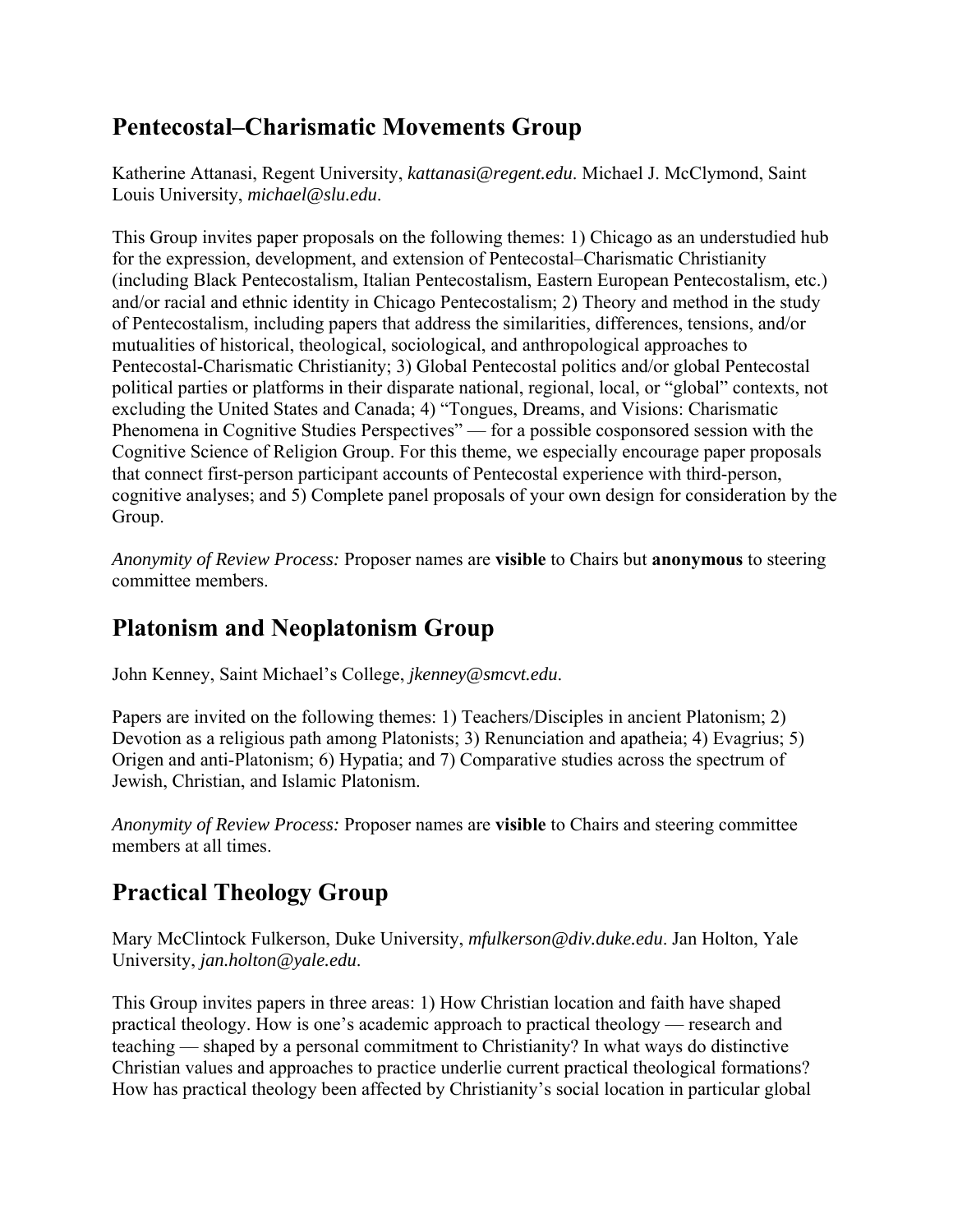situations?; 2) Practical theology and popular culture — the diverse forms of interaction between the two, how and/or what practical theology contributes to the theological study of popular culture, and, conversely, what popular culture offers to the forms and contents of practical theology; and 3) For a cosponsored session with the Christian Spirituality Group — on trauma, oppression, and spiritual formation. How does the experience of trauma — from war, relational violence, refugee experience, poverty, discrimination, etc. — affect human subjectivity and the experience of God? How might healing be conceived and fostered in such contexts? Further, is PTSD a Western construction of trauma "exported" to other contexts?

*Anonymity of Review Process:* Proposals are **anonymous** to Chairs and steering committee members during review, but **visible** to Chairs **prior** to final acceptance or rejection.

### **Pragmatism and Empiricism in American Religious Thought Group**

Beth Eddy, Worcester Polytechnic Institute, *bleddy@wpi.edu*. William David Hart, University of North Carolina, Greensboro, *wdhart@uncg.edu*.

This Group particularly solicits papers on the following themes: 1) Intersections, conflicts, and affinities between pragmatism, nationalism, and American exceptionalism; 2) Pragmatism and gender; i.e., what are the implications of discourses of gender in the tradition and for the tradition?; 3) Discussions of pragmatism, politics, and grassroots democratic movements; 4) The relationship between pragmatism and the work of Reinhold and/or H. Richard Niebuhr; 5) The roots of pragmatism in late ninteenth century Chicago progressivism — such papers might include, but need not be limited to, Jane Addams's work at Hull House, Dewey, Tufts, and Mead at the University of Chicago; 6) Pragmatist and feminist discourses as paradigms for doing ethnography; and 7) Pragmatism, empiricism, and religious naturalism. Panel proposals are also welcome.

*Anonymity of Review Process:* Proposer names are **visible** to Chairs but **anonymous** to steering committee members.

#### **Psychology, Culture, and Religion Group**

Kirk A. Bingaman, Fordham University, *bingaman@fordham.edu*. Hetty Zock, University of Groningen, *t.h.zock@rug.nl*.

This Group welcomes proposals on the following themes: 1) Exploring "spirituality" and "existential issues" in a (post)secular age — international and cross-cultural perspectives; 2) For a cosponsored session with the Religion, Memory, History Group — the psychology of religious responses to the decline of empires; i.e., remembering golden ages, end of world, apocalyptic, ecological, making use of cultural/collective memory; and 3) Kohutian and contemporary selfpsychological approaches in the psychology of religion. The Group also welcomes proposals on other themes dealing with psychology, culture, and religion.

*Anonymity of Review Process:* Proposals are **anonymous** to Chairs and steering committee members during review, but **visible** to Chairs **prior** to final acceptance or rejection.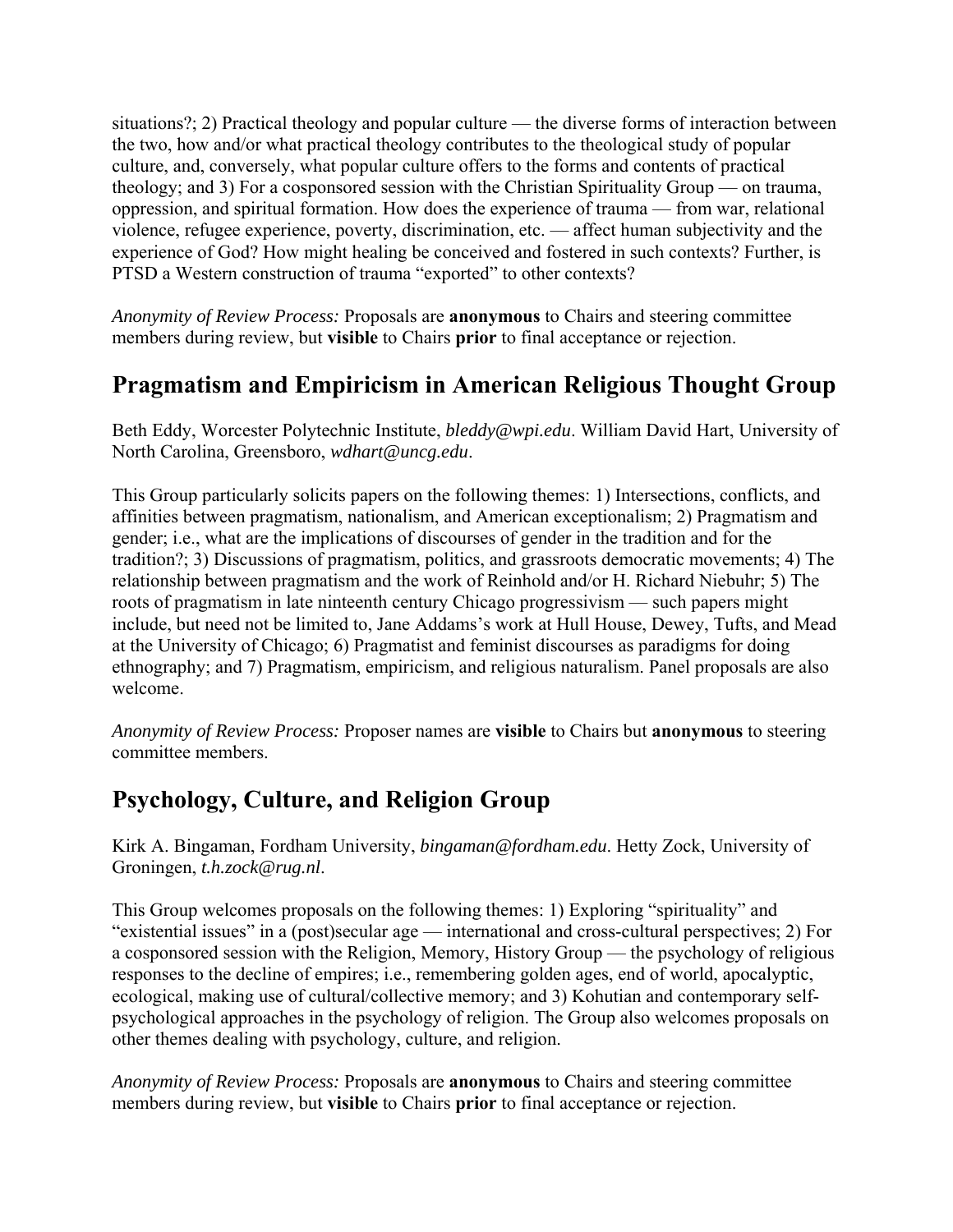### **Queer Studies in Religion Group**

Kent Brintnall, University of North Carolina, Charlotte, *kbrintna@uncc.edu*. Claudia Schippert, University of Central Florida, *claudiaschippert@gmail.com*.

This Group welcomes proposals for individual papers or panels on all topics related to queer theory and LGBT studies in religion, in particular those focused on bisexual and/or transgender studies and on religions other than Christianity. We are especially interested in proposals exploring queer theoretical approaches to: 1) Queer endings/queer futures; 2) Protest/Dissent in/and strategies of queering the public/state religiously; 3) Negotiations of sex/gender distinctions in queer work in religion; 4) Critical approaches to exportation/imposition of (queer) desire, sexuality, and gender across national/temporal borders; 5) "Post-identity" spaces, practices, and orientations, including considerations of the relevance of Sara Ahmed's *Queer Phenomenology: Orientations, Objects, Others* (Duke University Press, 2006) for religious studies; 6) Sexual/Religious practices on the margins, including papers on leather practices/communities and BDSM; and 7) For a cosponsored session with the Childhood Studies and Religion Group, papers on the queerness of children and childhood as subjects and objects of religion.

*Anonymity of Review Process:* Proposals are **anonymous** to Chairs and steering committee members until **after** final acceptance/rejection.

# **Qur'an Group**

Anna M. Gade, University of Wisconsin, Madison, *amgade@wisc.edu*. Gordon D. Newby, Emory University, *gdnewby@emory.edu*.

We invite proposals on the academic study of the Qur'an. Topics include: 1) Analysis of Qur'anic text; 2) History of interpretation of the Qur'an; 3) Recitation/performative aspects of the Qur'an; 4) Artistic and aesthetic aspects of the Qur'an; 5) Relationship of the Qur'an to other scriptures/traditions; 6) Textual criticism and the historical/textual milieu of the Qur'an; 7) Papers with a pedagogical focus, designed to educate members of the AAR on incorporating material about the Qur'an into their existing courses; 8) Social justice; 9) Gender; 10) Non-Arabic tafsîr; and 11) Tafsîr found in atypical genres. Successful proposals will reflect theoretical and methodological sophistication as well as innovative examinations of Islamic societies and texts. All prearranged sessions should consider the gender and diversity of participants. Respondents are essential. Innovative, interactive formats and multimedia presentations are welcome.

*Anonymity of Review Process:* Proposals are **anonymous** to Chairs and steering committee members until **after** final acceptance/rejection.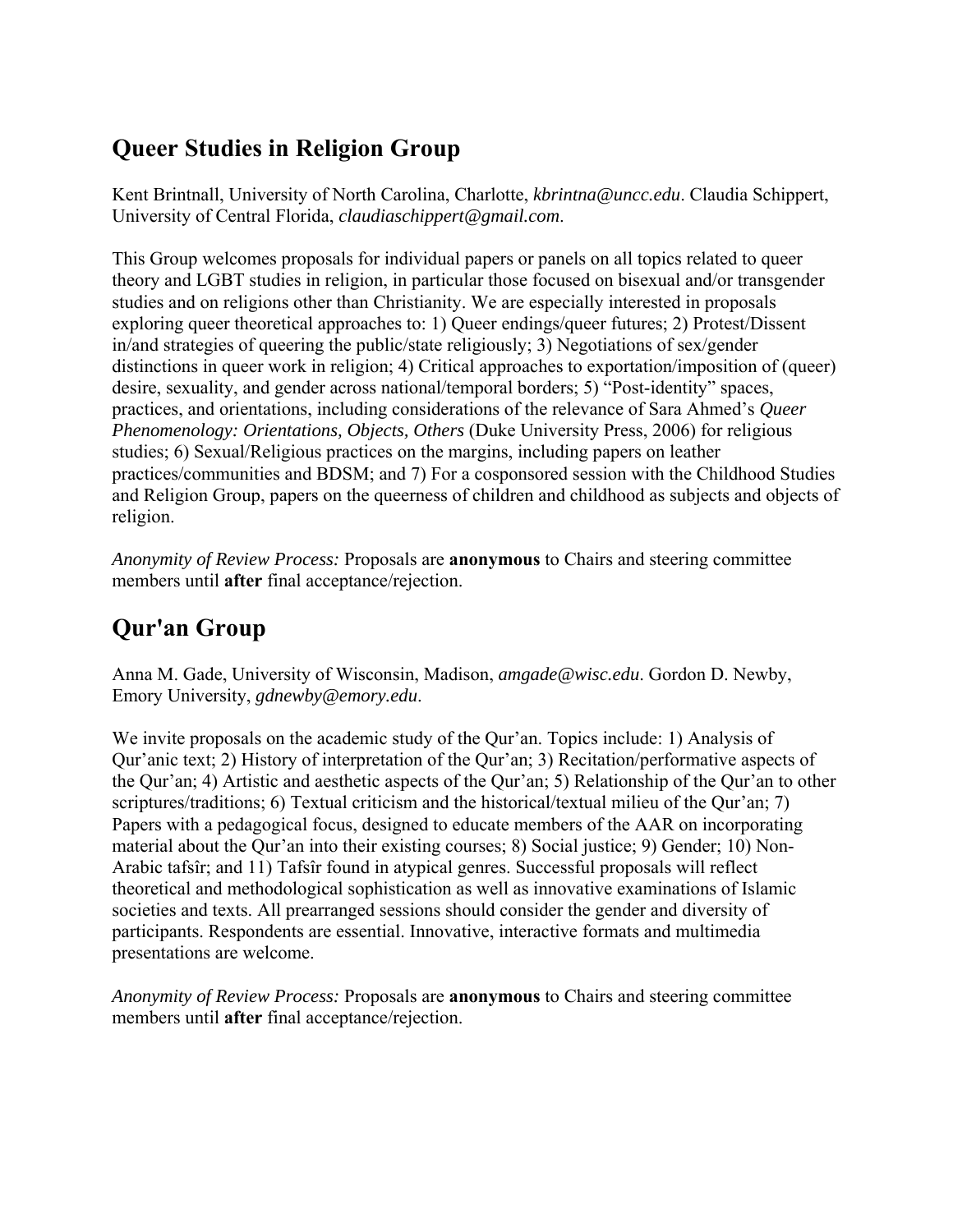## **Reformed Theology and History Group**

Martha L. Moore-Keish, Columbia Theological Seminary, *keishm@ctsnet.edu*. Kang-Yup Na, Westminster College, *nak@westminster.edu*.

Despite having been at the forefront of many ecumenical efforts, Reformed Christians have a long internal history of disaffiliation as well as of affiliation. For example, the Presbyterian Church (U.S.A.) is currently in the midst of a significant breakaway of congregations. What are the criteria by which the Reformed have divided or united, and how can that history help us understand emerging divisions and affiliations among the Reformed? Proposals are especially encouraged that address the following themes: 1) The history of schism and affiliation among Reformed churches; 2) The achievements and failures of worldwide Reformed partnerships, such as WARC and WCRC; 3) Patterns of affiliating and dividing among the Reformed in former Western "mission fields"; 4) The relationships of Reformed voluntary associations to institutionalized denominations; and 5) The effects of uniting and dividing on the missional fruitfulness of Reformed churches.

*Anonymity of Review Process:* Proposer names are **visible** to Chairs but **anonymous** to steering committee members.

# **Religion and Cities Group**

Katie Day, Lutheran Theological Seminary, Philadelphia, kday@ltsp.edu. Helene Slessarev-Jamir, Claremont School of Theology, *hslessarevjamir@cst.edu*.

This Group is offering two sessions this year: 1) National politics and public policies become uniquely legible in the economic, physical, and social dynamics of cities. Cities, from Cairo to Chicago, are also places where political agency emerges in the form of community organizing, policy advocacy campaigns, electoral battles, and mass uprisings. Religious ideas, identities, and institutions play pivotal roles in the translation of politics and policy into lived urban experience; likewise, religious formations deeply influence all kinds of urban political agency. Yet, scholarship has only begun to track the ways that religious agency shapes, and is shaped by, the broader patterns of civic and political activity in cities. This session invites papers exploring the role of religion in the making of urban political and policy processes. General topics include, but are by no means limited to, the demarcation of urban political spaces, the intersection of religious identities with racial/ethnic groups, class, and other urbanized political identities, the place of religion in the politics of migration to and from cities, and the influence of urban religion on national political transformations; and 2) For a cosponsored session with the Critical Approaches to Hip-Hop and Religion Group, we are interested in papers that consider the ways in which the practice and performance of hip-hop in urban centers provide opportunities to remake (or rethink) religion and/in cities in terms of space and social geography and offers critical engagement with both religion and urban realities.

*Anonymity of Review Process:* Proposals are **anonymous** to Chairs and steering committee members during review, but **visible** to Chairs **prior** to final acceptance or rejection.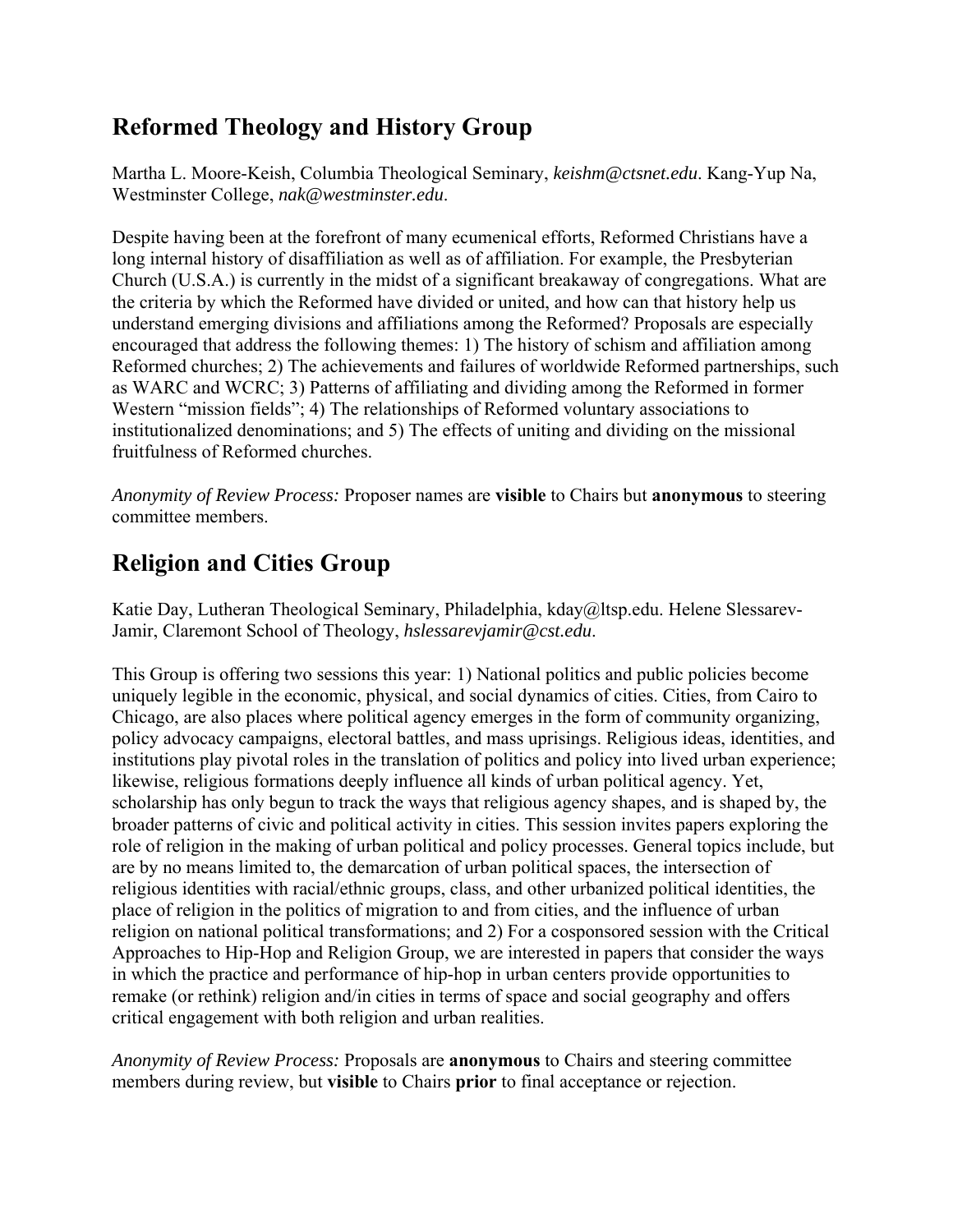## **Religion and Disability Studies Group**

Devorah Greenstein, Starr King School for the Ministry, *devorahgreenstein@gmail.com*. Julia Watts Belser, Harvard University, *julia\_wattsbelser@harvard.edu*.

This Group invites proposals in all areas related to disability and religion. We are particularly interested in: 1) Engaging disability studies theorists and activists in religious studies and religious communities; 2) Exploring intersections between religion, disability, literature, and art; 3) Expanding disability theology beyond theologies of metaphorical bodies and toward theologies of embodiment; 4) Engaging with Darla Schumm and Michael Stoltzfus, eds. *Disability and Religious Diversity and Disability in Judaism, Christianity, and Islam* (Palgrave Macmillan, 2011); 5) Exploring, in a cosponsored session with the Religion and Ecology Group, intersections of environmental crisis and disability — the social/religious refiguring of disability in light of the Anthropocene, the relationship between environmental health, toxics, and disability, and critical race/class implications of how bodies are affected by environmental risk.

*Anonymity of Review Process:* Proposer names are **visible** to Chairs but **anonymous** to steering committee members.

## **Religion and Ecology Group**

Whitney Bauman, Florida International University, *wbauman@fiu.edu*. Heather Eaton, Saint Paul University, *heaton@ustpaul.ca*.

The Religion and Ecology Group is seeking papers or panels on several themes: ecological evil; time: linear, cyclical, seasonal, mythic, no time; ecological restoration and service learning; Rio  $+ 20$ ; or queer ecologies. We are also seeking papers for a joint session with the Religion and Disability Studies Group on the intersections of environmental crises and disability; social/religious refiguring of disability in light of the Anthropocene; relationship between environmental health, toxics, and disability; and critical race/class implications of how bodies are affected by environmental risk.

*Anonymity of Review Process:* Proposals are **anonymous** to Chairs and steering committee members until **after** final acceptance/rejection.

# **Religion and Humanism Group**

W. David Hall, Centre College, *wdavid.hall@centre.edu*. Glenn Whitehouse, Florida Gulf Coast University, *gwhiteho@fgcu.edu*.

This Group is planning a prearranged session on the book *Symbolic Forms for a New Humanity: Cultural and Racial Reconfigurations of Critical Theory* by Drucilla Cornell and Kenneth Michael Panfilio (Fordham University Press, 2010). The Group will directly invite a panel of speakers and the book authors.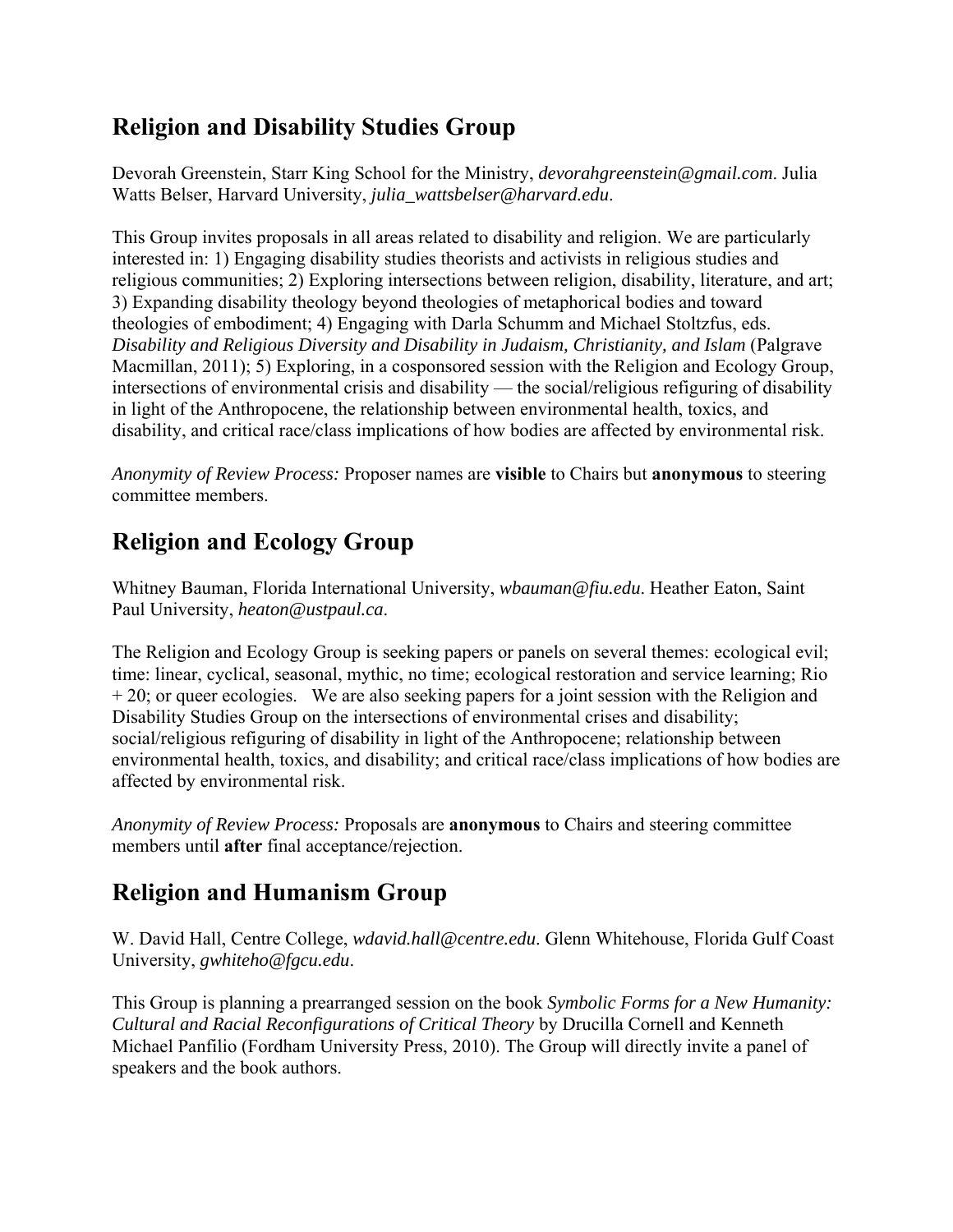*Anonymity of Review Process:* Proposer names are **visible** to Chairs but **anonymous** to steering committee members.

## **Religion and Migration Group**

Jennifer B. Saunders, Stamford, CT, *jbsaund1@yahoo.com*. Susanna Snyder, Episcopal Divinity School, *ssnyder@eds.edu*.

This Group provides a forum in which scholars working on religion and migration from multiple perspectives can interact across methodologies, religious traditions, and regions. For 2012, we are particularly interested in the following topics: 1) Teaching strategies for engaging students in issues surrounding immigration, for a cosponsored session with the Teaching Religion Section; 2) Sexuality and sexual violence that intersects with religion and forced and/or voluntary migration, for a cosponsored session with the Lesbian-Feminist Issues and Religion Group and the Religion and Sexuality Group; 3) Migration and pilgrimage, for a cosponsored session with the Ritual Studies Group; 4) Transnational transmissions of Hinduism, for a cosponsored session with the North American Religions Section and North American Hinduism Group; 5) Migration's impact on local church communities, for a cosponsored session with the Ecclesiological Investigations Group; and 6) Panel sessions on theoretical issues in religion and migration.

*Anonymity of Review Process:* Proposals are **anonymous** to Chairs and steering committee members until **after** final acceptance/rejection.

# **Religion and Popular Culture Group**

Lisle Dalton, Hartwick College, *DaltonL@Hartwick.edu*. Gregory Price Grieve, University of North Carolina, Greensboro, *gpgrieve@uncg.edu*.

This Group invites organized paper sessions, panels, and individual paper proposals that explore the intersections of religion and popular culture. We strongly encourage presentation formats that foster interactive environments and provide creative alternatives to the conventional reading of papers. This year we encourage presentations that examine the following areas: 1) Race and ethnicity in the production and/or analysis of religion and popular culture; 2) The paranormal; 3) Religion and popular culture in ancient and medieval societies; 4) Spirituality and popular media; 5) Popular music — for a possible cosponsored session with the Music and Religion Group; and 6) Open call for any other topics dealing with religion and popular culture, especially proposals that address the relevance of popular culture studies for larger theoretical and methodical issues in the field of religious studies.

*Anonymity of Review Process:* Proposals are **anonymous** to Chairs and steering committee members during review, but **visible** to Chairs **prior** to final acceptance or rejection.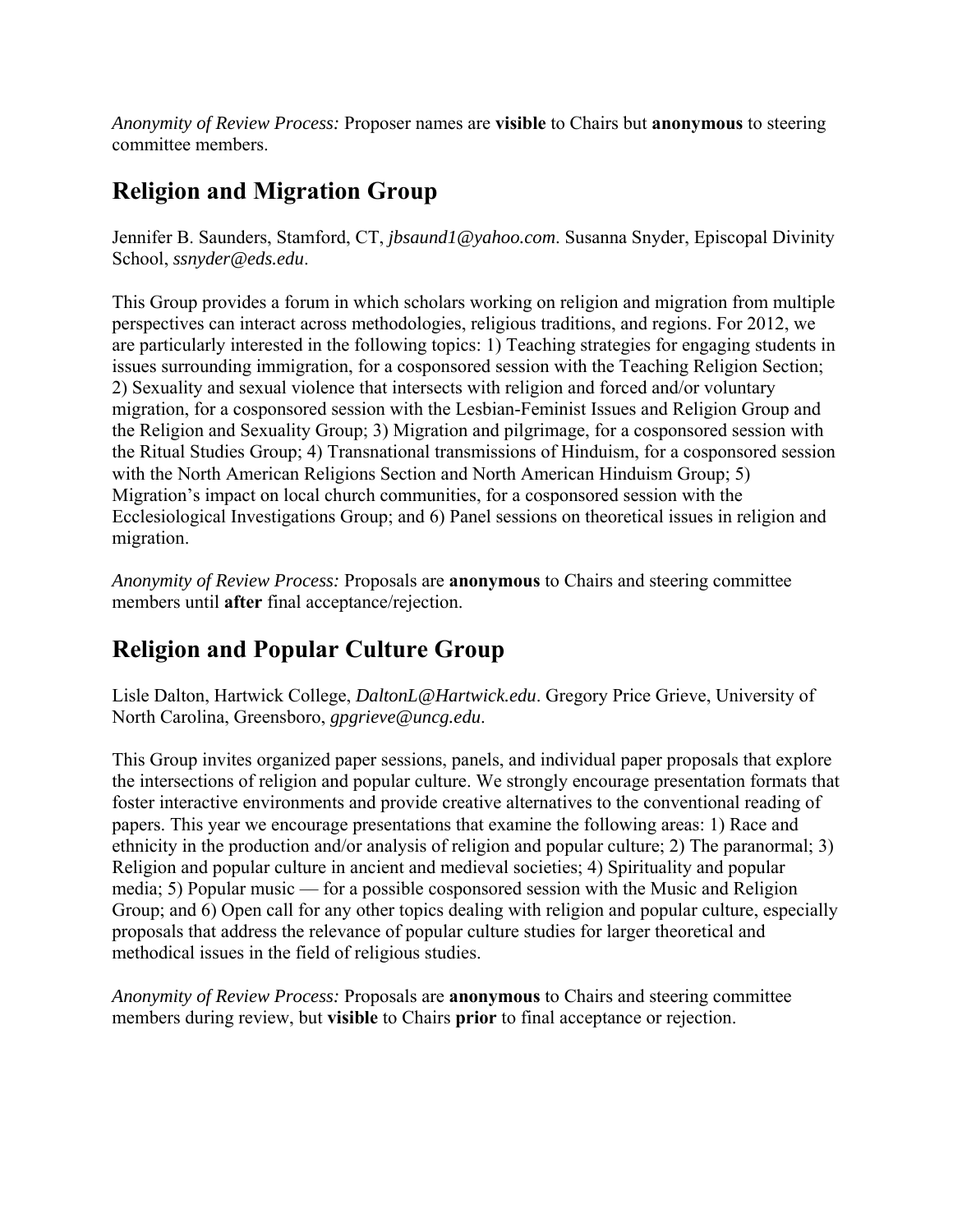### **Religion and Science Fiction Group**

Rudy V. Busto, University of California, Santa Barbara, *rude@religion.ucsb.edu*. Bruce M. Sullivan, Northern Arizona University, *Bruce.Sullivan@nau.edu*.

This Group invites proposals that explore the intersections of religion and science fiction in ways that illuminate theoretical, methodological, and substantive issues in the study of religion. We are especially interested in proposals that invite audience conversation, make use of new media, and imagine presentations coincident with science fiction's techniques for presenting alternative "sciences" and worlds. For 2012 we seek proposals on the following topics: 1) The religious imagination of Philip K. Dick, especially his recently published *The Exegesis of Philip K. Dick* (Houghton Mifflin Harcourt, 2011); 2) Jesuits in outer space; 3) Alternative notions of human being/subjectivity, including gender, sexuality, race, species, mortality, embodiment, etc., and the implications for religious belief and practice; 4) Radical alterities; 5) Teaching science fiction in the religion classroom; and 6) Conversations on how religion and science fiction mutate the study of religion.

*Anonymity of Review Process:* Proposals are **anonymous** to chairs and steering committee members during review, but **visible** to chairs **prior** to final acceptance or rejection.

# **Religion and Sexuality Group**

Monique Moultrie, Western Kentucky University, *monique.n.moultrie@gmail.com*. Heather White, New College of Florida, *hwhite@ncf.edu*.

This Group invites papers and panel proposals that critically explore: 1) Virginity and celibacy across sexualities and cultures; 2) Religion, sexuality, and technology; 3) Submissions that intersect with religion and forced and/or voluntary migration of sexual boundaries; 4) Sexual activism and the politics of sexual freedom; and 5) Sexuality, conflict, and violence.

*Anonymity of Review Process:* Proposer names are **visible** to Chairs but **anonymous** to steering committee members.

### **Religion Education in Public Schools: International Perspectives Group**

Bruce Grelle, California State University, Chico, *bgrelle@csuchico.edu*. Tim Jensen, University of Southern Denmark, *t.jensen@ifpr.sdu.dk*.

This Group invites papers and panel proposals on the following themes: 1) International perspectives on the AAR's *Guidelines for Teaching about Religion in K–12 Public Schools in the United States* — we seek papers responding to the guidelines from diverse perspectives and comparisons with other initiatives, such as the *Toledo Guiding Principles on Teaching about Religions and Beliefs in Public Schools* and Québec's Ethics and Religious Culture program; 2) Religious texts and symbols in public schools — pedagogical and legal issues; and 3) Open call.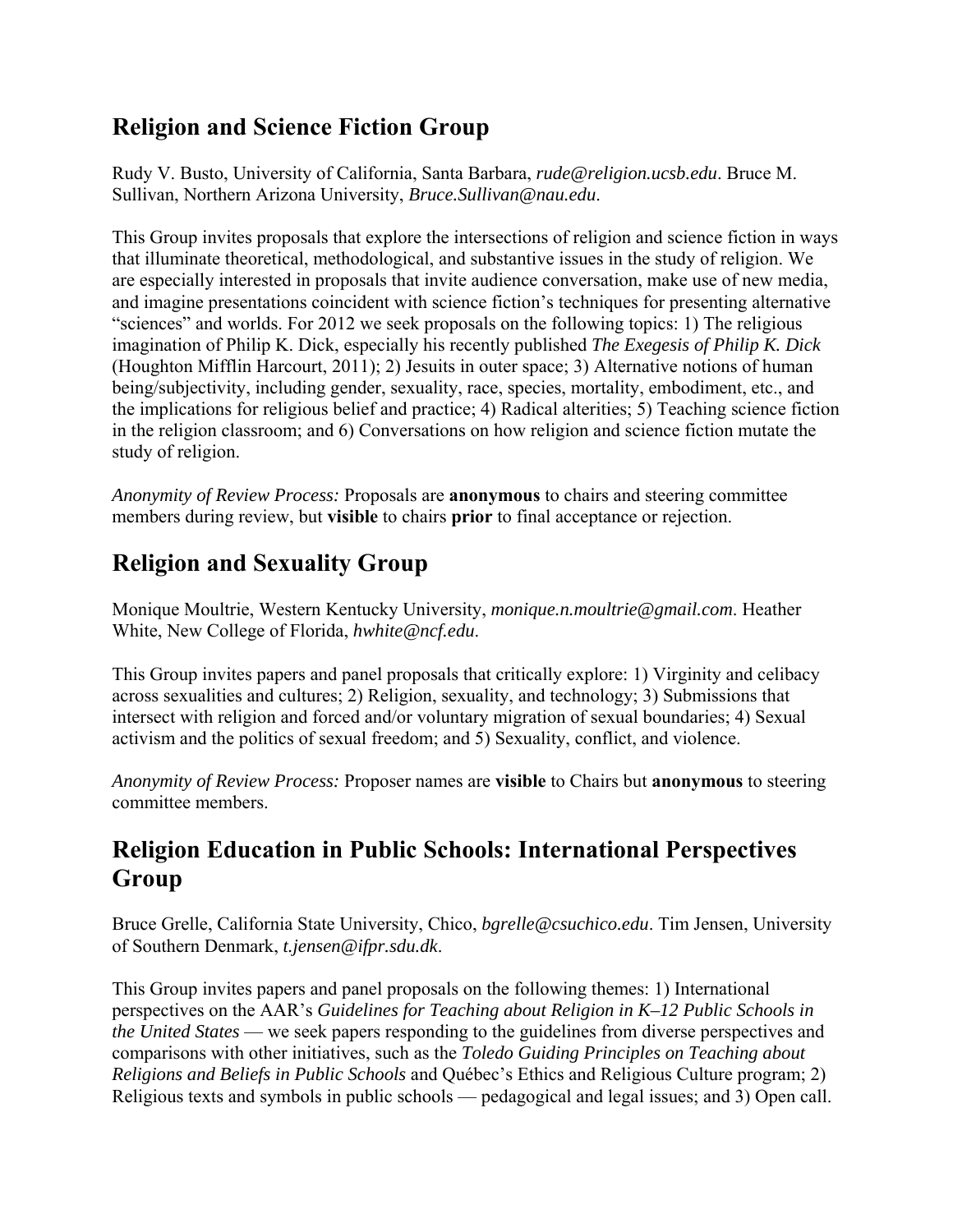*Anonymity of Review Process:* Proposer names are **visible** to Chairs but **anonymous** to steering committee members.

# **Religion in Europe Group**

Todd Green, Luther College, *greeto02@luther.edu*. Kocku von Stuckrad, University of Groningen, *c.k.m.von.stuckrad@rug.nl*.

This Group analyzes religion in Europe or related to Europe in any historical period and encourages interdisciplinary, interreligious, and comparative approaches to the topic. We especially seek proposals related to the following themes: 1) Genealogies of secularism; 2) Muslim constructions and perceptions of Europe; 3) The religious ramifications of European Union expansion; 4) How economic structures, policies, and/or interests have shaped and been shaped by religious values and institutions; 5) The complex interplay between religion and European law, both historical and contemporary; and 6) Religion and the instrumentalization of idealized pasts. We also welcome proposals that do not correspond to these themes, as well as proposals for complete sessions related to Europe in some fashion. Successful proposals will be considered for publication in the peer-reviewed *Journal of Religion in Europe* (Brill).

*Anonymity of Review Process:* Proposals are **anonymous** to Chairs and steering committee members until **after** final acceptance/rejection.

## **Religion in Europe and the Mediterranean World, 500–1650 CE Group**

Constance Furey, Indiana University, *cfurey@indiana.edu*. Martha Newman, University of Texas, Austin, *newman@mail.utexas.edu*.

This Group brings together scholars working on premodern Judaism, Christianity, and Islam to examine questions of comparison and influence in a geographically and temporally defined context. We invite paper and panel proposals on all subjects related to religion in medieval and early modern Europe and the Mediterranean. We especially encourage papers that explore communities of prayer and that examine eschatological and apocalyptic traditions. In cooperation with the SBL Qur'an and Biblical Literature Section, we also seek papers for a cosponsored session exploring interpretations of scriptural passages that describe the possibility of seeing God.

*Anonymity of Review Process:* Proposer names are **visible** to Chairs but **anonymous** to steering committee members.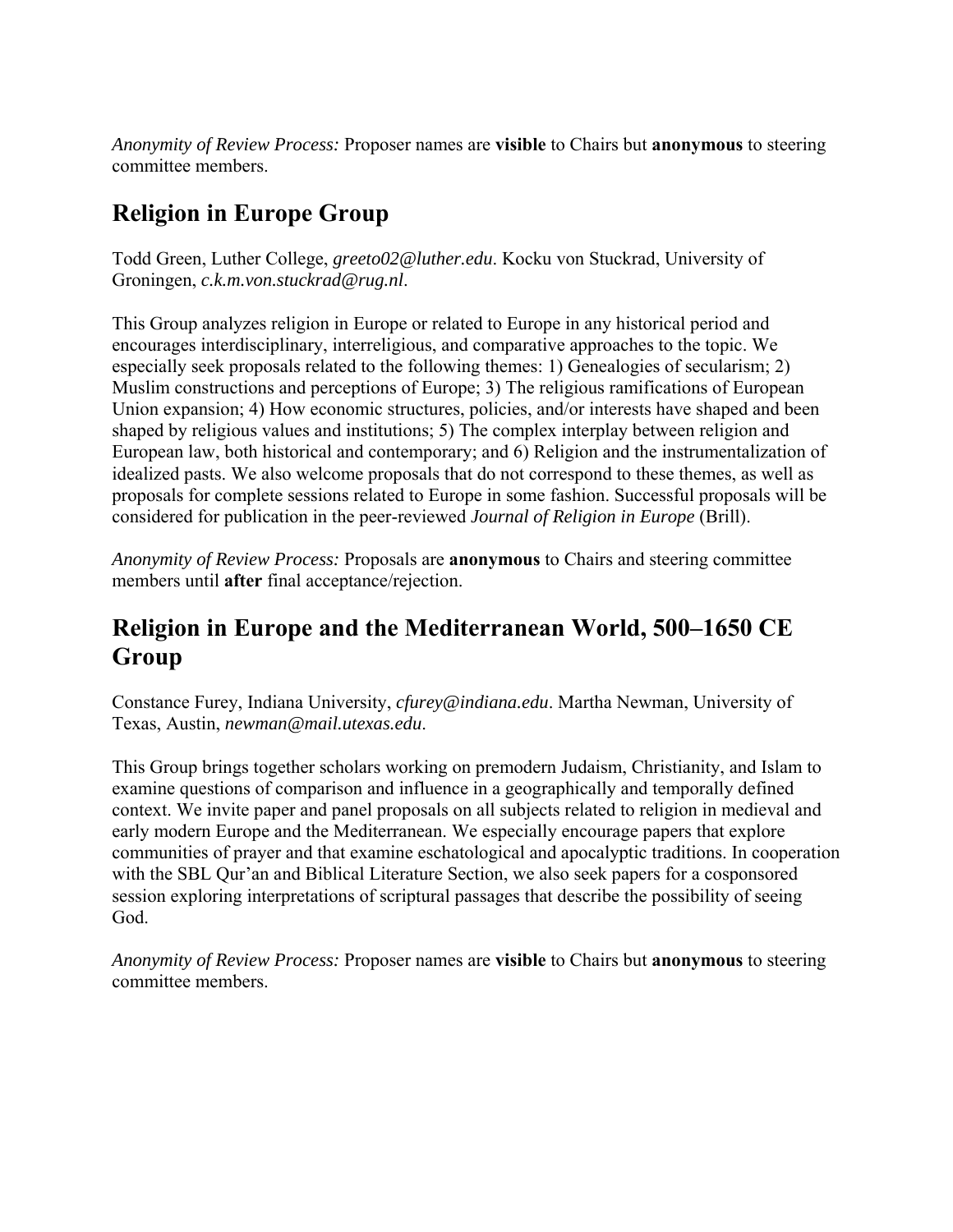## **Religion in Latin America and the Caribbean Group**

Jennifer Scheper Hughes, University of California, Riverside, *jhughes@ucr.edu*. Michelle Gonzalez Maldonado, University of Miami, *mmaldonado@miami.edu*.

This Group invites paper and panel proposals on any theme related to religion, culture, and society in Latin America, including among Latinos in the United States. Additionally, we also seek paper and panel proposals on these specific themes: 1) In honor of the fiftieth anniversary of the inauguration of the Second Vatican Council, we invite submissions treating the impact and legacy of Vatican II in Latin America; 2) For a possible cosponsored session with the Latina/o Religion, Culture, and Society Group — critical and/or comparative analyses of religion and revolutionary politics in Chiapas, México, during the twentieth and twenty-first centuries. This call to analyze faith-based politics in Chiapas was inspired by the passing of Samuel Ruiz García, the longtime archbishop of Chiapas, México, in January of 2011; and 3) The fortieth anniversary of the founding of the Comisión Episcopal (now "Para el Estudio") de la Historia de la Iglesia en Latinoamérica (CEHILA) — for a possible cosponsored session with the History of Christianity Section.

*Anonymity of Review Process:* Proposals are **anonymous** to Chairs and steering committee members during review, but **visible** to Chairs **prior** to final acceptance or rejection.

# **Religion in Southeast Asia Group**

Vivienne Angeles, La Salle University, angeles@lasalle.edu. Jason Carbine, Whittier College, *jcarbine@whittier.edu*.

This Group invites both individual paper and panel proposals on the following two topics: 1) Change and religious culture in Southeast Asia — how changes in the social, economic, and political climate have elicited changes in the nature of religious culture in Southeast Asia. Please note that this topic in effect reverses a common way of talking about religious culture; i.e., we are not interested in how changes in religious culture prompt other changes in society. Instead, we are particularly interested to learn about shifts in religious belief and practice relative to the wider social, political, and economic dynamics that prompt them. Papers can address any society or sociopolitical grouping in Southeast Asia and topics can relate to any element of Southeast Asian religious culture; and 2) Media and religious culture in Southeast Asia and in Southeast Asian diasporas — for a cosponsored session with the Religion, Media, and Culture Group. What roles do various types of media — comedic performances, film, television shows, digital medias, comic books — play in the constitution of local, national, and transnational religious cultures among Southeast Asian communities? Papers that address this question about media and religious culture in light of such topics as performative content, employment of tradition, use or development of new sources, the construction of authority, and institutional aspects of state and local control would be welcome.

*Anonymity of Review Process:* Proposals are **anonymous** to Chairs and steering committee members until **after** final acceptance/rejection.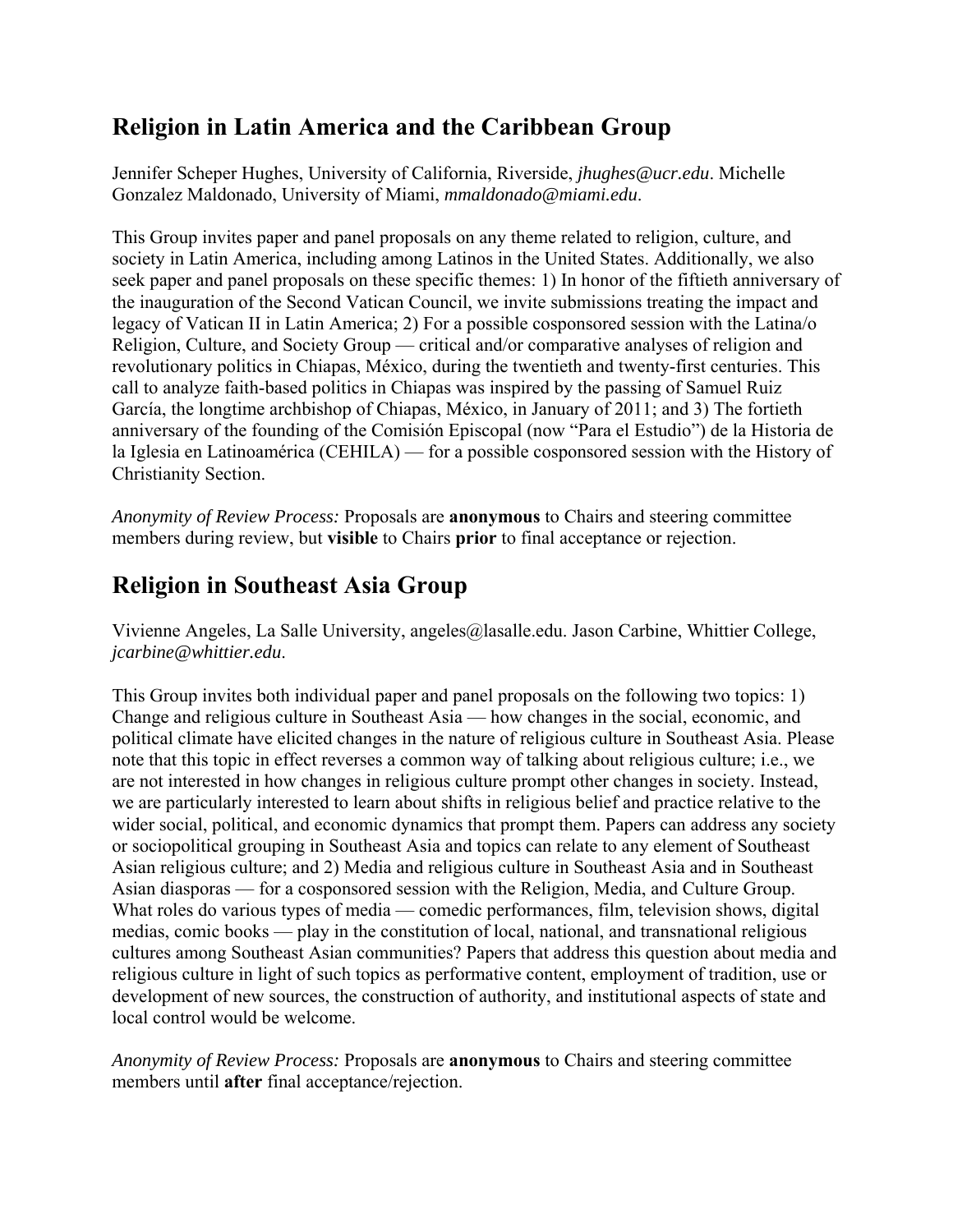### **Religion, Colonialism, and Postcolonialism Group**

Caleb Elfenbein, Grinnell College, *elfenbei@grinnell.edu*. Mark Elmore, University of California, Davis, *mkelmore@ucdavis.edu*.

This Group invites historically and/or theoretically informed submissions on all subjects relating to religion, empire, colonialism, and postcolonialism. This year we are particularly interested in papers on the following topics: 1) Islam and colonial/postcolonial studies, for a possible cosponsorsed session with the Contemporary Islam Group; 2) Cultural translation in moments of encounter; 3) Global Christianity and colonial/postcolonial studies; 4) Redefinitions of "human welfare" and "the good" in colonial and postcolonial contexts; 5) Empire, capitalism, and religion; and 6) The utility of the category of religion for colonial/postcolonial studies. We welcome proposals for prearranged panels that employ innovative formats.

*Anonymity of Review Process:* Proposals are **anonymous** to Chairs and steering committee members during review, but **visible** to Chairs **prior** to final acceptance or rejection.

## **Religion, Film, and Visual Culture Group**

Antonio D. Sison, Catholic Theological Union, *asison@ctu.edu*. Rachel Wagner, Ithaca College, *rwagner@ithaca.edu*.

This Group seeks paper or panel proposals that reflect on the study of religion, film, and visual culture in regards to: 1) Urban tales/the city, race, and religion in film; 2) The afterlives of *Star Wars* — the reception and influences of the *Star Wars* films, thirty-five years later; 3) *The Tree of Life* and Terrence Malick's films; 4) Films on death, dying, and afterlives; 5) Food and religion in global cinema; 6) The production, consumption, and reception of film; 7) Methodology and definitions of "religion" and "culture"; 8) The bodily/sensory experience of film created through the use of elements like sound, editing, and music; and 9) Individual or panel proposals on other topicsrelated to religion, film, and visual culture.

*Anonymity of Review Process:* Proposer names are **visible** to Chairs but **anonymous** to steering committee members.

# **Religion, Holocaust, and Genocide Group**

Liora Gubkin, California State University, Bakersfield, *lgubkin@csub.edu*. Sarah K. Pinnock, Trinity University, *sarah.pinnock@trinity.edu*.

This Group is seeking individual paper or panel proposals on the following topics: 1) The marginalization of traumatic and genocidal histories in the academy — for example, the marginalization of genocide histories within the larger rubric of European History or similar patterns that occur within the categories of United States history and African-American history. This is for a cosponsored session with the Lesbian-Feminist Issues and Religion Group, Native Traditions in the Americas Group, and/or Womanist Approaches to Religion and Society Group;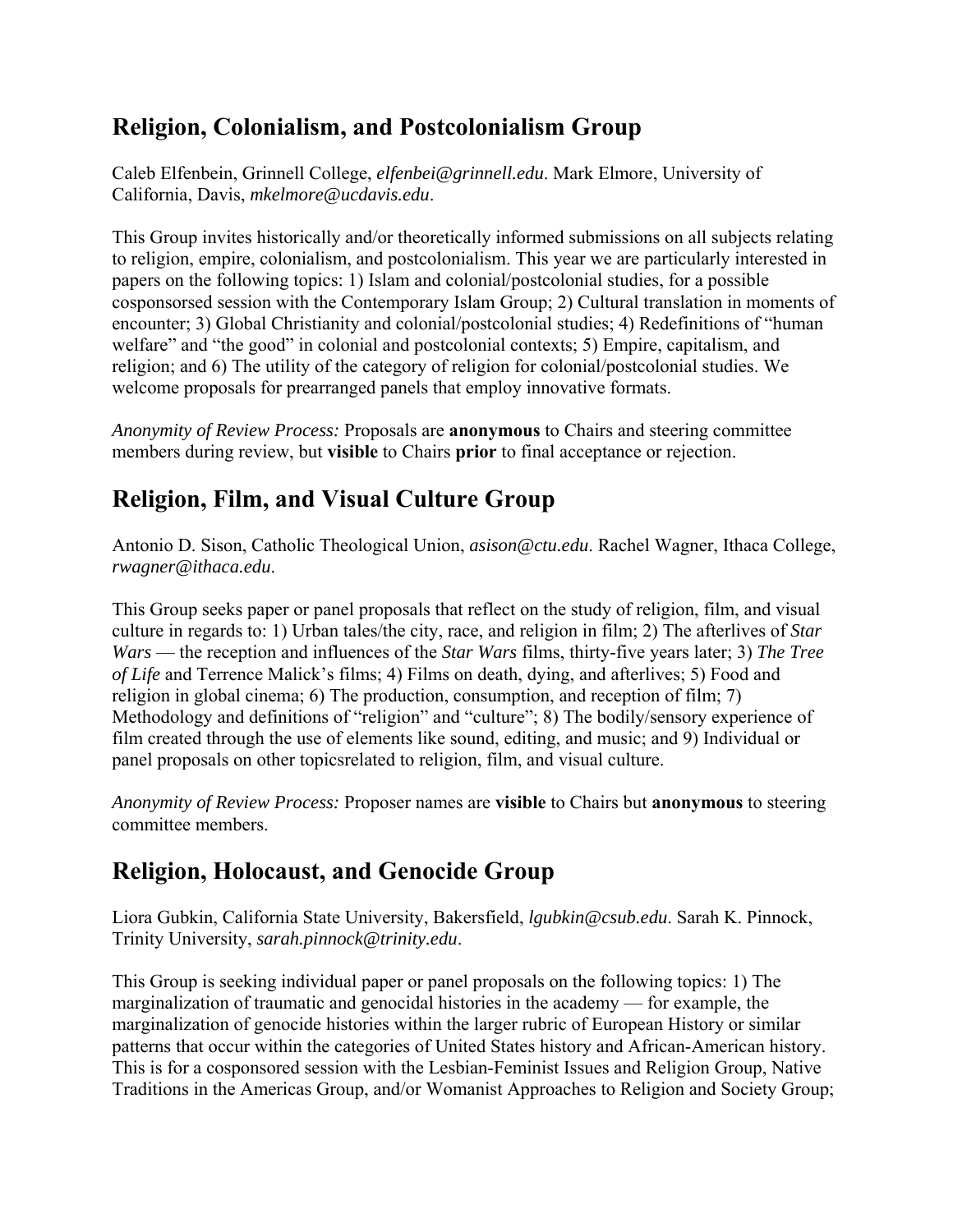2) Diverse subjectivities, social locations, and institutional contexts that impact Holocaust and genocide pedagogy; and 3) Ricoeur, the Holocaust, and genocide — for a cosponsored session with the Ricoeur Group. Proposals on other topics are also welcome.

*Anonymity of Review Process:* Proposals are **anonymous** to Chairs and steering committee members during review, but **visible** to Chairs **prior** to final acceptance or rejection.

## **Religion, Media, and Culture Group**

Lynn Schofield Clark, University of Denver, *Lynn.Clark@du.edu*. Jenna Tiitsman, Auburn Media and University of North Carolina, Chapel Hill, *jennatii@gmail.com*.

This Group invites proposals exploring the intersections between media and religion in contemporary and historical contexts. We encourage thematically coherent panels as well as individual papers. We are particularly interested in receiving proposals related to the following topics: 1) Religion and protest — OWS, the Arab Spring, the Tea Party, and the 2012 G8 in Chicago — for a possible cosponsored session with the Sociology of Religion Group; 2) Historical approaches to religion and media; 3) Online pedagogy and teaching about religion and media; 4) Shifting epistemologies of new media; 5) Critical approaches to audience reception methods; 6) Sound; 7) Contributions to a hybrid performance-and-panel session featuring the theatrical performance artist/activist Peterson Toscano and scholarly analysis of Toscano's work — for a possible cosponsored session with the SBL Gender, Sexuality, and the Bible Section; and 8) Media and religious culture in Southeast Asia and in Southeast Asian diasporas — for a cosponsored session with the Religion in Southeast Asia Group. What roles do various types of media — comedic performances, film, television shows, digital medias, comic books — play in the constitution of local, national, and transnational religious cultures among Southeast Asian communities? Papers that address this question about media and religious culture in light of such topics as performative content, employment of tradition, use or development of new sources, the construction of authority, and institutional aspects of state and local control would be welcome. We especially welcome papers and panels employing multi- or cross-disciplinary approaches to these topics. Innovative, interactive formats and media rich presentations are especially welcome.

*Anonymity of Review Process:* Proposals are **anonymous** to Chairs and steering committee members until **after** final acceptance/rejection.

# **Religion, Memory, History Group**

Yuki Miyamoto, DePaul Univerity, *ymiyamot@depaul.edu*. David Reinhart, University of Wisconsin, Whitewater, *reinhard@uww.edu*.

This Group invites case studies or theoretical explorations on the relation between religious narrative and forgetting. We seek papers and/or panels that address the following topics: 1) The function of narrative theory manifested as forms of sacred texts, literature, film, memoir, hagiography, rituals, theatrical performance, oral history, or other various means of collective memory; 2) The absence of memory — forgetting to overcome trauma as well as amnesia to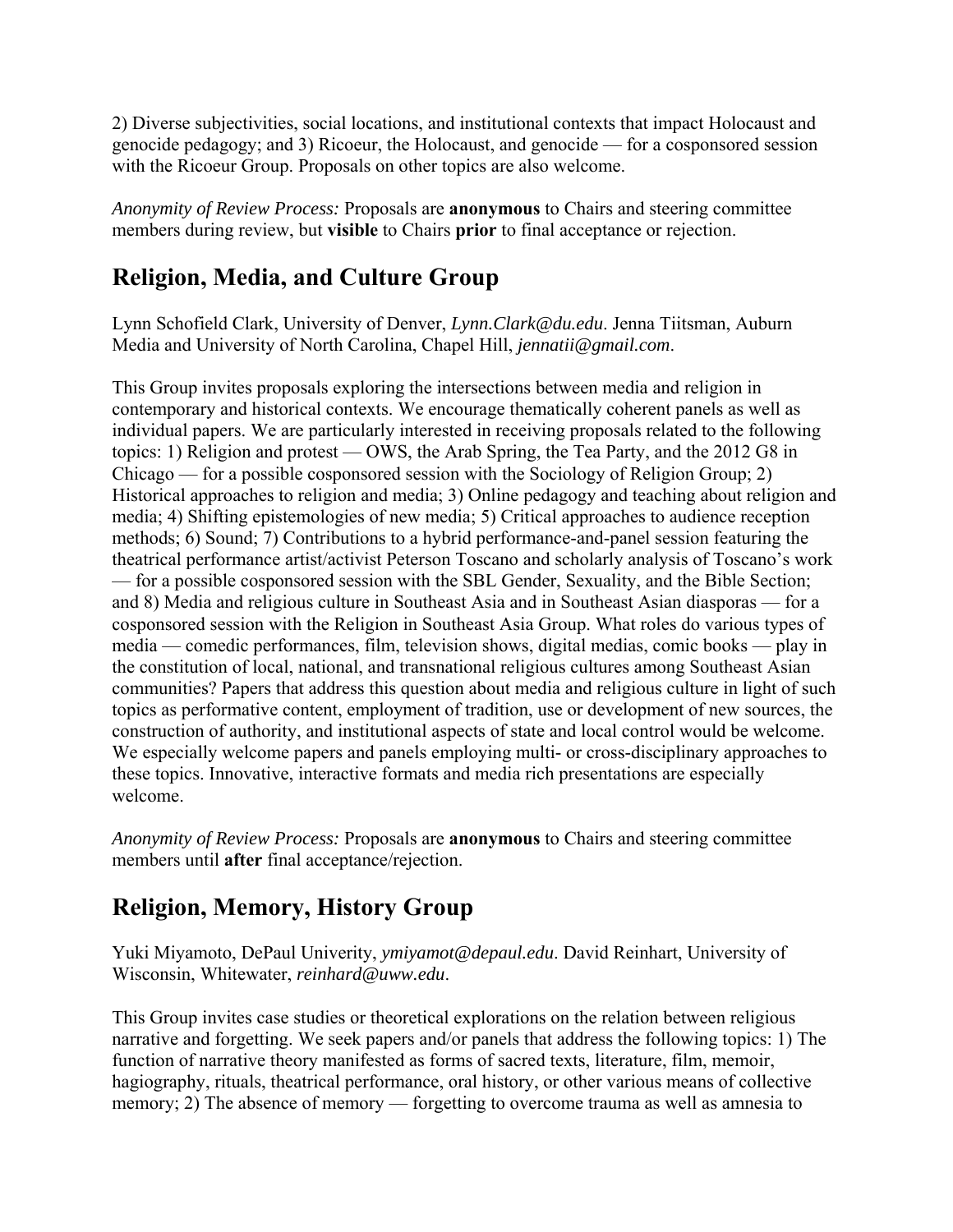conceal crimes, and the significance of the lack of memory in the formation of religious cultural production and religious subjects as historical agency; 3) For a cosponsored session with the Psychology, Culture, and Religion Group, the psychology of religious responses to the decline of empires — remembering golden ages, the end of the world, apocalyptic, the ecological, making use of cultural/collective memory. We encourage proposals that employ interdisciplinary approaches and that reference diverse religious traditions, historical periods, and methodologies.

*Anonymity of Review Process:* Proposals are **anonymous** to Chairs and steering committee members during review, but **visible** to Chairs **prior** to final acceptance or rejection.

# **Religion, Sport, and Play Group**

Rebecca Alpert, Temple University, *ralpert@temple.edu*. Eric Bain-Selbo, Western Kentucky University, *eric.bain-selbo@wku.edu*.

This Group invites paper and panel proposals on any aspect of the intersection of religion, sport, and play across broad geographical areas, religious traditions, and historical eras. We are particularly interested in submissions on the following themes: 1) New directions in religion, sport, and play to further develop the conversation we began on this topic in 2011; and 2) In recognition of the 2012 Olympics, we are looking for papers or panels that engage religion, sport, and nationalism.

*Anonymity of Review Process:* Proposals are **anonymous** to chairs and steering committee members during review, but **visible** to chairs **prior** to final acceptance or rejection.

## **Religions in Chinese and Indian Cultures: A Comparative Perspective Group**

Tao Jiang, Rutgers University, *tjiang@rci.rutgers.edu*.

For the first several years of our Group activities, we have decided to prioritize topics either separately or together on methodological issues and constructive readings across and between Chinese and Indian canonical texts. After a fruitful inaugural panel on the *Gita* and Chinese thought and the issues that were generated in these discussions, we are proposing the following two interdependent foci, the first regarding content and the second methodology: 1) The *Xunzi* and Indian thought — as the grand synthesizer of classical Chinese thought and the forceful defender of the Confucian project, the *Xunzi* represents a high point in classical Chinese intellectual development, both in terms of its scope and its systematicity. Ideas of the natural and the traditional, order and chaos, disciplinary naming, transformation of desires and inclinations through ritual, discourse on the transcendence, cultivation of virtue, and many others found in the *Xunzi* are ripe and appropriate for reading from classical Indian perspectives, such as from the Dharma sastras, *Mimamsa*, or even the *Mahabharata*; and 2) Textual ambiguity and complexity in the comparative study of Chinese and Indian texts — a major challenge in comparative approaches to texts is that they tend to simplify or homogenize the message of the texts and perspectives under comparison. Our panels will seek to preserve the integrity, in terms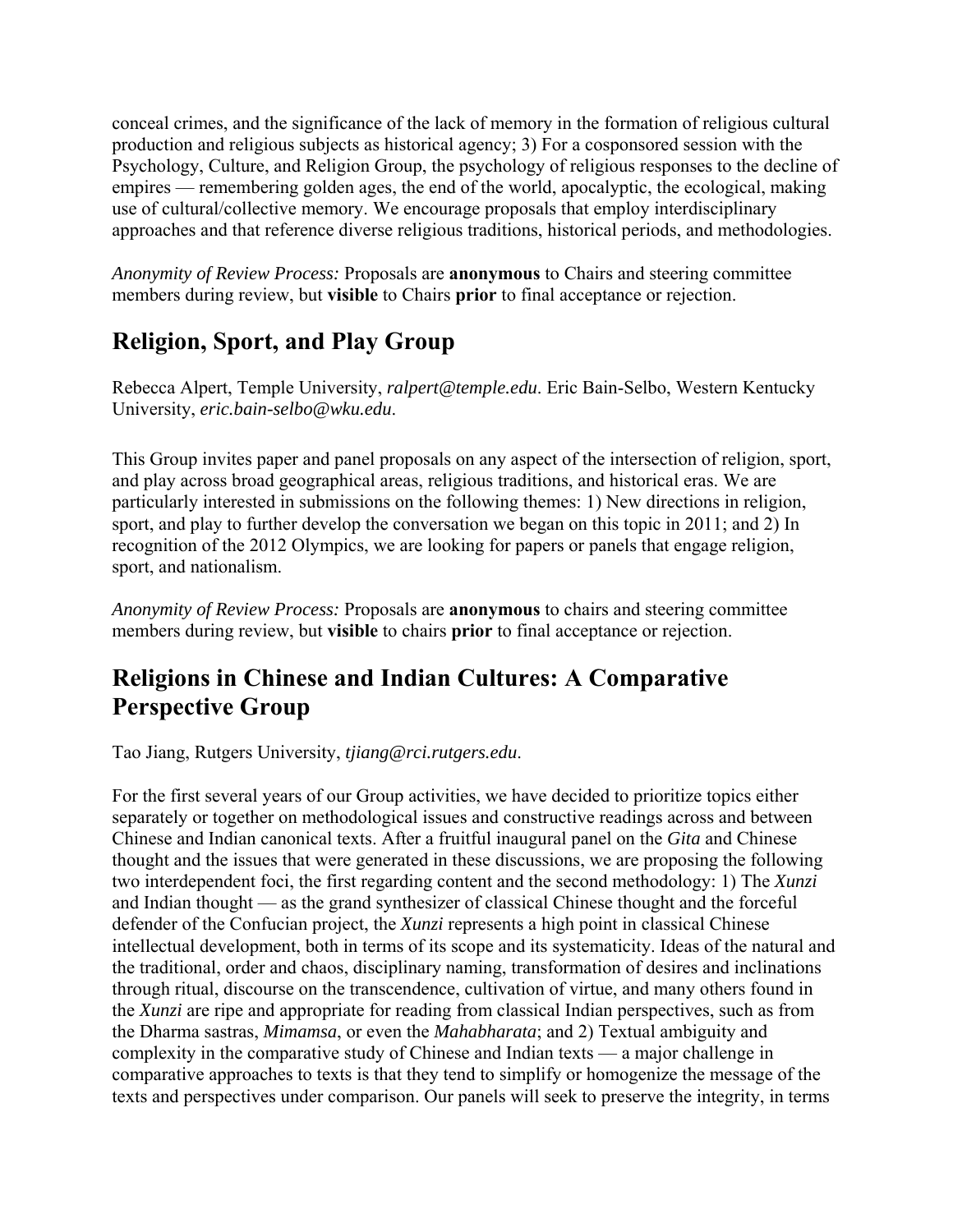of ambiguity and complexity, of texts and traditions, even while presenting nuanced and constructive re/readings. We will support papers that approach the *Xunzi* from classical Indian perspectives but are reflexively aware of, and demonstrate a suitably sophisticated response to, questions of ambiguity and complexity in both cultural traditions.

*Anonymity of Review Process:* Proposer names are **visible** to Chairs but **anonymous** to steering committee members.

#### **Religions, Medicines, and Healing Group**

Lance D. Laird, Boston University, *llaird@bu.edu*. Stephanie Y. Mitchem, University of South Carolina, *mitchesy@sc.edu*.

This Group invites papers on topics related to the intersection of religious traditions, rituals, philosophies, and healing. In particular, we invite paper proposals on the following topics: 1) For a possible cosponsored session with the Body and Religion Group — the ideal/ized body, not limited to material bodies, as goal or problem, and practices for achieving wholeness, healing, or control in nonideal bodies; 2) Immigration, religion, and the migration of healing practices how do religiously-informed healing practices migrate across borders with or without the communities in which they develop and have meaning?; and 3) Interrogating PTSD through religious studies lenses — how do cultural and religious constructions of suffering and healing challenge psychological and biomedical responses to a range of past and ongoing violent situations?

*Anonymity of Review Process:* Proposals are **anonymous** to Chairs and steering committee members until **after** final acceptance/rejection.

### **Religions, Social Conflict, and Peace Group**

Jon Pahl, Lutheran Theological Seminary, Philadelphia, *jpahl@ltsp.edu*. Megan Shore, University of Western Ontario, *mshore2@uwo.ca*.

This Group especially welcomes precrafted panel proposals (convenor, 3–4 papers, and respondent) that address any topics touching upon violence or peace-building. We are particularly interested in the following topics: 1) Chicago as a site for religious mobilization, conflict, and peace-building (labor, social work, civil rights, etc.); 2) Religion and/in the Occupy Movement; 3) Theorizing religion and/in conflict/peace studies programs/institutes; 4) Religion and the "responsibility to protect" (antigenocide); 5) Nonviolence and peacemaking as spiritual practice; and 6) Cosponsored sessions with the North American Religions Section and/or the Teaching Religion Section may be developed.

*Anonymity of Review Process:* Proposals are **anonymous** to Chairs and steering committee members until **after** final acceptance/rejection.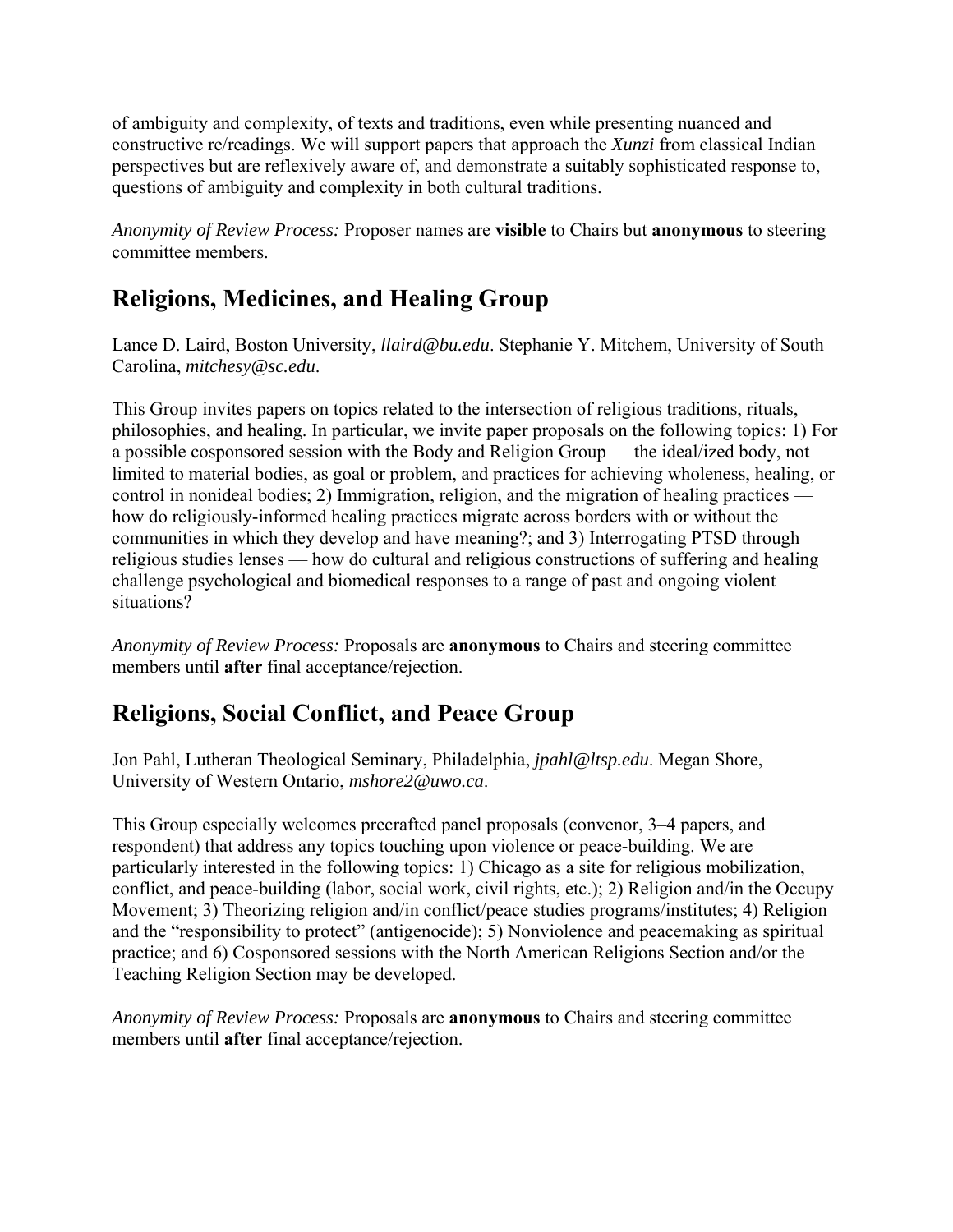## **Religious Conversions Group**

Linda A. Mercadante, Methodist Theological School, Ohio, *lmercadante@mtso.edu*. Marc Pugliese, Brescia University, *marcpug@gmail.com*.

This Group invites paper proposals or fully-formed panels on the full spectrum of issues related to religious conversions in any historical or geographic context, encompassing different forms of religious belief and practice. This includes reasons for and consequences of religious conversions, both individually and socially, and their implications. We encourage the methodologies of multiple disciplines as well as interdisciplinary approaches. This year, we are especially interested in the following topics: 1) Conversion and gender; 2) Conversion and immigration; 3) Conversion and conflict; 4) Deconversion; and/or 5) Theories of religion as they impact conversion studies.

*Anonymity of Review Process:* Proposals are **anonymous** to Chairs and steering committee members until **after** final acceptance/rejection.

# **Ricoeur Group**

Michael De Lashmutt, Luther Seminary, *mdelashmutt001@luthersem.edu*. Jeffrey F. Keuss, Seattle Pacific University, *keussj@spu.edu*.

This Group's primary focus for this year is on Ricoeur and ethics. Paul Ricoeur spent a significant amount of time on the question of ethics and morality. Though the terms "ethics" and "morality" are often used interchangeably, Ricoeur stipulates a distinction between them. In his usage, ethics deals with the domain of that which is taken to belong to a good human life. It is concerned with the overall aim of a life of action. Morality refers to the expression of this aim in terms of norms that are regarded as somehow obligatory. Moral norms are taken to be universal and to exercise some constraint on conduct. In standard terminology, ethics is teleologicallyoriented and morality is deontologically-oriented. For Ricoeur, these orientations are complementary, and not incompatible. We are seeking papers addressing how Ricoeur's notion of ethics and morality are framed with particular attention to the following topics: 1) Ricoeur's understanding of what constitutes ethical institutions "that meet our sense of justice in the obligations they impose and the privileges and opportunities they grant" (*Oneself as Another*, University of Chicago Press, 1995: 180) and how this understanding can be applied to institutions in the twenty-first century; 2) Feminist readings of Ricoeur; 3) For a cosponsored session with the Religion, Holocaust, and Genocide Group — Ricoeur and the Holocaust; 4) For a cosponsored session with the Arts, Literature, and Religion Section — how Ricoeur's *Time and Narrative* (University of Chicago, 1983–1985) continues to call for an interdisciplinarity of religious and aesthetic experiences of identity; and 5) How Ricoeur's notion of personhood as "the inter-esse [being-with]" is practically worked out in *Oneself as Another*, *The Just*, and his later collected essays demonstrating how personhood lives from "the wish for a good life to find its fulfillment"'(*The Just*, University of Chicago Press, 2000: xv–vi).

*Anonymity of Review Process:* Proposals are **anonymous** to Chairs and steering committee members until **after** final acceptance/rejection.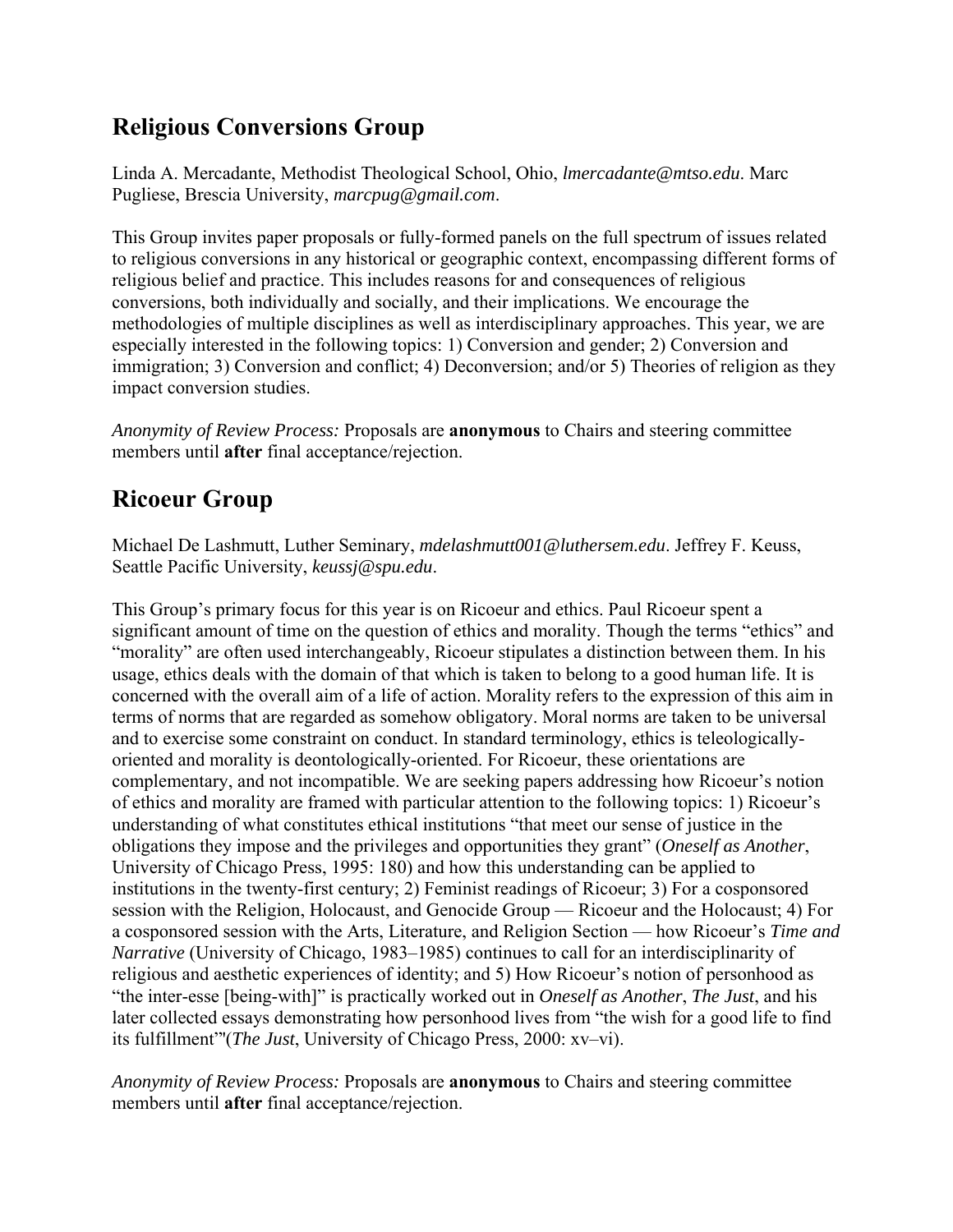## **Ritual Studies Group**

Sarah Haynes, Western Illinois University, *s-haynes@wiu.edu*. Barry Stephenson, Wilfrid Laurier University, *bstephenson@wlu.ca*.

This Group encourages submissions from scholars whose research employs ethnographic and field-based methods and from scholars developing theoretical sophistication in the study of ritual. We encourage submitters to suggest innovative presentation formats and session structures. This year, we particularly invite papers on: 1) Ritual, public protest, and civil disobedience, including the Occupy Movement; 2) Describing, analyzing, and theorizing the emotional and experiential dimensions of ritual — for a cosponsored session with the Body and Religion Group; 3) Relationships among ritual, play, and games; 4) Non-Western concepts and theories of religion; and 5) Pilgrimage and migration — for a possible cosponsored session with the Religion and Migration Group.

*Anonymity of Review Process:* Proposer names are **visible** to Chairs but **anonymous** to steering committee members.

### **Roman Catholic Studies Group**

Jeannine Hill-Fletcher, Fordham University, *hillfletche@fordham.edu*. Amy Koehlinger, Florida State University, *akoehlin@mailer.fsu.edu*.

This Group seeks to engage in scholarly investigation of topics related to the Catholic tradition in its many forms using the tools of academic research. Papers are sought that address how the field of Catholic Studies is defined, constituted, and contested or that explore methods for the study of Catholicism, engaging these topics from diverse perspectives and approaches. Additionally, papers that represent the ethnic, cultural, geographic, philosophical, and generational diversity of Catholicism are encouraged. The Group invites submissions for the following topics: 1) What is "Catholic" and what are the borders of Catholicism — geographical, imaginative, methodological, comparative, social, authoritative/dissenting, etc.)?; 2) Catholic social teaching at the crossroad of the current global economic crisis; 3) Catholic poetics and the Catholic imaginary; 4) Women and development in a global context; 5) Catholic masculinities, especially of priests and the religious; and 6) Power, empowerment, and resistance. We encourage the submission of proposals for complete panels, especially those that place various methodologies of Catholic studies (history, theology, sociology, cultural studies) in conversation by interrogating a specific text, issue, development, or phenomena in Roman Catholicism using diverse scholarly approaches. Submissions connecting with the anniversary of the opening of Vatican II are especially timely. Please feel free to contact the Chairs to discuss and develop possible panel ideas.

*Anonymity of Review Process:* Proposals are **anonymous** to Chairs and steering committee members during review, but **visible** to Chairs **prior** to final acceptance or rejection.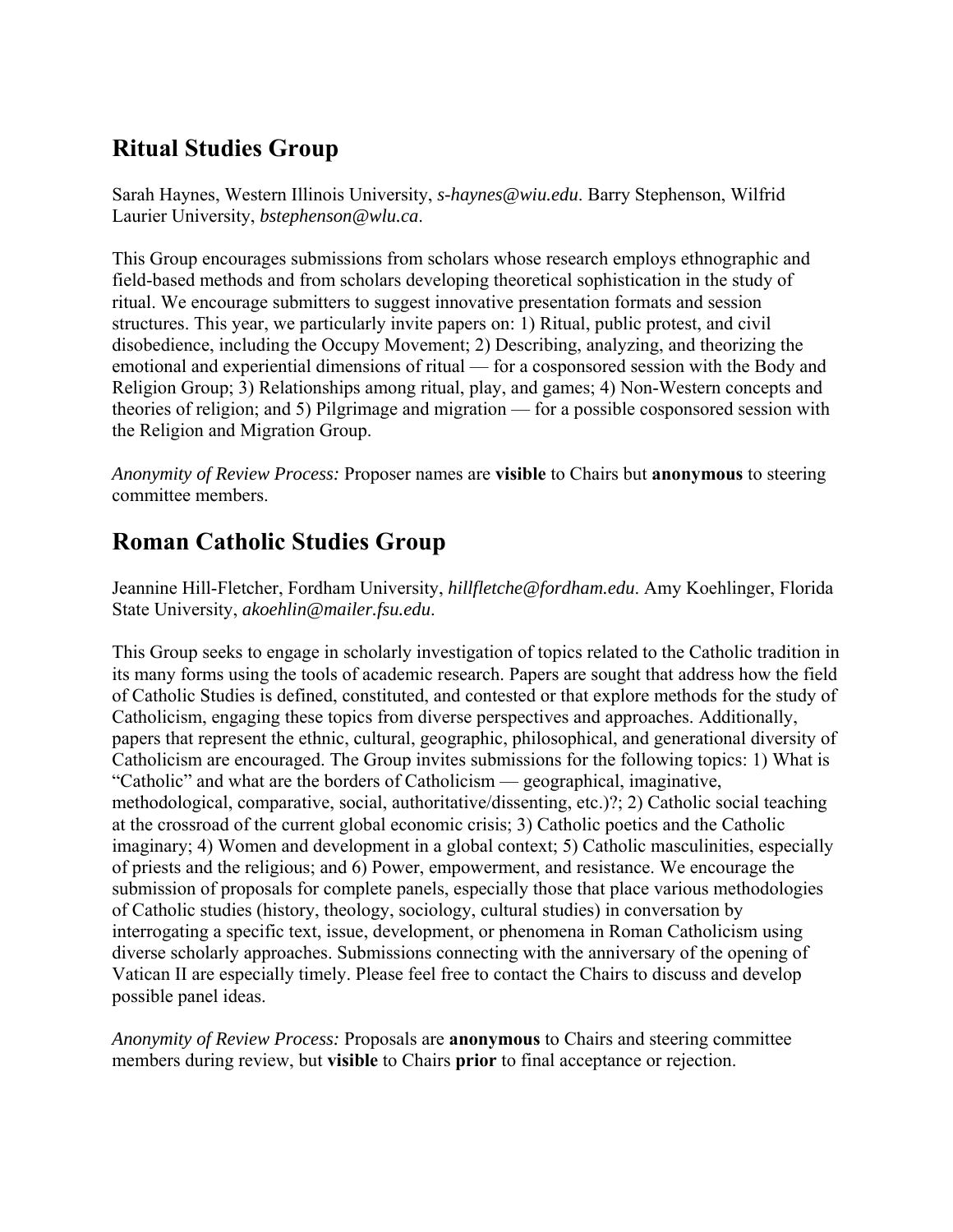### **Sacred Space in Asia Group**

Eve Mullen, Emory University, *emullen@emory.edu*.

This Group invites individual paper or full panel proposals from a wide variety of historical and methodological perspectives, especially on the following topics: 1) Asian sacred space in visual culture; 2) The removal and repatriation of material culture in sacred space; 3) Space as practiced, performed, and ritually maintained; 4) Embodiment and sacred space; and 5) Layering and interpenetration of temporalities in sacred space. These topics are recommended, but other proposals related to sacred space in Asia are also welcome. We encourage submissions to have collaborations or opportunities for cosponsorship with other Program Units.

*Anonymity of Review Process:* Proposer names are **visible** to Chairs but **anonymous** to steering committee members.

#### **Schleiermacher Group**

Andrew Dole, Amherst College, *adole@amherst.edu*.

The theme for this year is "Schleiermacher and His Readers." In the nearly two hundred years since his death, many different Schleiermachers have emerged in literature. This is due partly to Schleiermacher's own promiscuity of style and genre, but also partly to the different scholarly projects for which he has been recruited or that have positioned themselves as responses to his work. We invite reflections on the ways in which Schleiermacher has been understood and utilized by more recent writers, be they nineteenth century figures like Hegel or Ritschl, turn-ofthe-century readers like Troeltsch and Otto, or contemporary scholars like Jörg Rieger and Susannah Heschel. Of particular interest will be papers whose aim is to elucidate fundamental faithfulness to or transgression from Schleiermacher's own thought in critical uses and responses. Accepted papers are to be submitted in advance of the Annual Meeting and will be made available to meeting participants.

*Anonymity of Review Process:* Proposals are **anonymous** to Chairs and steering committee members during review, but **visible** to Chairs **prior** to final acceptance or rejection.

#### **Science, Technology, and Religion Group**

James Haag, Suffolk University, *jameshaag@hotmail.com*. Lea Schweitz, Lutheran School of Theology, Chicago, *lschweitz@lstc.edu*.

This Group invites paper and panel proposals that engage the natural sciences from religious perspectives and consider the import of developments in science and technology for religion. We encourage proposals on the following topics: 1) How best to talk (or not) about miracles in light of theology and twenty-first century science — for a cosponsored session with the Open and Relational Theologies Group (only brief presentations will be permitted during the session); 2) Creative and effective pedagogies and strategies for teaching science and religion; 3)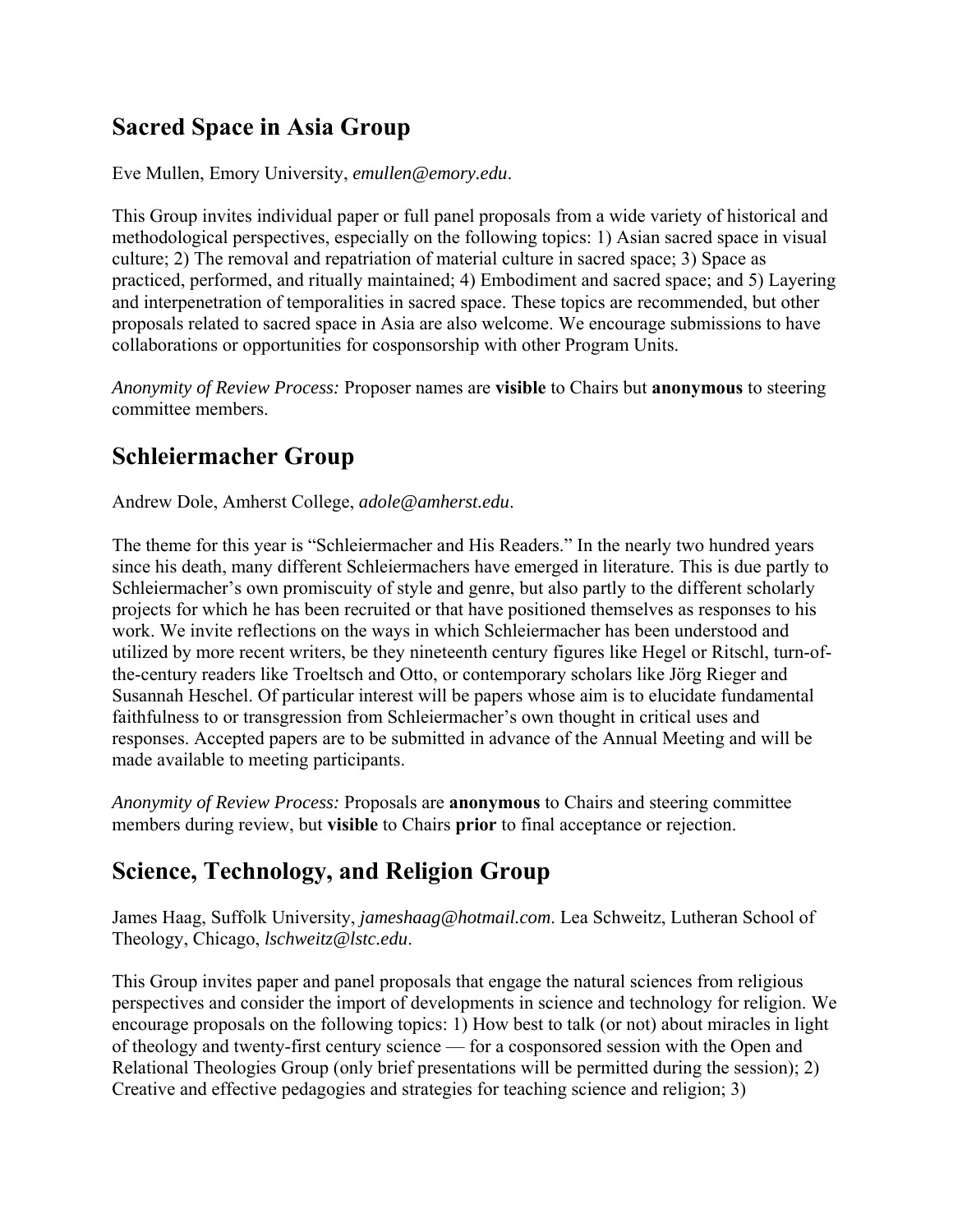Explorations of extinction and its theological implications; and 4) Gordon Kaufman's work in science and religion.

*Anonymity of Review Process:* Proposals are **anonymous** to Chairs and steering committee members during review, but **visible** to Chairs **prior** to final acceptance or rejection.

## **Scriptural Reasoning Group**

Rumee Ahmed, University of British Columbia, *rumee\_ahmed@yahoo.com*. Tom Greggs, University of Aberdeen, *t.greggs@abdn.ac.uk*.

This Group gathers Jewish, Christian, and Muslim thinkers for the study of scriptural texts related to themes of contemporary importance. Papers should examine brief scriptural passages — drawing on both textual scholarship and reception history — and suggest how they address contemporary readers' concerns. Participants will be asked to circulate drafts in advance and revise their papers in conversation with each other. At least one session will include text study in small groups. We invite paper or panel proposals in the following areas: 1) Pedagogy and learning; 2) Politics and global economics and development; 3) Islam in the world today; 4) Scriptural reasoning methodology; and 5) Teaching and learning scriptural reasoning. We welcome proposals on other topics as well and encourage complete panel proposals.

*Anonymity of Review Process:* Proposer names are **visible** to Chairs but **anonymous** to steering committee members.

### **Scriptural/Contextual Ethics Group**

David Gushee, Mercer University, *gushee\_dp@mercer.edu*. Elizabeth Phillips, Cambridge University, *erp31@cam.ac.uk*.

This Group seeks paper proposals for the election year of 2012, focusing specifically on key sacred texts of various religious traditions related to the construction of a just political order. Effective proposals might discuss a single text and the history of its interpretation in various contexts or a set of texts representing various, perhaps even conflicting, strands or patterns of thought related to politics, justice, and social order. As always, we seek a session with a diverse range of religious traditions and different approaches to the political order well represented

*Anonymity of Review Process:* Proposals are **anonymous** to chairs and steering committee members during review, but **visible** to chairs **prior** to final acceptance or rejection.

#### **Sikh Studies Group**

Michael Hawley, Mount Royal University, *mhawley@mtroyal.ca*. Nikky-Guninder Kaur Singh, Colby College, *nsingh@colby.edu*.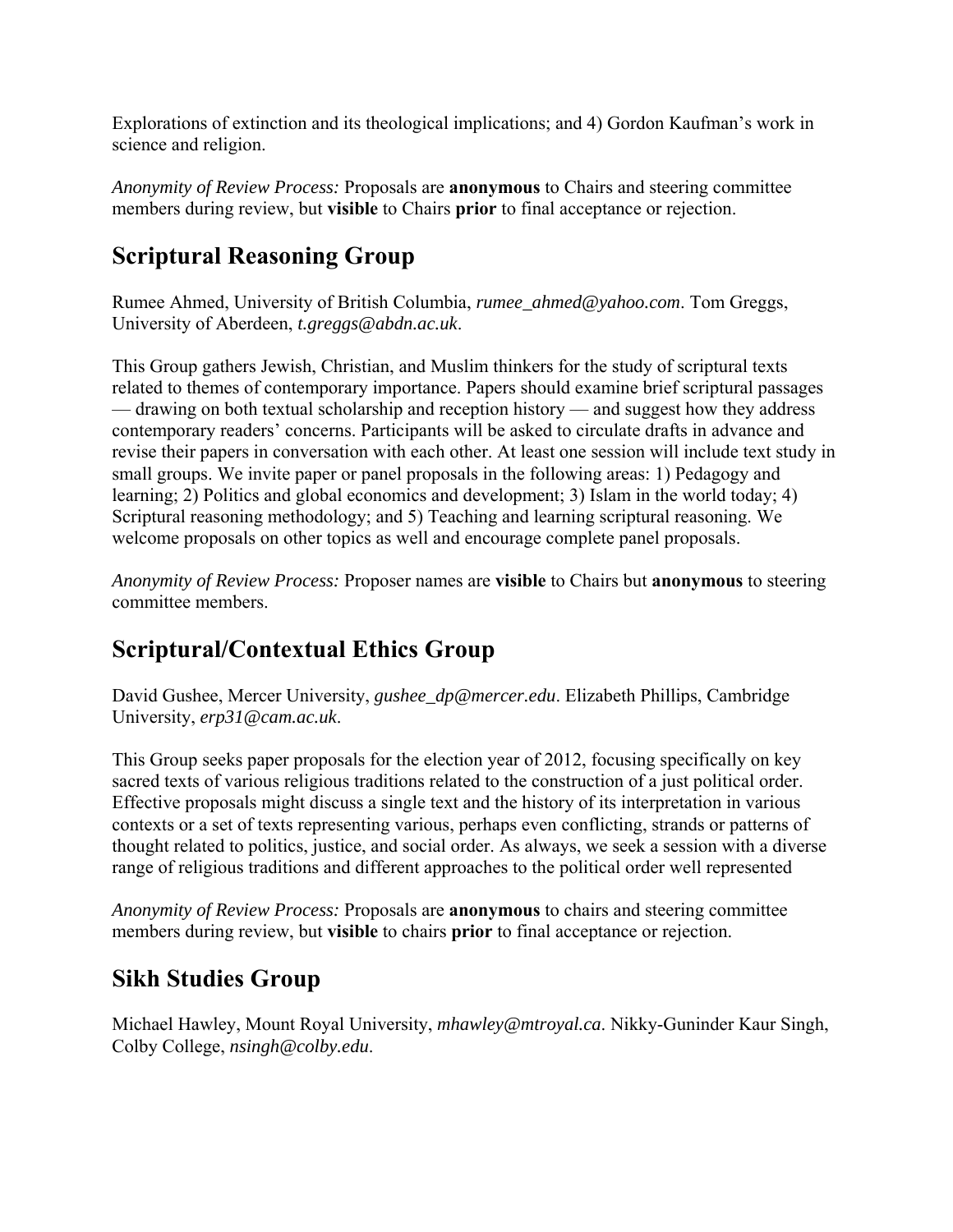This Group invites papers from a wide range of methodological and theoretical approaches. The Group especially welcomes proposals dealing with the following topics: 1) Sikhism as a lived religion; 2) An ethnographic or anthropological focus; and 3) Diasporic Sikh communities and/or transnationalism. Papers that call into question these categories (e.g., "diaspora," "transnationalism," etc.) are also encouraged. Papers should reflect a balance of theoretical cogency and substantive content. Preference will be given to papers relating to the fields listed above, though papers addressing other areas of Sikh ways of being will also be considered.

*Anonymity of Review Process:* Proposer names are **visible** to Chairs but **anonymous** to steering committee members.

### **Sociology of Religion Group**

Ipsita Chatterjea, Vanderbilt University, *ipsita.chatterjea@vanderbilt.edu*. Titus Hjelm, University College London, *t.hjelm@ssees.ucl.ac.uk*.

This Group invites proposals for papers and panels that apply sociological theories and methods to the study of religion. We seek proposals for the following topics: 1) Religion and protest — OWS, the Arab Spring, the Tea Party, and the 2012 G8 in Chicago — for a possible cosponsored session with the Religion, Media, and Culture Group; 2) Responses to Levitt, Cadge, and Smilde's "De-Centering and Re-Centering: Rethinking Concepts and Methods in the Sociological Study of Religion" (*http://www.peggylevitt.org/pdfs~/CadgeLevittSmilde2011.pdf*); 3) Sociology of religion and the environment; 4) The Chicago School of Religious Studies — for a cosponsored session with the SBL Ideological Criticism Section and the Critical Theory and Discourses on Religion Group; 5) Gordon Lynch's *The Sacred in the Modern World: A Cultural Sociological Approach* (Oxford University Press, forthcoming); and 6) With the centenary of *The Elementary Forms of Religious Life* (Free Press, 1968), Durkheim's legacy and the contemporary sociology of religion. We welcome proposals on other topics in the sociology of religion.

*Anonymity of Review Process:* Proposals are **anonymous** to Chairs and steering committee members during review, but **visible** to Chairs **prior** to final acceptance or rejection.

### **Space, Place, and Religious Meaning Group**

Jeanne Halgren Kilde, University of Minnesota, *jkilde@umn.edu*. Leonard Norman Primiano, Cabrini College, *primiano@cabrini.edu*.

This Group seeks paper proposals from scholars of diverse traditions, religions, and time periods that explore the function of religious space and/or place as a constitutive component of religious systems. We seek papers that employ theoretically or methodologically innovative approaches to understanding the relationships between space and religious meaning. We are particularly interested in papers that deal with the materiality of religious space and built environments or with the physical experience of such. We encourage submissions that take a comparative approach across traditions or time periods or that can be paired with other papers to suggest enlightening comparisons or disjunctures in content, method, or theory. Be advised that for our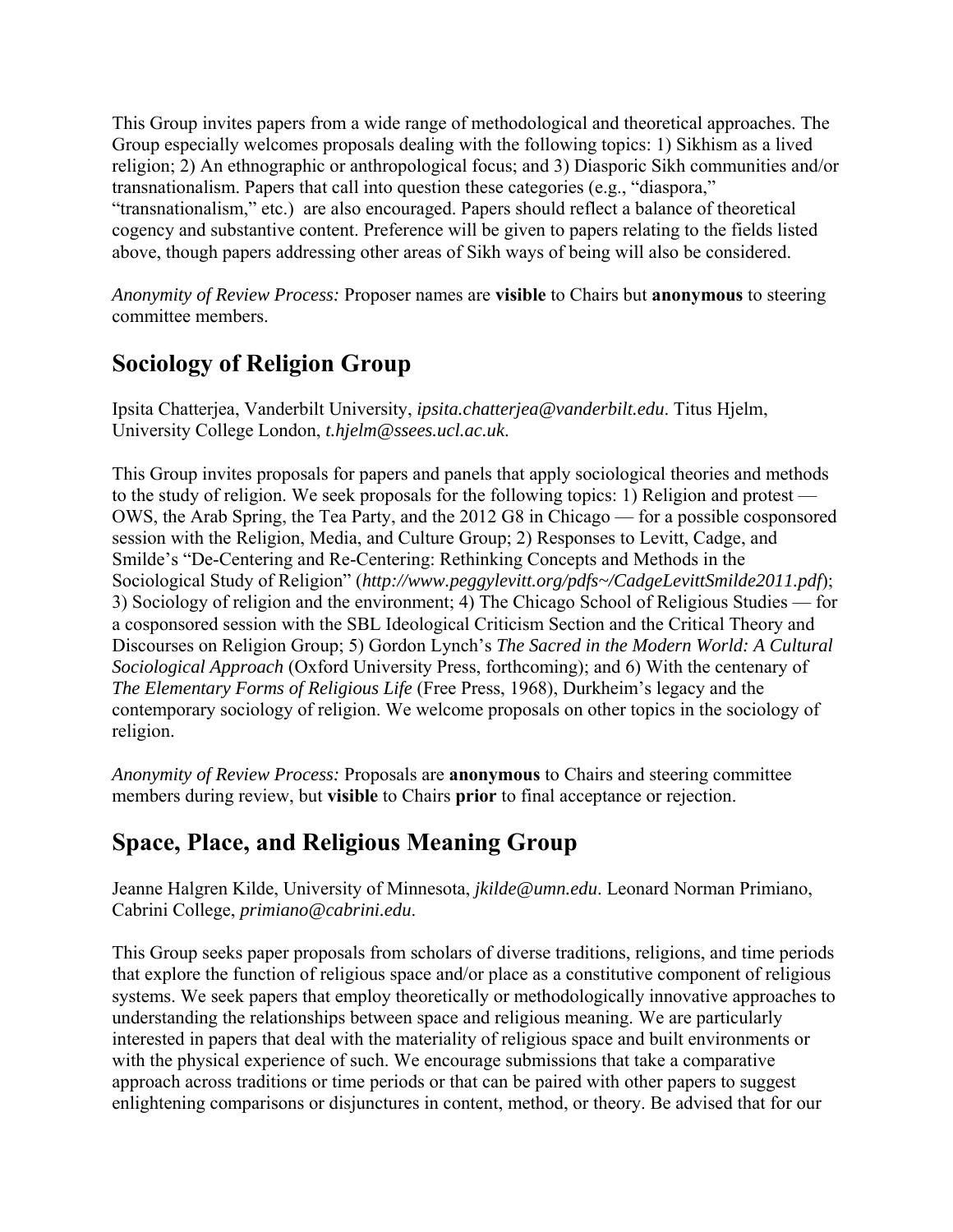main session, we will precirculate papers, so papers will be due by October 1, 2012. For a cosponsored session with the Animals and Religion Group, we seek papers that address the constitutive role of space/place in the formation of relationships between religion and animals or in the formation of religious constructions of animals.

*Anonymity of Review Process:* Proposals are **anonymous** to Chairs and steering committee members during review, but **visible** to Chairs **prior** to final acceptance or rejection.

### **Tantric Studies Group**

Loriliai Biernacki, University of Colorado, Boulder, *loriliai.biernacki@colorado.edu*. Sthaneshwar Timalsina, San Diego State University, *timalsin@mail.sdsu.edu*.

This Group invites panel and individual paper proposals for a variety of topics. Themes proposed for the 2012 meeting, with contact members of the steering committee identified in parentheses are below. Please contact listed organizers if you wish to take part in any proposed session. Suggested themes are: 1) Tantra performance and art — Jeffrey Stephen Lidke, Berry College, *lidke@berry.edu*; 2) Tantra and cognitive science — Glen Heyes, *sahajiya@gmail.com*; 3) Tantra and literature — John Nemec, University of Virginia, *nemec@virginia.edu*; 4) Tantra outside of India — Richard K. Payne, Institute of Buddhist Studies, *rkpayne1@mac.com*; 5) Textual and ethnographic studies of tantra — Loriliai Biernacki, University of Colorado, Boulder, *loriliai.biernacki@colorado.edu*; 6) Tantra and ritual studies — Sthaneshwar Timalsina, San Diego State University, *timalsin@mail.sdsu.edu*; 7) Indian Hindu and Buddhist tantric identity, — David Mellins, Columbia University, *dmellins@gmail.com*; and 8) Comparative tantras — Michael Slouber, University of California, Berkeley, *mjslouber@berkeley.edu*. We welcome proposals on other topics as well.

*Anonymity of Review Process:* Proposer names are **visible** to Chairs but **anonymous** to steering committee members.

### **Theology and Continental Philosophy Group**

Ellen T. Armour, Vanderbilt University, *ellen.t.armour@vanderbilt.edu*. Bruce Ellis Benson, Wheaton College, *bruce.ellis.benson@wheaton.edu*.

This Group invites proposals on the following topics: 1) Giorgio Agamben's *The Kingdom and the Glory: For a Theological Genealogy of Economy and Government* (trans. by Lorenzo Chiesa and Matteo Mandarini, Stanford University Press, 2011) — for a cosponsored session with the Theology and Religious Reflection Section; 2) For a cosponsored session with the Kierkegaard, Religion, and Culture Group — on the relationship between Kierkegaard and contemporary French thought. In view of the comment in *Fear and Trembling* (Penguin, 1986) that no generation goes further than another and every generation shares the same task of faith, how is Kierkegaard's thought related to that of contemporary French thinkers?; 3) Affect, (bodily) practice, being/becoming, and/or recognition; 4) The notion of archives; and 5) The notion of world. As always, we welcome proposals for other topics of interest to our members in continental philosophy and theology.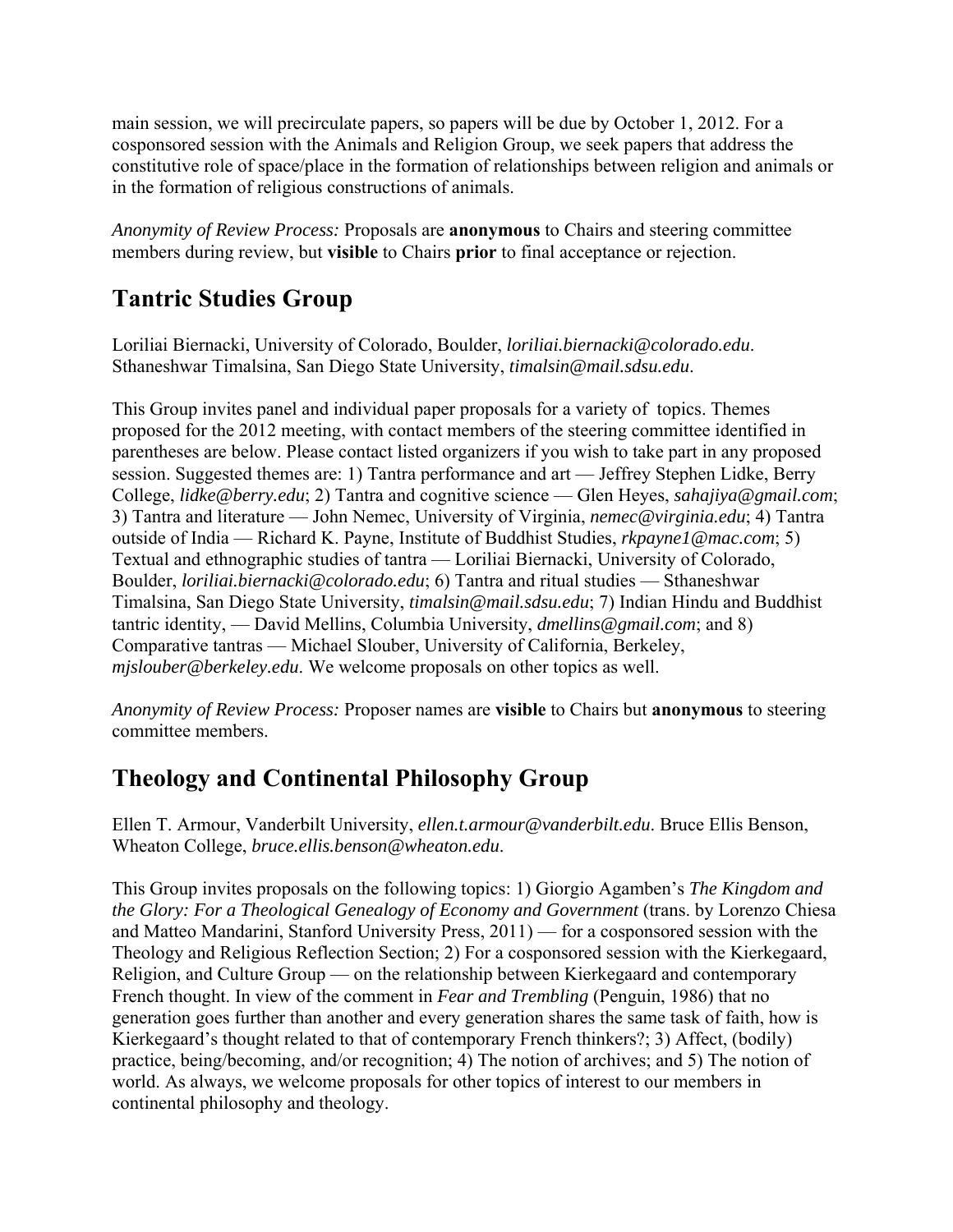*Anonymity of Review Process:* Proposals are **anonymous** to Chairs and steering committee members during review, but **visible** to Chairs **prior** to final acceptance or rejection.

### **Theology of Martin Luther King Jr. Group**

Stephen G. Ray, Garrett-Evangelical Theological Seminary, *stephen.ray@garrett.edu*.

This Group invites paper and panel proposals that explore the following topics: 1) King's developing economic analysis and subsequent commitment to economic justice, including his critique of global capitalism and militarism; 2) How King's experiences with poverty in Chicago, ghettoization, and Cicero appear related to his theological vision — particularly as these reflect on his recognition of systemic poverty; 3) The theological and historical significance of Operation Bread Basket; 4) Gender in the Civil Rights Movement, especially patriarchy and the marginalization of women in the Movement; and 5) Connections of civil and human rights. Interdisciplinary analyses of King's thought and activism are encouraged.

*Anonymity of Review Process:* Proposals are **anonymous** to Chairs and Steering Committee Members until **after** final acceptance or rejection.

# **Tibetan and Himalayan Religions Group**

Sarah Jacoby, Northwestern University, *s-jacoby@northwestern.edu*. Andrew Quintman, Yale University, *andrew.quintman@yale.edu*.

This Group promotes discussion among scholars taking diverse approaches to the study of Tibetan and Himalayan religions. We solicit proposals for both panels and individual papers addressing all aspects of religion in Tibet and the wider Himalaya. We are interested in the following topics: 1) Lineage, reincarnation, and transmission; 2) Theory and practice in Bon traditions; 3) Systems of religious education in Tibet (monastic and ngakpa); 4) Religious propaganda in contemporary Tibet; 5) Ascetics and asceticism; 6) Transmission of tantric ritual; 7) Games, chance, and fortune — beyond a religious/secular divide; and 8) Agents and automata — on the life of animate and inanimate objects. We welcome proposals for unconventional panel formats (especially those that would work well in a ninety-minute session), such as a book review panel or a focused discussion on a particular textual passage or ritual practice. We also encourage proposals that may be cosponsored with other AAR Sections, Groups, or Seminars.

*Anonymity of Review Process:* Proposer names are **visible** to Chairs but **anonymous** to steering committee members.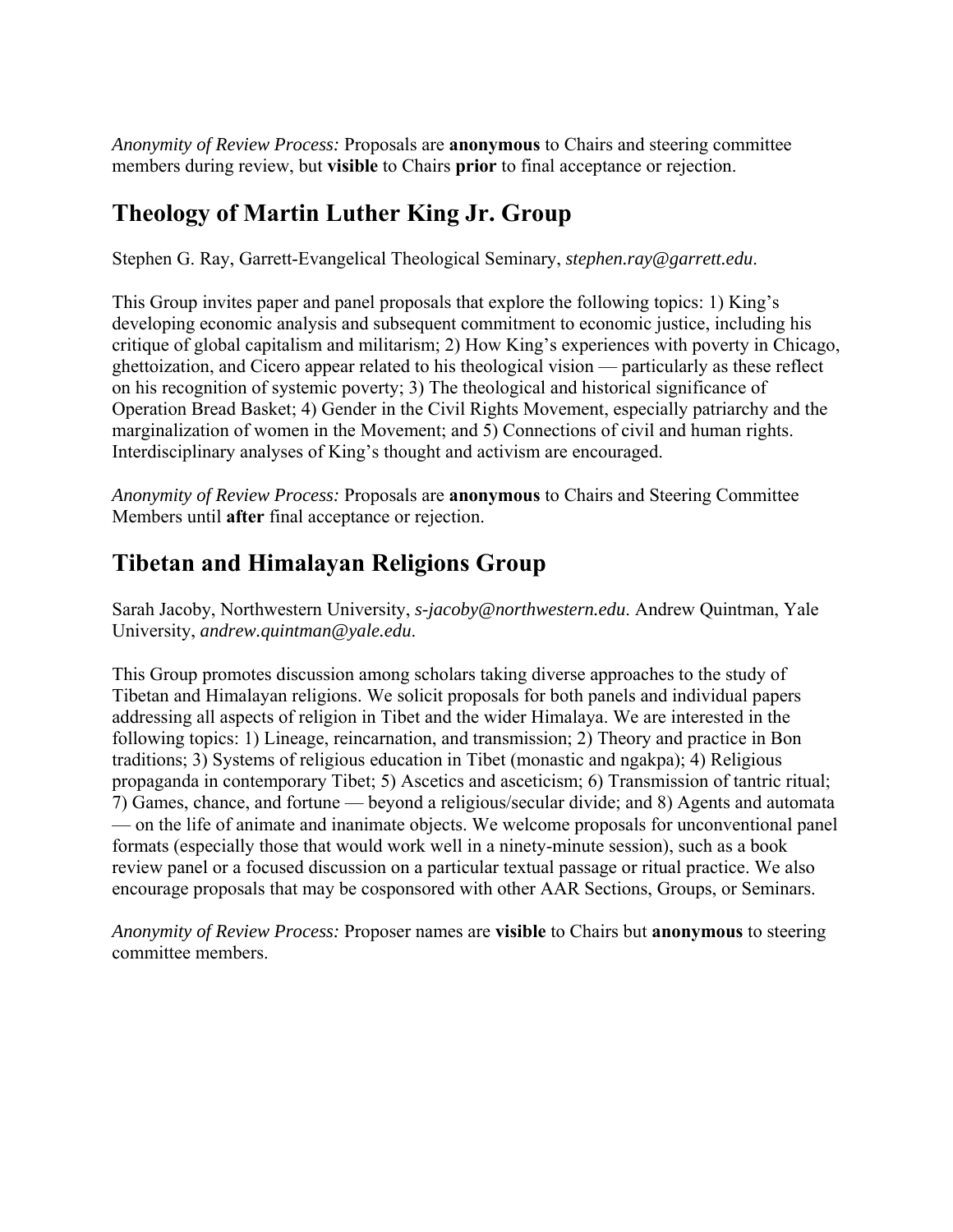### **Tillich: Issues in Theology, Religion, and Culture Group**

Sharon Peebles Burch, Interfaith Counseling Center, *spburch@att.net*. Russell Re Manning, University of Cambridge, *rrm24@cam.ac.uk*.

This Group welcomes proposals for individual papers and panels on the following issues: 1) Tillich in Chicago — who were Tillich's conversation partners in Chicago (1962–1965) and how did they contribute to his legacy there? How was Tillich's mature thought developed during his time in Chicago?; 2) Music and ultimate concern — for a cosponsored session with the Music and Religion Group. How might music's relation to ultimate concern be thought of outside of a religious setting? What does Tillich's approach offer to thinking about music and transcendence?; 3) Theologies of American cultures — in what ways do Tillich's analyses of the religious meaning of culture intersect with current interpretations of American cultures?; 4) The radical Tillich and contemporary American continental thought — what is the significance of Tillich for contemporary American continental thought?; and 5) Religious Socialism — then and now. How does Tillich's account of religious socialism relate to other accounts, historical and contemporary? What are the prospects for a religious socialist political theology today? Other Tillich-related proposals will be seriously considered.

*Anonymity of Review Process:* Proposer names are **visible** to Chairs but **anonymous** to steering committee members.

#### **Transformative Scholarship and Pedagogy Group**

Susan Abraham, Harvard University, *sabraham@hds.harvard.edu*. Gabriella Lettini, Graduate Theological Union and Starr King School for the Ministry, *glettini@sksm.edu*.

This Group offers a forum for developing transformative strategies for integrating activism and scholarship. This includes learning in conversation with activist communities, allowing our understanding of religious traditions, culture, and knowledge itself to be shaped by such engagement. How are the study of religions, theology, and ethics challenged by encounters between scholarship and activism? This year we want to focus on the following topics: 1) Handson workshops exploring best practices in transformative teaching and learning; 2) Teaching as subversive — what are examples of how teaching and learning can transform institutions and the academy?; and 3) Teaching with the 99 percent protest movement (Occupy/Decolonize) — what have been the highlights and the challenges of connecting the classroom with these protests? We welcome proposals for papers, panels, workshops, or roundtable discussions that explore engagements between scholars, teachers, and activists in Chicago. Preference will be given to proposals for a panel session and to very interactive formats.

*Anonymity of Review Process:* Proposer names are **visible** to Chairs but **anonymous** to steering committee members.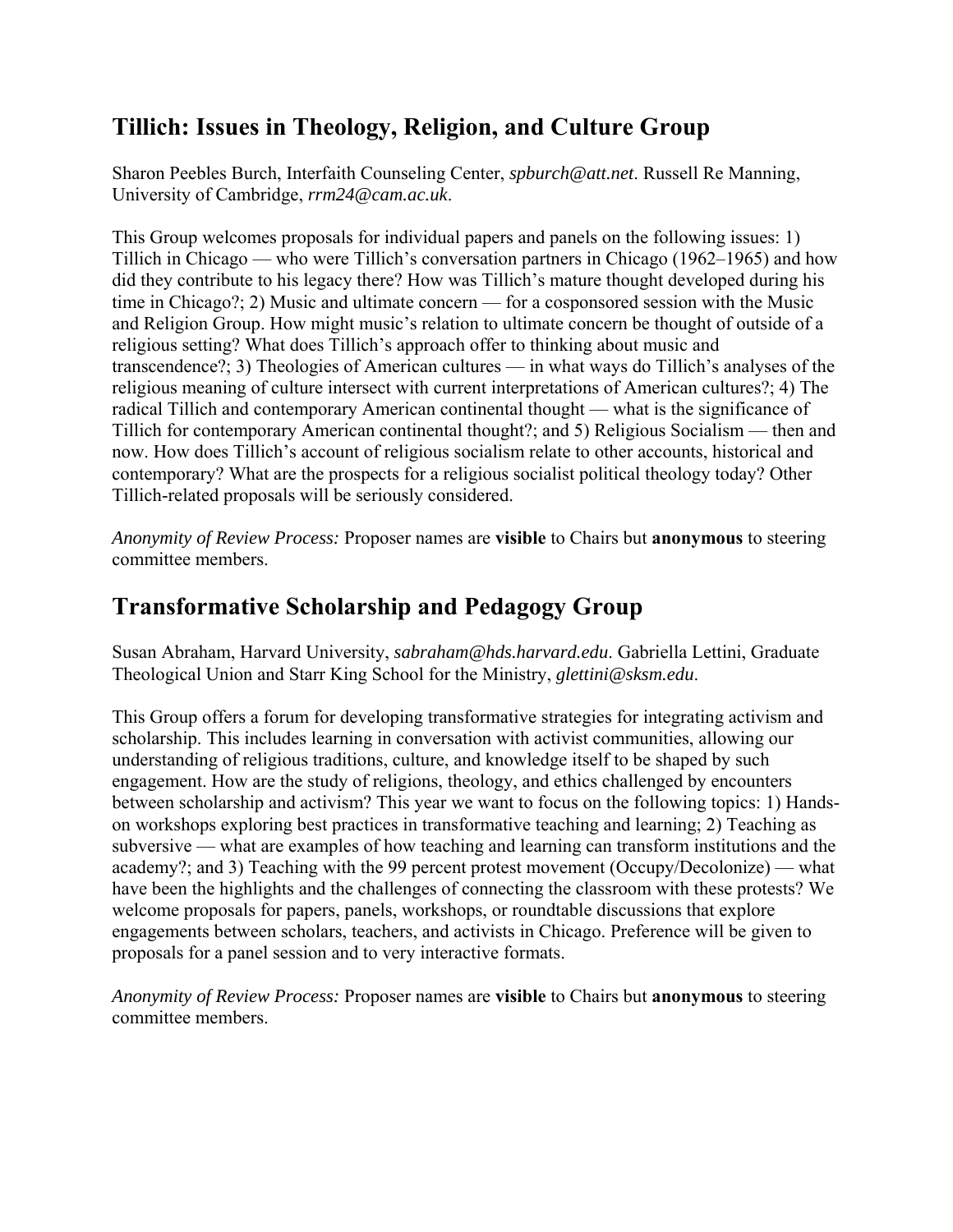# **Transhumanism and Religion Group**

Calvin Mercer, East Carolina University, *mercerc@ecu.edu*.

This Group welcomes papers on any aspect of transhumanism and religion and seeks perspectives from a variety of religious traditions. Papers may identify and critically evaluate any implicit religious beliefs that might underlie key transhumanist claims and assumptions. For example, are there operative notions of anthropology, soteriology, and eschatology at play in transhumanist quests? Papers might consider how transhumanism challenges religious traditions to develop their own ideas of the human future; in particular, the prospect of human transformation, whether by technological or other means. Papers may provide critical and constructive assessments of an envisioned future that place greater confidence in nanotechnology, robotics, and information technology to achieve virtual immortality and create a superior posthuman species. We welcome feminist analyses and more overtly philosophical critiques of posthuman discourse and encourage original research.

*Anonymity of Review Process:* Proposer names are **visible** to Chairs but **anonymous** to steering committee members.

# **Vatican II Studies Group**

Peter De Mey, Katholieke Universiteit Leuven, *peter.demey@theo.kuleuven.be*. Massimo Faggioli, University of Saint Thomas, *massimo.faggioli@gmail.com*.

This Group welcomes proposals on the following topics related to how (not) to organize an Ecumenical Council — the learning process of year one: 1) The huge debates related to the hermeneutics of the Council (the Bologna school versus more conservative forces in Rome); 2) The state of Catholic theology at the start of the Council; 3) The influence of renewal movements on conciliar theology; 4) Fresh looks at the aggiornamento program of Pope John XXIII with special attention to his Council speeches; 5) The rejection of the draft documents; 6) The courage of the bishops to take the floor; 7) "Councils are medicine, not nourishment" (J. Ratzinger) ecumenical councils as a medication for the church then and now; and 8) The ecumenical relevancy of Vatican II. For a second cosponsored session with the Ecclesiological Investigations Group, we seek papers on the debates related to the hermeneutics of the Council, on the ecclesiological paradigm shift of Vatican II and its ecumenical implications, and on the growing amount of conciliar diaries and how they can contribute to our understanding and appreciation of the Council's teaching.

*Anonymity of Review Process:* Proposer names are **visible** to chairs and steering committee members at all times.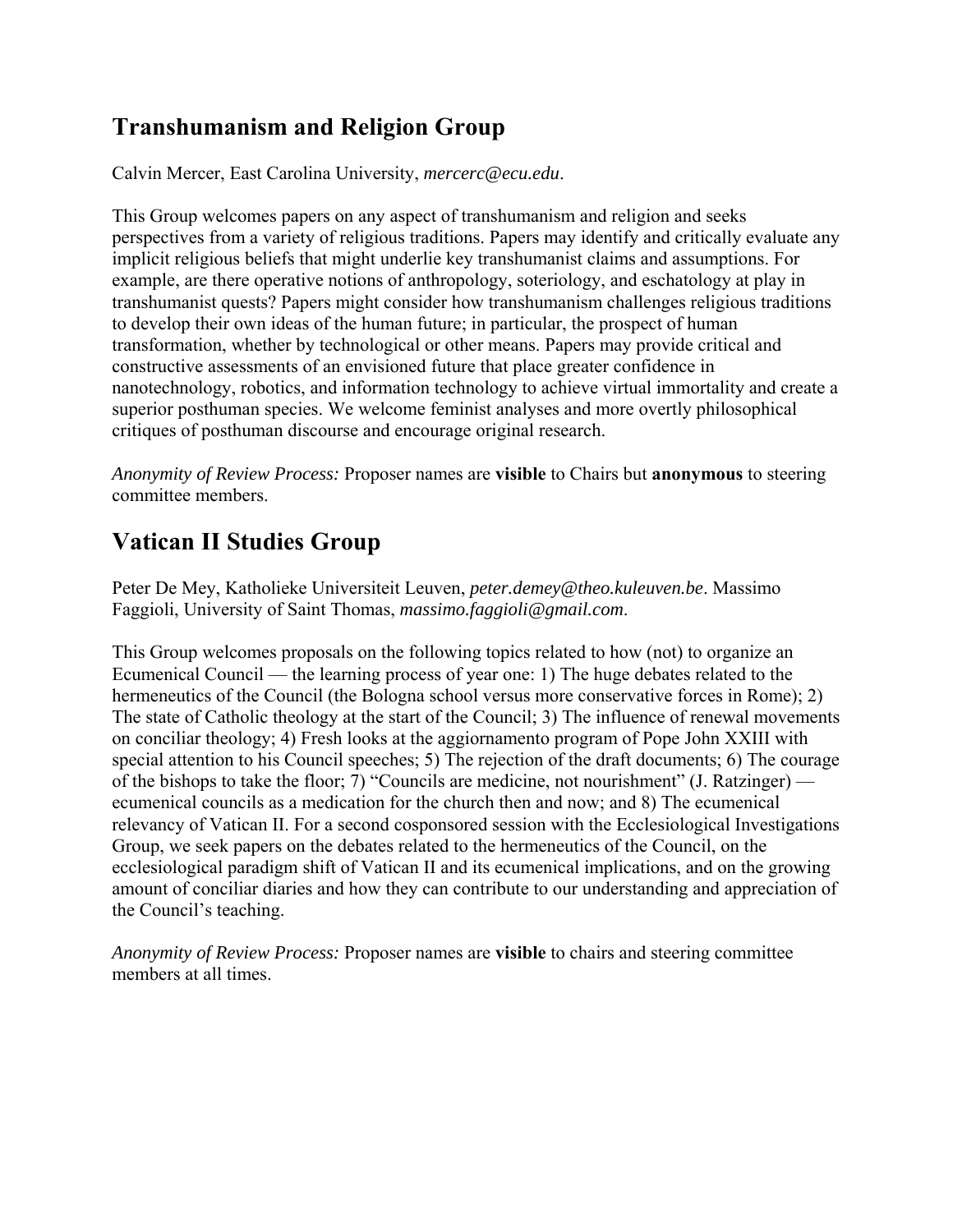## **Wesleyan Studies Group**

Rex Matthews, Emory University, *rmatthe@emory.edu*. Priscilla Pope-Levison, Seattle Pacific University, *popep@spu.edu*.

This Group welcomes panel and paper proposals on the following two session topics: 1) Anthropology, affections, and awakenings in Jonathan Edwards (1703–1758) and John Wesley (1703–1791) — for a cosponsored session with the Evangelical Studies Group. Proposals should be comparative in character and should give significant attention to both figures. We especially encourage papers that focus on one of the following three questions: How is the human self pictured or conceptualized (anthropology)? How is human life driven or directed (affections)? How is human community established, renewed, and refashioned (awakenings)?; and 2) Women in Wesleyan and Methodist traditions. Thirty years ago, Abingdon Press published two volumes of essays under the common title *Women in New Worlds*, deriving from the conference of that name held in Cincinnati in 1980. Throughout the last three decades, many articles and monographs have illuminated the complex history and multifaceted roles of women in Wesleyan and Methodist traditions. Papers are invited that will continue this trajectory by providing an even more comprehensive understanding of the contributions made by women in the Wesleyan theological and spiritual heritage. While papers on individuals will be considered, we particularly encourage papers attending to denominational and/or global dimensions or to the racial/ethnic diversity of Wesleyan and Methodist traditions.

*Anonymity of Review Process:* Proposer names are **visible** to Chairs but **anonymous** to steering committee members.

### **Western Esotericism Group**

Cathy N. Gutierrez, Sweet Briar College, *cgutierrez@sbc.edu*. Marco Pasi, Universiteit van Amsterdam, *m.pasi@uva.nl*.

This Group invites submissions for papers on esotericism and the media of transmission. Media is not understood here only in the sense of modern media or as related to popular culture (i.e., television or cinema), but in the broader sense of material or virtual carriers of information and ideas. This would include therefore transmission of esoteric ideas through manuscripts, printed documents, and rituals, and would especially focus on how the use of a particular medium can affect (and be affected by) the evolution or transformation of these ideas in a given cultural context. Another topic of choice is the senses in esoteric ideas and practices. Possible themes may include, but are not limited to, the following: 1) Esoteric rituals of purification of the senses; 2) Discourses about esoteric/mystical perception; 3) Esoteric/mystical physiologies of the senses; and 4) Rituals, focusing in particular on rituals of initiation and/or technologies of the self.

*Anonymity of Review Process:* Proposer names are **visible** to Chairs but **anonymous** to steering committee members.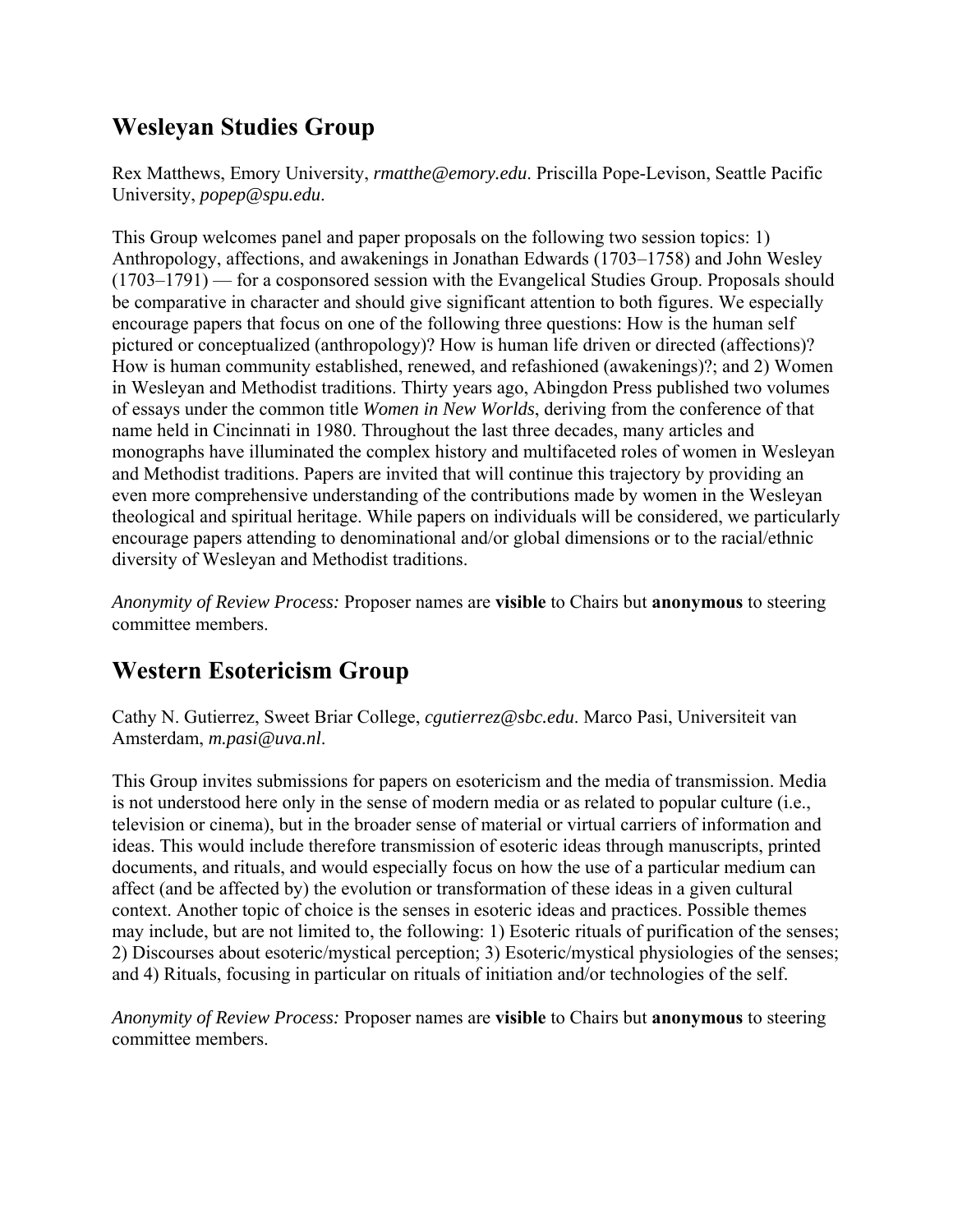### **Womanist Approaches to Religion and Society Group**

Tracey Hucks, Haverford College, *thucks@haverford.edu*. Pamela Lightsey, Boston University, *ronnice@bu.edu*.

This Group invites critically developed paper and panel proposals on the following topics: 1) Womanism and Islam; 2) Womanist thought and political activism; 3) Womanism, religion, and music; 4) Womanist conceptions of the sacred that include goddesses, sacred ancestors, and shaman/priestess roles; and 5) For a cosponsored session with the Religion, Holocaust, and Genocide Group — gendered approaches to the Holocaust and genocidal practices, such as the Middle Passage, slavery, lynching, etc.

*Anonymity of Review Process:* Proposals are **anonymous** to Chairs and steering committee members until **after** final acceptance/rejection.

## **Women of Color Scholarship, Teaching, and Activism Group**

Grace Ji-Sun Kim, Moravian Theological Seminary, *gjskim@moravian.edu*. Andrea Smith, University of California, Riverside, *asmith@ucr.edu*.

Scholarship, teaching, and activism are the foci that tie together this year's call for papers for this Group. We invite papers and panel proposals on the following topics: 1) Understanding sex trafficking and its impact on the lives of women of color and how that means investigating sexualized racism; 2) Artistic and creative images that mine the various ways women of color break free from traditional cult-of-womanhood categories — share the different kinds of knowledge and intellectual practices you are developing that challenge our current disciplinary formations and heteropatriarchal educational status quo; and 3) Based on direct experiences with immigration in the United States, advance the cause of transformative justice. Considering our early foresisters, whose wisdom should we acknowledge? Who provides a template for our antiimperial internationalist work?

*Anonymity of Review Process:* Proposer names are **visible** to Chairs and steering committee members at all times.

# **World Christianity Group**

Jayachitra Lalitha, Tamilnadu Theological Seminary, *ejchitra@yahoo.com*. Jane Carol Redmont, Guilford College, *jredmont@guilford.edu*.

This Group invites paper and panel proposals on the following topics: 1) Teaching world Christianity — for a cosponsored session with the World Christianity Group and History of Christianity Section; 2) Eschatology and millennialism in world Christianity; 3) Homosexualities in world Christianity; 4) Diverse methodologies in the study of world Christianity; and 5) Analyses of and responses to the 2011 document on the ethics of Christian mission — "Christian Witness in a Multireligious World: Recommendations for Conduct" issued jointly by the World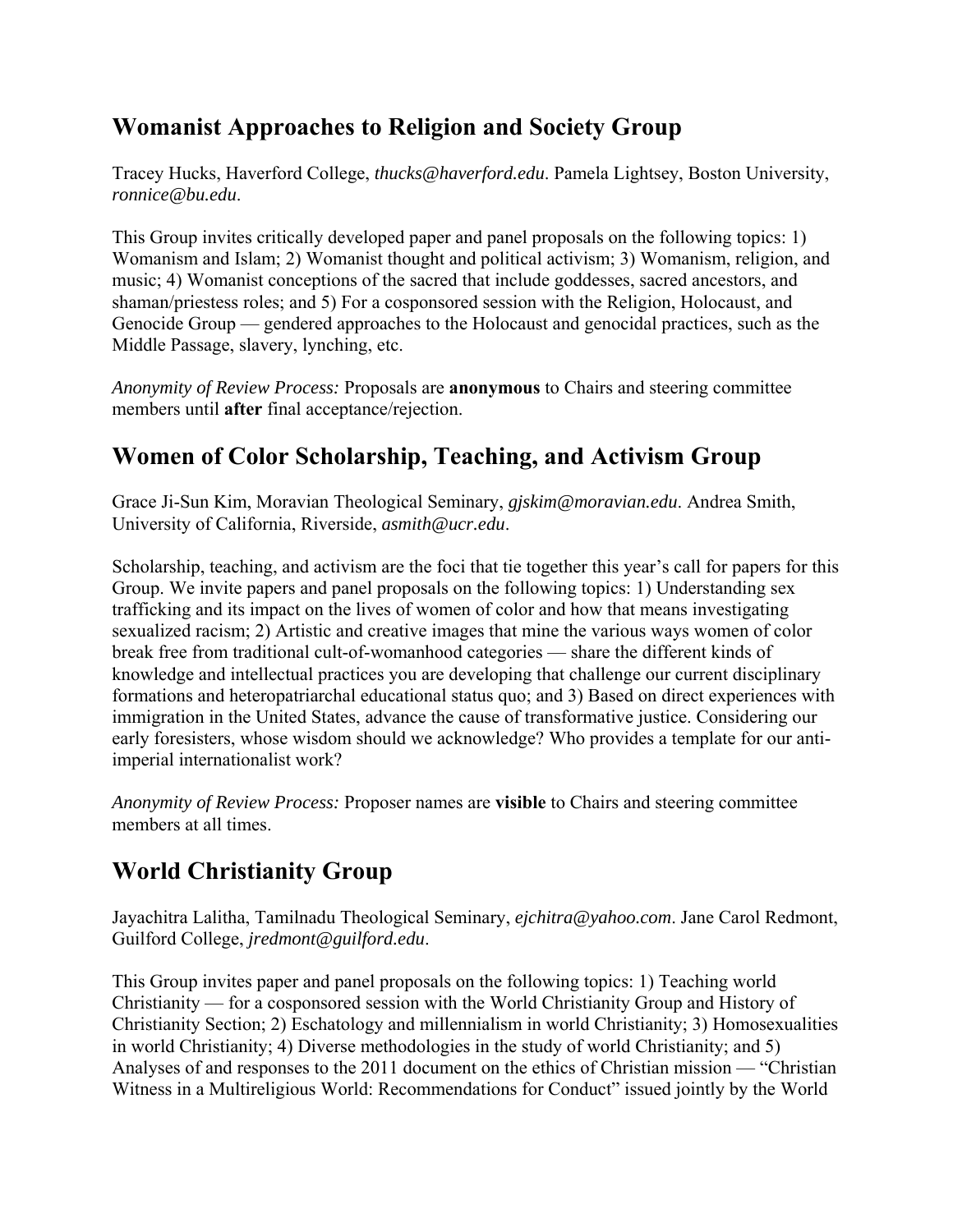Council of Churches (WCC), the World Evangelical Alliance (WEA), and the Vatican's Pontifical Council on Interreligious Dialogue (PCID).

*Anonymity of Review Process:* Proposals are **anonymous** to Chairs and steering committee members during review, but **visible** to Chairs **prior** to final acceptance or rejection.

## **Yoga in Theory and Practice Group**

Andrew J. Nicholson, Stony Brook University, *ajnicholson@notes.cc.sunysb.edu*. Stuart Ray Sarbacker, Oregon State University, *stuart.sarbacker@oregonstate.edu*.

This Group seeks paper and panel proposals on the topic of yoga in theory and practice from a variety of perspectives, including sociology, anthropology, history of religions, philosophy, theology, and cultural studies. Themes proposed for the 2012 meeting, with contact members of the steering committee identified in parentheses are below. Please contact listed organizers if you wish to take part in any proposed session. Suggested themes are: 1) The commodification of yoga — Andrea Jain, Indiana University–Purdue University Indianapolis, *andrjain@iupui.edu*; 2) Gender, race, and yoga — Susanne Scholz, Southern Methodist University, *sscholz@smu.edu*; 3) The material culture of yoga — Patricia Evans, Queen's University, *eg7@queensu.ca*; 4) Meditative yoga — Lloyd Pflueger, Truman State University, ss57@truman.edu; 5) Encounters with yogis — Jason Reddoch, *jason.reddoch@gmail.com*; 6) Jain yoga, for a cosponsored session with the Jain Studies Group — Christopher Key Chapple, Loyola Marymount University, *cchapple@lmu.edu*; and 7) Bauls and yoga — Frederick M. Smith, University of Iowa, *frederick-smith@uiowa.edu*.

*Anonymity of Review Process:* Proposals are **anonymous** to Chairs and steering committee members until **after** final acceptance/rejection.

### **Yogācāra Studies Group**

Dan Lusthaus, Harvard University, *lusthaus@fas.harvard.edu*. C. John Powers, Australian National University, *John.Powers@anu.edu.au*.

This Group seeks to sponsor tightly integrated paper sessions and discussion panels on the following topics: 1) What is the meaning and purpose of Trikāya theory?; 2) Discussion of a text, especially of a seminal passage in a text like the Sa dhinirmocana-sūtra, Madhyântavibhāga, Ālambanaparīkā, etc.; 3) Defining "Yogācāra" — what is it, exactly?; 4) Bhāviveka's take on Yogācāra; 5) Abhidharma, Yogācāra/Tathāgatagarbha, and Yogācāra; 6) The current relevance of Yogācāra — how it (potentially) informs other disciplines; and 7) The soteriological goals of Yogācāra.

*Anonymity of Review Process:* Proposer names are **visible** to Chairs but **anonymous** to steering committee members.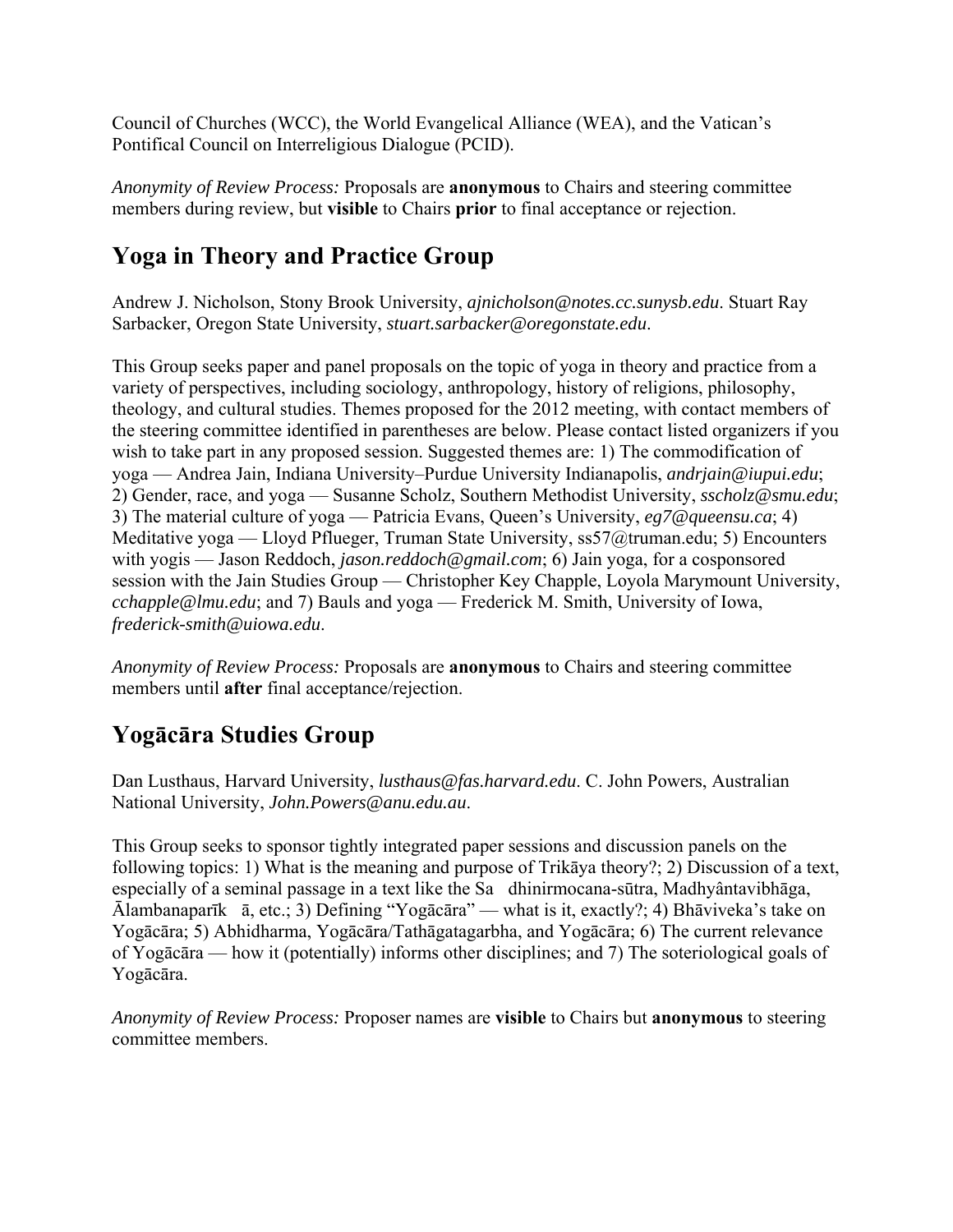## **Christian Zionism in Comparative Perspective Seminar**

Goran Gunner, Church of Sweden Research Department, *goran.gunner@svenskakyrkan.se*. Robert O. Smith, Evangelical Lutheran Church in America, *Robert.Smith@elca.org*.

This Seminar invites proposals that discuss the theopolitical phenomenon of Christian Zionism through a variety of methodological approaches — for a cosponsored session with the Middle Eastern Christianity Group. We are particularly interested in approaches that seek to elucidate the doctrinal elements present in many Christian Zionist writings — including various forms of dispensationalism — and the biblical hermeneutics utilized by both Western and Middle Eastern Christian communities. We are also interested in the effects of Christian Zionism on Christian communities in the Middle East and how those perspectives inform global, ecumenical, and interfaith relationships.

*Anonymity of Review Process:* Proposer names are **visible** to Chairs but **anonymous** to steering committee members.

## **Comparative Philosophy and Religion Seminar**

Morny Joy, University of Calgary, *mjoy@ucalgary.ca*. Tsingsong Vincent Shen, University of Toronto, *vincent.shen@utoronto.ca*.

This Seminar focuses on the ways in which, beginning from categories of other religions, Western/Christian concepts and categories can be rethought in terms of these categories. Such an approach acknowledges that within Buddhism, Hinduism, Islam, Confucianism, and Daoism there are well developed and highly sophisticated thinkers and schools. This year, we will focus on a recently edited publication *After Appropriation: Explorations in Intercultural Philosophy and Religion* (ed. by Morny Joy, University of Calgary Press, 2011), whereby all members of the Seminar have contributed.

*Anonymity of Review Process:* Proposer names are **visible** to Chairs but **anonymous** to steering committee members.

### **Global Perspectives on Religion and HIV/AIDS Seminar**

Lynne Gerber, University of California, Berkeley, *l\_gerber@sbcglobal.net*. Anthony Petro, New York University, *anthony.petro@nyu.edu*.

This Seminar brings together an interdisciplinary group of scholars to develop an analysis of the various roles religion has played historically and continues to occupy in shaping the global AIDS pandemic. In addition to building theoretical and conceptual tools for understanding religion and AIDS, we aim to create an anthology appropriate for a wide academic audience interested in the religious and moral dimensions of the AIDS epidemic, including their effects on the lived experience of disease and the formation of religious and public health efforts to fight HIV/AIDS and prevent infection. Much of the work of our multiyear Seminar focuses on creating an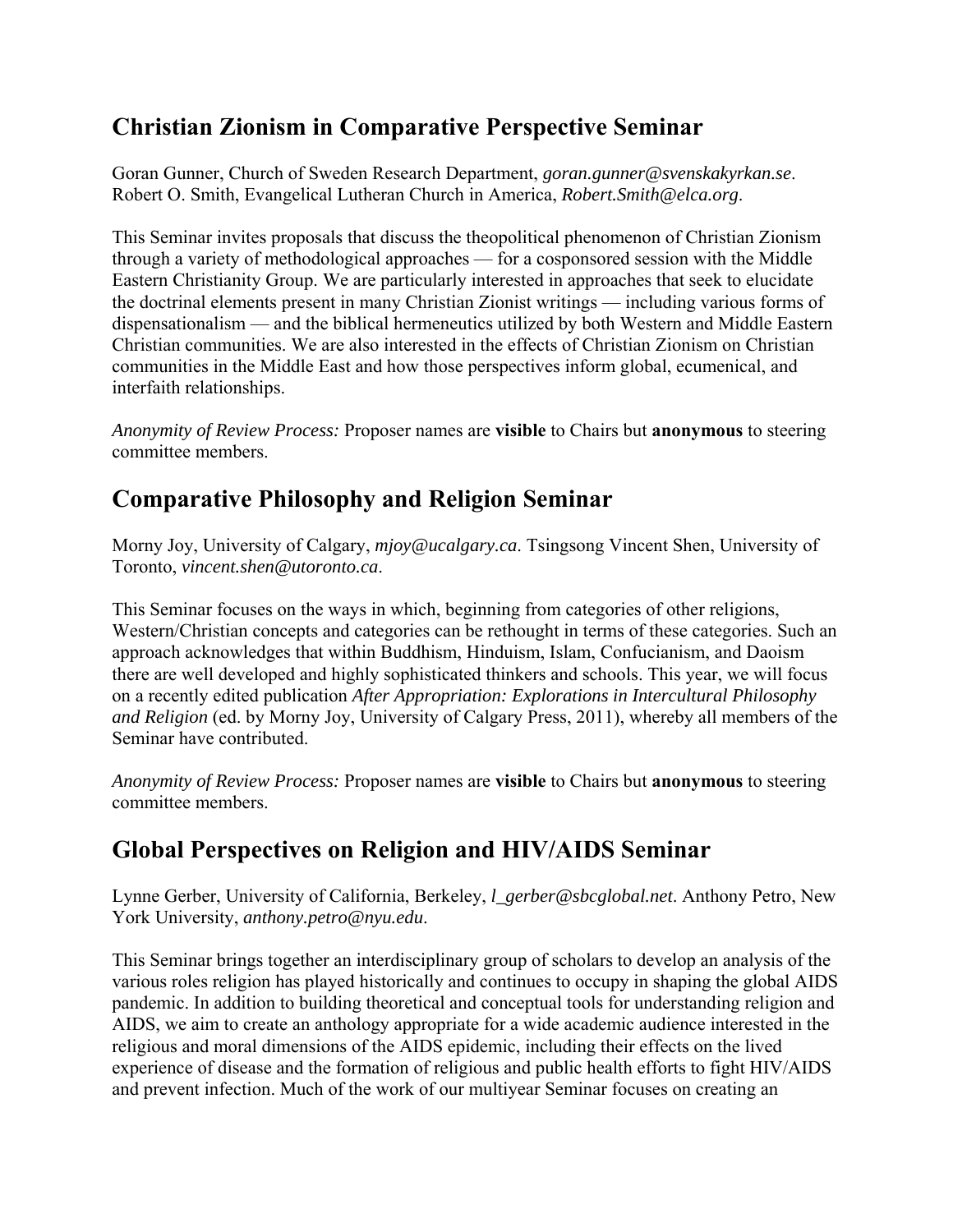internally cohesive project that incorporates our diverse methodological and regional perspectives, but shares a set of common themes and questions concerning the convergence of religion and HIV/AIDS over the past three decades. We seek to advance existing research and to foster new studies of this important, emerging field and welcome proposals from a range of disciplinary and/or regional perspectives.

*Anonymity of Review Process:* Proposer names are **visible** to chairs and steering committee members at all times.

# **Religion and the Literary in Tibet Seminar**

Kurtis Schaeffer, University of Virginia, *schaeffer@virginia.edu*.

This Seminar is not issuing a call for papers this year as it will be offering a prearranged session on the forms, structures, and styles of Tibetan literature and their effects on religious discourse and practice.

*Anonymity of Review Process:* Not applicable; prearranged submissions only.

# **Religion in the American West Seminar**

James B. Bennett, Santa Clara University, *jbbennett@scu.edu*. Quincy D. Newell, University of Wyoming, *qdnewell@uwyo.edu*.

This Seminar invites proposals for article-length papers to be precirculated for discussion at the Annual Meeting. Papers may cover any subject within the American West and should make clear how the topic enhances our understanding of religion in the American West, our conceptions of American religious history, and/or of religion in general. We provide the following themes as suggestions to think with: 1) Territorialism(s); 2) Religion as/and Western art; 3) Defining the West and defining religion; 4) Mexico, Canada, and the American West; 5) Other Wests; 6) The diasporic West; 7) The soul of the West; 8) Facing east from the West; 9) Religion and literature in the West; and 10) Imagined landscapes of the West. We also welcome papers that challenge existing frameworks and paradigms.

*Anonymity of Review Process:* Proposals are **anonymous** to Chairs and steering committee members during review, but **visible** to Chairs **prior** to final acceptance or rejection.

# **Religion, Food, and Eating in North America Seminar**

Benjamin Zeller, Brevard College, *zellerbe@brevard.edu*.

Having spent the past four years developing themes and contributions to an anthology on religion, food, and eating in North America, this Seminar will focus its final year on the pedagogy of religion and food. We invite proposals on the most innovative, engaging, and effective approaches and practices to teaching about religion and food in the college classroom.